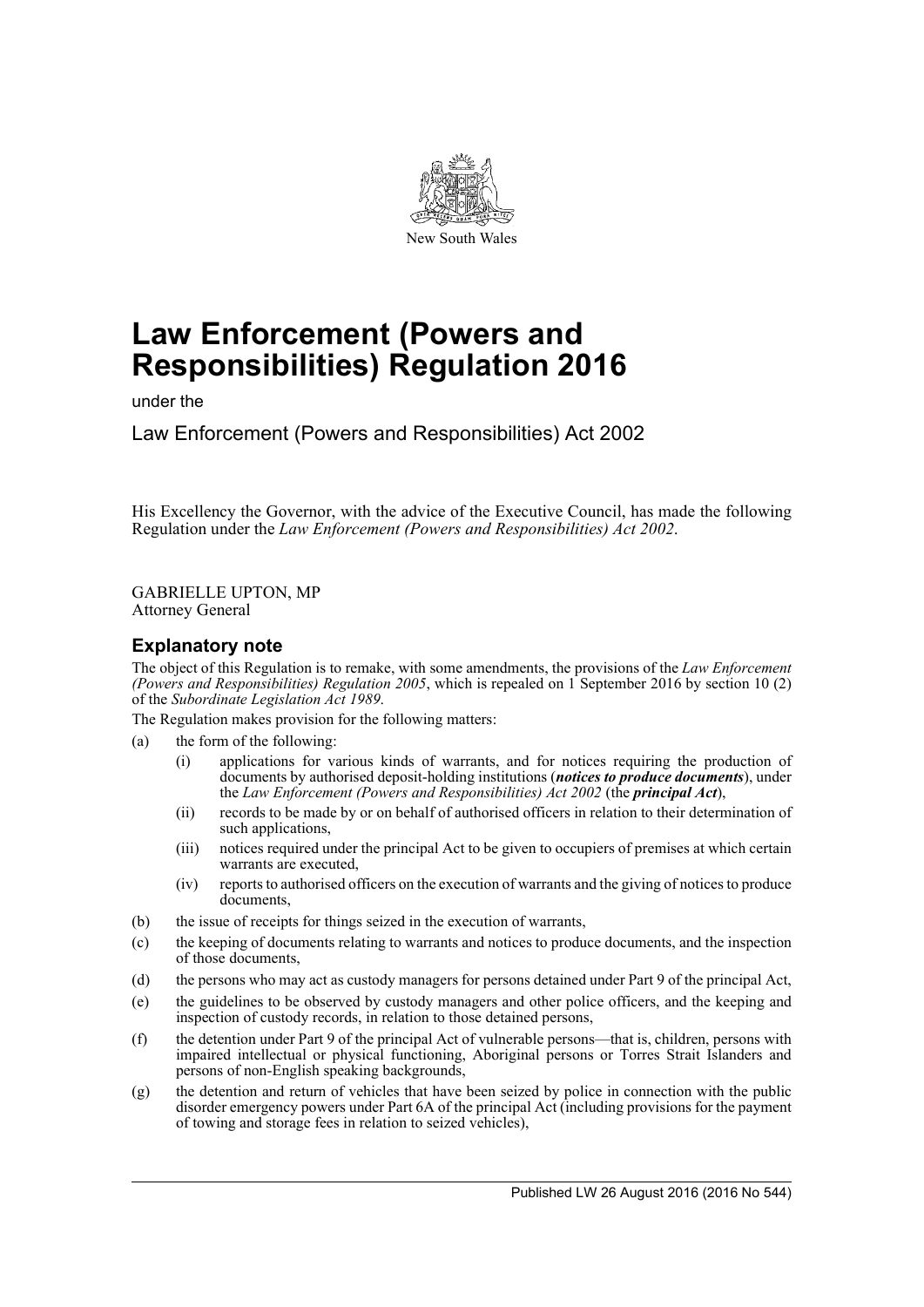- (h) the train and bus routes in relation to which dogs may be used to carry out general drug detection without a warrant under the principal Act,
- (i) the creation of a penalty notice offence for the offence of failing to comply with a direction of a police officer under Part 14 of the principal Act.

The Regulation also includes provisions relating to amendments made by the *Law Enforcement (Powers and Responsibilities) Amendment Act 2014* (the *amending Act*). These provisions provide for:

- (a) the kinds of persons of the same sex (other than police officers) who may conduct searches, and
- (b) the safeguards applicable to certain persons (called *protected suspects*) who are in the company of police officers for the purpose of participating in investigative procedures in connection with offences under Part 9 of the principal Act, and
- (c) the forms for the summary of Part 9 of the principal Act to be given to detained persons and protected suspects by custody managers, and
- (d) the rural areas in which crime scene powers may be exercised for a period of 6 hours or less, and
- (e) the code of practice relating to the exercise of powers by police officers under Part 14 of the principal Act.

This Regulation is made under the *Law Enforcement (Powers and Responsibilities) Act 2002* (as amended by the amending Act), including sections 32 (7A) (b), 60 (1), 65 (2), 66, 67 (2) (a), 67B (3) (b), 74 (1) (f), 74A, 87M (4), 92 (3), 103 (3), 112, 120 (1) (g), 131 (1) and (2), 132, 148 (1) (c), 200A (1), 209 (1), 235 and 238 (the general regulation-making power).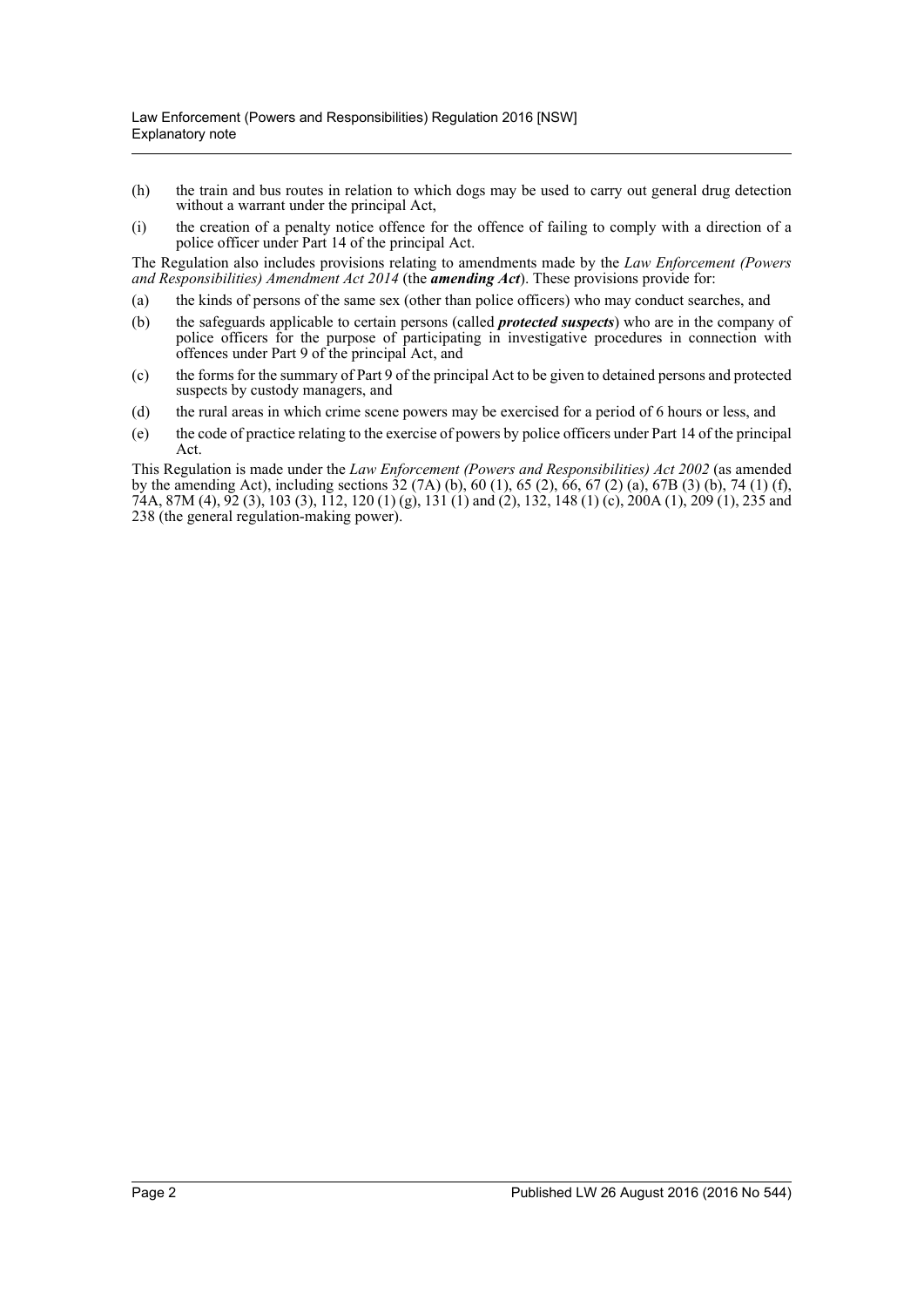# **Contents**

Page

| Part 1 | <b>Preliminary</b>                        |                                                                                                                                                     |                |  |  |  |
|--------|-------------------------------------------|-----------------------------------------------------------------------------------------------------------------------------------------------------|----------------|--|--|--|
|        | 1<br>2<br>3                               | Name of Regulation<br>Commencement<br>Definitions                                                                                                   | 5<br>5<br>5    |  |  |  |
| Part 2 | Warrants and notices to produce documents |                                                                                                                                                     |                |  |  |  |
|        | 4                                         | Form of application for warrant or notice to produce                                                                                                | $\overline{7}$ |  |  |  |
|        | 5                                         | Determination of application for warrant or notice to produce—record<br>by eligible issuing officer                                                 | 7              |  |  |  |
|        | 6                                         | Form of warrant or notice to produce                                                                                                                | 8              |  |  |  |
|        | 7                                         | Form of occupier's notice: section 67 (2) (a)                                                                                                       | 8              |  |  |  |
|        | 8                                         | Form of adjoining occupier's notice: section 67B                                                                                                    | 8              |  |  |  |
|        | 9                                         | Receipts for things seized                                                                                                                          | 8              |  |  |  |
|        | 10                                        | Receipts for things seized under covert search warrant                                                                                              | 9              |  |  |  |
|        | 11                                        | Form of report to eligible issuing officer on execution of warrant (other<br>than covert search warrant) or giving of notice to produce: section 74 | 9              |  |  |  |
|        | 12                                        | Form of report to eligible issuing officer on execution of covert search<br>warrant: section 74A                                                    | 9              |  |  |  |
|        | 13                                        | Keeping and inspection of records                                                                                                                   | 9              |  |  |  |
|        | 14                                        | Certified records not available for inspection                                                                                                      | 11             |  |  |  |
| Part 3 |                                           | <b>Investigations and questioning</b>                                                                                                               |                |  |  |  |

### **[Division 1 Custody managers](#page-11-1)**

| 15 | Designation of police stations and other places to be used for<br>detaining persons                    | 12 <sup>2</sup> |  |  |  |
|----|--------------------------------------------------------------------------------------------------------|-----------------|--|--|--|
| 16 | Appointment of custody managers for designated police stations and<br>designated places of detention   | 12 <sup>2</sup> |  |  |  |
| 17 | Order of preference in relation to places of detention                                                 | 12 <sup>2</sup> |  |  |  |
| 18 | Order of preference in relation to custody managers                                                    |                 |  |  |  |
| 19 | Custody managers for New South Wales Crime Commission or<br>Australian Crime Commission investigations | 13 <sup>°</sup> |  |  |  |
| 20 | Form of summary of Part 9 of Act                                                                       |                 |  |  |  |
| 21 | Custody managers not prevented from exercising other functions                                         | 14              |  |  |  |
| 22 | Guidelines for custody managers and other police officers                                              | 14              |  |  |  |
|    | <b>Division 2</b><br><b>Custody records</b>                                                            |                 |  |  |  |
| 23 | Meaning of "custody record"                                                                            | 14              |  |  |  |
| 24 | Separate record for each detained person                                                               | 14              |  |  |  |
| 25 | Additional matters to be recorded in custody record                                                    |                 |  |  |  |
| 26 | Inspection of custody record                                                                           |                 |  |  |  |
|    | Division 3<br><b>Vulnerable persons</b>                                                                |                 |  |  |  |
| 27 | Interpretation                                                                                         | 15              |  |  |  |
| 28 | Vulnerable persons                                                                                     |                 |  |  |  |
| 29 | Custody manager to assist vulnerable person                                                            |                 |  |  |  |
| 30 | Support person                                                                                         | 17              |  |  |  |
| 31 | Support person may be present during investigative procedure<br>17                                     |                 |  |  |  |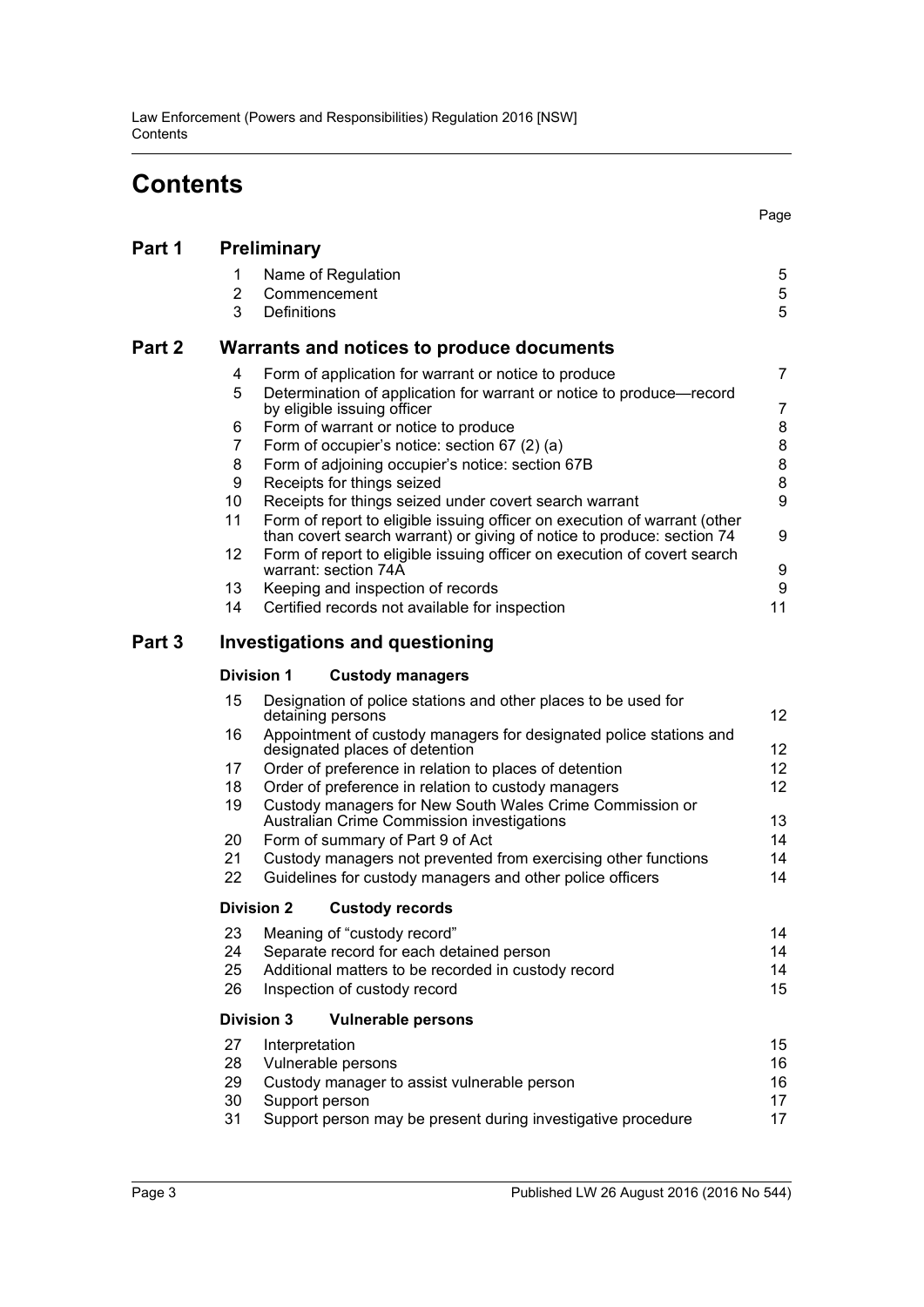|                   |                                                                               |                                                                                                                                     | Page |  |  |  |  |
|-------------------|-------------------------------------------------------------------------------|-------------------------------------------------------------------------------------------------------------------------------------|------|--|--|--|--|
|                   | 32                                                                            | Relationship between entitlement to support persons and entitlement to                                                              |      |  |  |  |  |
|                   |                                                                               | consult                                                                                                                             | 18   |  |  |  |  |
|                   | 33                                                                            | Child cannot waive entitlement to support person                                                                                    | 18   |  |  |  |  |
|                   | 34                                                                            | Role of support persons during interview                                                                                            | 18   |  |  |  |  |
|                   | 35<br>36                                                                      | Exclusion of support person from investigative procedure<br>Person responsible for welfare of certain detained persons or protected | 19   |  |  |  |  |
|                   |                                                                               | suspects to be contacted                                                                                                            | 19   |  |  |  |  |
|                   | 37                                                                            | Legal assistance for Aboriginal persons or Torres Strait Islanders                                                                  | 19   |  |  |  |  |
|                   | 38                                                                            | Cautions                                                                                                                            | 19   |  |  |  |  |
|                   | 39                                                                            | Times to be disregarded in calculating investigation period                                                                         | 20   |  |  |  |  |
|                   | 40                                                                            | Additional information to be included in detention warrant application                                                              | 20   |  |  |  |  |
| Part 4            | Public disorder emergency powers—seizure, detention and<br>return of vehicles |                                                                                                                                     |      |  |  |  |  |
|                   | 41                                                                            | Definitions                                                                                                                         | 21   |  |  |  |  |
|                   | 42                                                                            | Powers in relation to removal and detention of seized vehicles                                                                      | 21   |  |  |  |  |
|                   | 43                                                                            | Towing fee for seized vehicles                                                                                                      | 21   |  |  |  |  |
|                   | 44                                                                            | Storage fees and release of seized vehicles                                                                                         | 22   |  |  |  |  |
|                   | 45                                                                            | Safe keeping of seized vehicles                                                                                                     | 22   |  |  |  |  |
|                   | 46                                                                            | Directions by court as to fees payable under this Part                                                                              | 22   |  |  |  |  |
| Part 5            |                                                                               | <b>Miscellaneous</b>                                                                                                                |      |  |  |  |  |
|                   | 47                                                                            | Persons of the same sex (other than police officers) who may conduct<br>personal searches                                           | 24   |  |  |  |  |
|                   | 48                                                                            | Exercise of powers at crime scenes—prescribed rural areas                                                                           | 24   |  |  |  |  |
|                   | 49                                                                            | Use of drug detection dogs in authorised places—prescribed train<br>routes                                                          | 24   |  |  |  |  |
|                   | 50                                                                            | Use of drug detection dogs in authorised places—prescribed bus<br>routes                                                            | 26   |  |  |  |  |
|                   | 51                                                                            | Code of Practice for directions under Part 14 of Act                                                                                | 26   |  |  |  |  |
|                   | 52                                                                            | Records relating to detention of intoxicated persons                                                                                | 26   |  |  |  |  |
|                   | 53                                                                            | Failure to comply with direction—penalty notice offence and penalty                                                                 | 27   |  |  |  |  |
|                   | 54                                                                            | Savings                                                                                                                             | 27   |  |  |  |  |
| Schedule 1        |                                                                               | <b>Forms</b>                                                                                                                        | 28   |  |  |  |  |
| <b>Schedule 2</b> |                                                                               | Guidelines for custody managers and other police officers                                                                           | 68   |  |  |  |  |
| <b>Schedule 3</b> |                                                                               | Code of Practice for directions under Part 14 of Act                                                                                | 70   |  |  |  |  |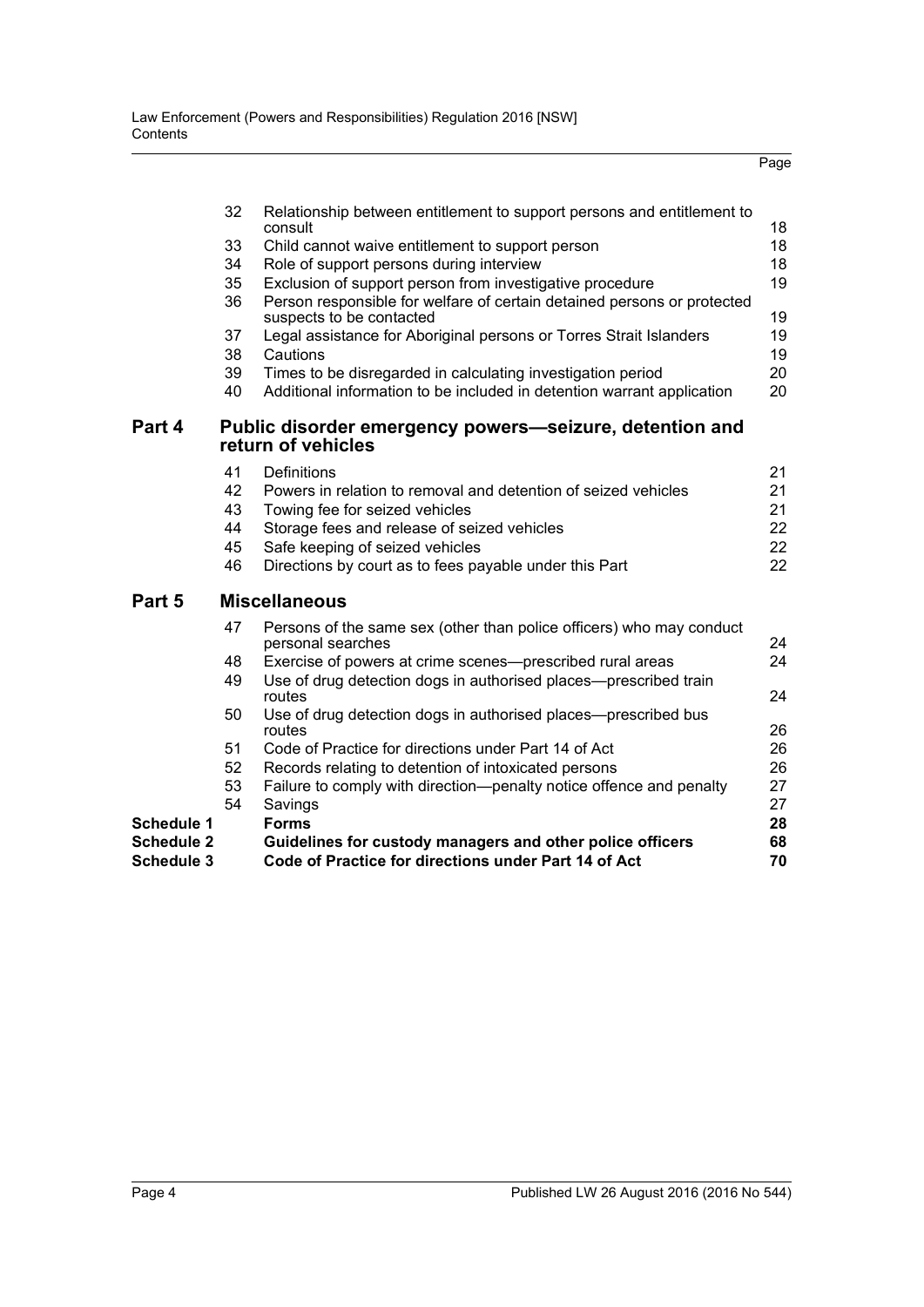# **Law Enforcement (Powers and Responsibilities) Regulation 2016**

under the

Law Enforcement (Powers and Responsibilities) Act 2002

## <span id="page-4-1"></span><span id="page-4-0"></span>**Part 1 Preliminary**

### **1 Name of Regulation**

This Regulation is the *Law Enforcement (Powers and Responsibilities) Regulation 2016*.

### <span id="page-4-2"></span>**2 Commencement**

This Regulation commences on 1 September 2016 and is required to be published on the NSW legislation website.

**Note.** This Regulation repeals and replaces the *Law Enforcement (Powers and Responsibilities) Regulation 2005*, which is repealed on 1 September 2016 by section 10 (2) of the *Subordinate Legislation Act 1989*.

### <span id="page-4-3"></span>**3 Definitions**

(1) In this Regulation:

*child* has the meaning given by clause 27.

*detained person* means a person who is detained under Part 9 of the Act.

*impaired intellectual functioning*, in relation to a person, has the meaning given by clause 27.

*impaired physical functioning*, in relation to a person, has the meaning given by clause 27.

*Part 5 search warrant* means a search warrant issued under Division 2 (Police and other law enforcement officers' powers relating to warrants) of Part 5 of the Act.

*protected suspect* has the same meaning as in section 110 of the Act.

*search warrant* means any of the following search warrants:

- (a) a Part 5 search warrant (other than a covert search warrant or a criminal organisation search warrant),
- (b) a covert search warrant,
- (c) a criminal organisation search warrant,
- (d) a search warrant issued under section 86 (Police may enter and search for firearms) of the Act,
- (e) a search warrant issued under Division 1 (Drug premises) of Part 11 of the Act,
- (f) a search warrant issued under a provision specified in Schedule 2 (Search warrants under other Acts) to the Act,
- (g) a search warrant issued under a provision of, or a provision made under, an Act, being a provision that provides that Division 4 of Part 5 of the *Law Enforcement (Powers and Responsibilities) Act 2002* applies to a search warrant issued under that provision.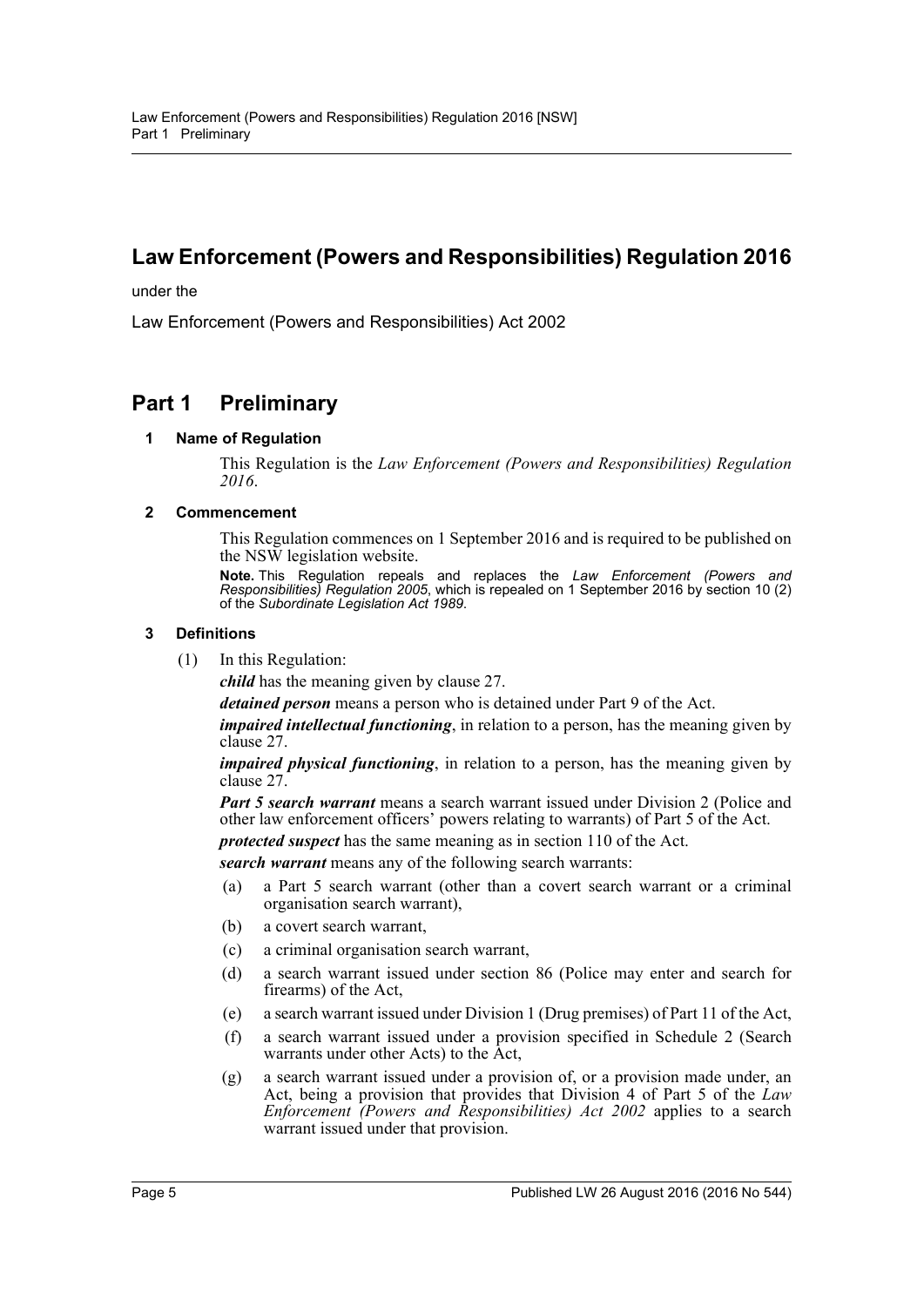*support person* means a person who is a support person for the purposes of Division 3 of Part 3.

*the Act* means the *Law Enforcement (Powers and Responsibilities) Act 2002*.

*vulnerable person* has the meaning given by clause 28.

**Note.** The Act and the *Interpretation Act 1987* contain definitions and other provisions that affect the interpretation and application of this Regulation.

- (2) In this Regulation, a reference to a Form is a reference to a Form set out in Schedule 1.
- (3) Notes included in this Regulation (except in Schedule 1) do not form part of this Regulation.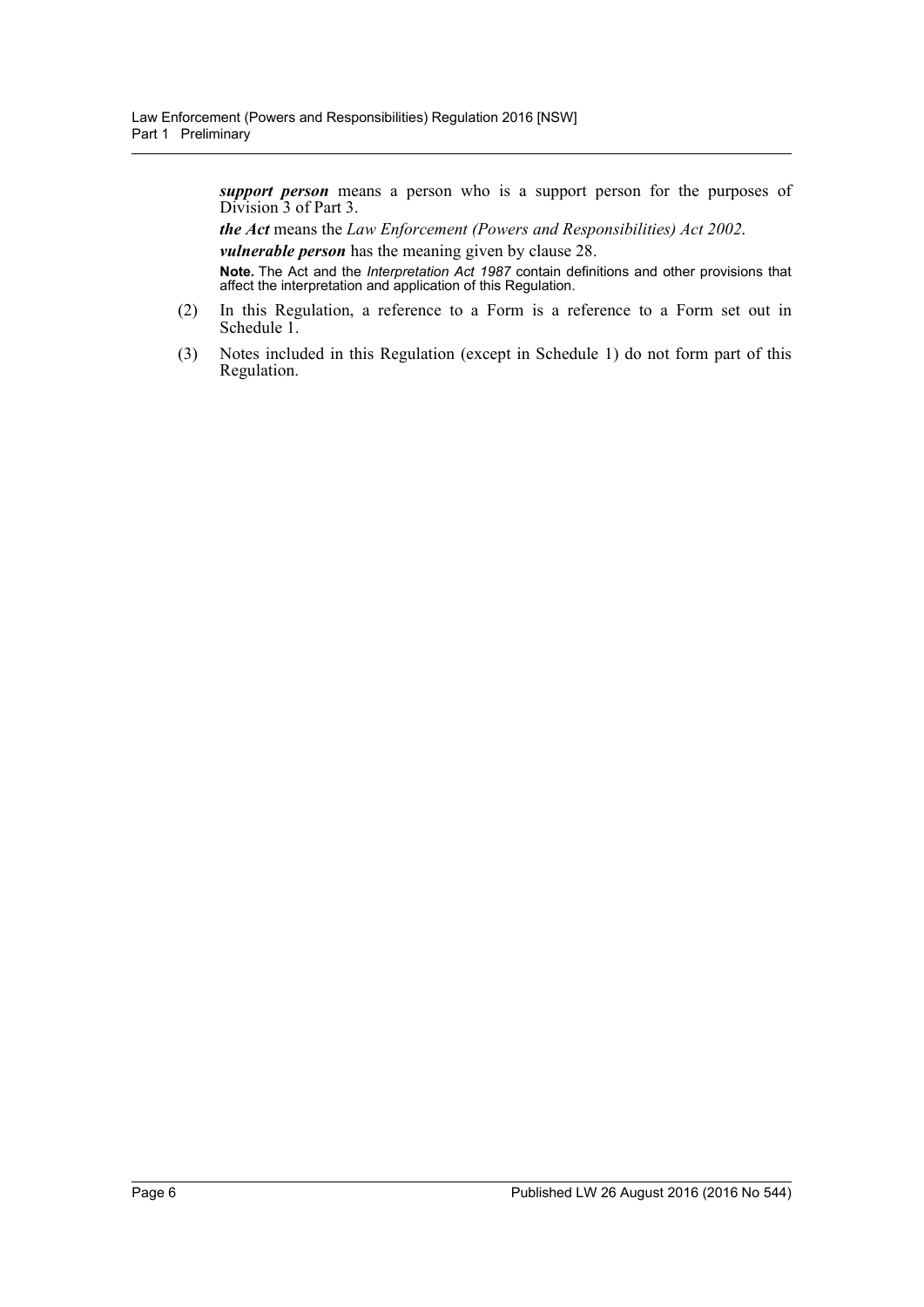## <span id="page-6-1"></span><span id="page-6-0"></span>**Part 2 Warrants and notices to produce documents**

### **4 Form of application for warrant or notice to produce**

- (1) For the purposes of section 60 (1) of the Act:
	- (a) Part 1 of Form 1 is the form for an application for a Part 5 search warrant (other than a covert search warrant or a criminal organisation search warrant), and
	- (b) Part 1 of Form 2 is the form for an application for a covert search warrant, and
	- (c) Part 1 of Form 3 is the form for an application for a criminal organisation search warrant, and
	- (d) Part 1 of Form 4 is the form for an application for a search warrant other than a Part 5 search warrant, and
	- (e) Part 1 of Form 5 is the form for an application for a warrant issued under section 83 (Entry by warrant where entry denied) of the Act, and
	- (f) Part 1 of Form 6 is the form for an application for a crime scene warrant issued under Part 7 of the Act, and
	- (g) Part 1 of Form 7 is the form for an application for a warrant issued under Division 2 (Use of drug detection dogs) of Part 11 of the Act, and
	- (h) Part 1 of Form 8 is the form for an application for a notice to produce documents issued under Division 3 of Part 5 of the Act.
	- (2) An application for a warrant issued under section 103 (Warrant for arrest of person unlawfully at large) of the Act is to be made in the form of Part 1 of Form 9.
- (3) An application for a detention warrant issued under Part 9 of the Act is to be made in the form of Part 1 of Form 10.

### <span id="page-6-2"></span>**5 Determination of application for warrant or notice to produce—record by eligible issuing officer**

A record is to be made by or on behalf of an eligible issuing officer, in relation to each application for a warrant dealt with by the officer, in the following form:

- (a) in the case of an application for a Part 5 search warrant (other than a covert search warrant or a criminal organisation search warrant)—Part 2 of Form 1,
- (b) in the case of an application for a covert search warrant—Part 2 of Form 2,
- (c) in the case of an application for a criminal organisation search warrant—Part 2 of Form 3,
- (d) in the case of an application for a search warrant other than a Part 5 search warrant—Part 2 of Form 4,
- (e) in the case of an application for a warrant issued under section 83 (Entry by warrant where entry denied) of the Act—Part 2 of Form 5,
- (f) in the case of an application for a crime scene warrant issued under Part 7 of the Act—Part 2 of Form 6,
- (g) in the case of an application for a warrant issued under Division 2 (Use of drug detection dogs) of Part 11 of the Act—Part 2 of Form 7,
- (h) in the case of an application for a notice to produce documents issued under Division 3 of Part 5 of the Act—Part 2 of Form 8,
- (i) in the case of an application for a warrant issued under section 103 (Warrant for arrest of person unlawfully at large) of the Act—Part 2 of Form  $\hat{9}$ ,
- (j) in the case of an application for a detention warrant issued under Part 9 of the Act—Part 2 of Form 10.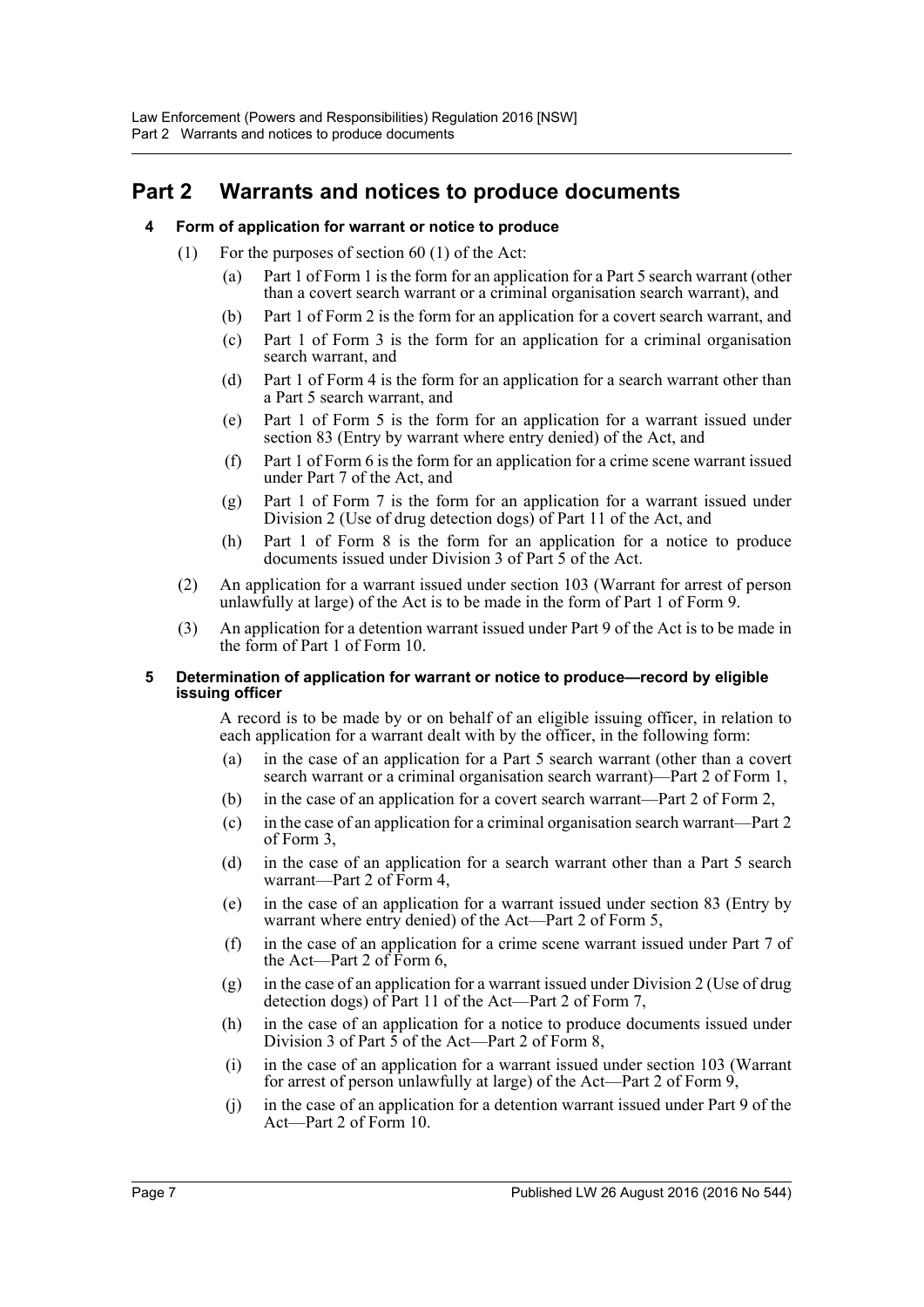### <span id="page-7-0"></span>**6 Form of warrant or notice to produce**

- (1) For the purposes of section 66 of the Act:
	- (a) Form 11 is the form for a Part 5 search warrant (other than a covert search warrant or a criminal organisation search warrant), and
	- (b) Form 12 is the form for a covert search warrant, and
	- (c) Form 13 is the form for a criminal organisation search warrant, and
	- (d) Form 14 is the form for a search warrant other than a Part 5 search warrant, and
	- (e) Form 15 is the form for a warrant issued under section 83 (Entry by warrant where entry denied) of the Act, and
	- (f) Form 16 is the form for a crime scene warrant issued under Part 7 of the Act, and
	- (g) Form 17 is the form for a detention warrant issued under Part 9 of the Act, and
	- (h) Form 18 is the form for a warrant issued under Division 2 (Use of drug detection dogs) of Part 11 of the Act, and
	- (i) Form 19 is the form for a notice to produce documents issued under Division 3 of Part 5 of the Act.
- (2) A warrant under section 103 (Warrant for arrest of person unlawfully at large) of the Act is to be issued in the form of Form 20.

### <span id="page-7-1"></span>**7 Form of occupier's notice: section 67 (2) (a)**

For the purposes of section 67 (2) (a) of the Act:

- (a) Form 21 is the form for an occupier's notice in relation to a Part 5 search warrant (other than a covert search warrant or a criminal organisation search warrant), and
- (b) Form 22 is the form for an occupier's notice in relation to a covert search warrant, and
- (c) Form 24 is the form for an occupier's notice in relation to a criminal organisation search warrant, and
- (d) Form 25 is the form for an occupier's notice in relation to a search warrant other than a Part 5 search warrant, and
- (e) Form 26 is the form for an occupier's notice in relation to a crime scene warrant issued under Part 7 of the Act.

**Note.** An occupier's notice is not required to be issued in connection with a search warrant issued under section 86 (Police may enter and search for firearms) of the Act.

### <span id="page-7-2"></span>**8 Form of adjoining occupier's notice: section 67B**

An adjoining occupier's notice under section 67B of the Act may be in or to the effect of Form 23.

### <span id="page-7-3"></span>**9 Receipts for things seized**

- (1) A person who seizes a thing while executing a search warrant other than a covert search warrant, or a crime scene warrant issued under Part 7 of the Act, in any premises must provide the occupier of the premises with a receipt acknowledging seizure of the thing if the occupier is then present and it is reasonably practicable to do so.
- (2) A person who seizes a dangerous article under section 85 or 87 of the Act while executing a warrant issued under section 83 of the Act in any premises must provide the occupier of the premises with a receipt acknowledging seizure of the thing if the occupier is then present and it is reasonably practicable to do so.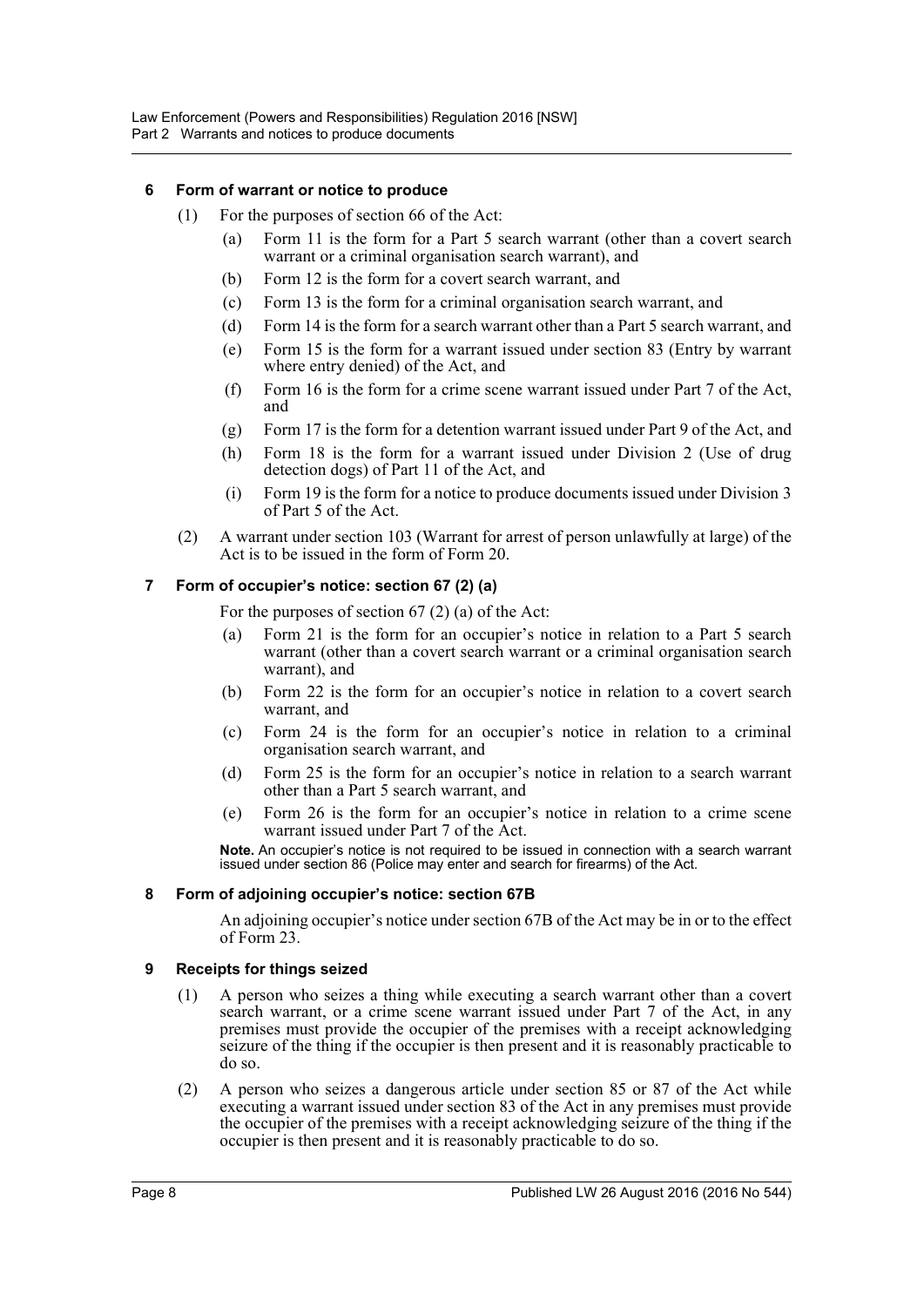(3) A copy of a receipt issued under this clause, in relation to a thing seized while executing a warrant, is to be attached to the report about the execution of the warrant that is referred to in clause 11 (1).

### <span id="page-8-0"></span>**10 Receipts for things seized under covert search warrant**

- (1) A person who seizes a thing while executing a covert search warrant must, at the time the occupier's notice under section 67 of the Act is served (the *time of notification*) on the person who was the occupier of the subject premises at the time the warrant was executed, provide the occupier of the premises with a receipt acknowledging seizure of the thing.
- (2) However, any such receipt is not required to be provided at the time of notification if an eligible issuing officer issues a certificate to the effect that:
	- (a) the receipt contains matter:
		- (i) that could disclose a person's identity, and
		- (ii) that, if disclosed, is likely to jeopardise that or any other person's safety, or
	- (b) the receipt contains matter that, if disclosed, may seriously compromise the investigation of any matter.

### <span id="page-8-1"></span>**11 Form of report to eligible issuing officer on execution of warrant (other than covert search warrant) or giving of notice to produce: section 74**

- (1) A report to an eligible issuing officer under section 74 of the Act about the execution of a warrant (other than a covert search warrant) must be in or to the effect of Form 27 and must contain the particulars required to complete that Form.
- (2) A report to an eligible issuing officer under section 74 of the Act about the giving of a notice to produce must be in or to the effect of Form 30 and must contain the particulars required to complete that Form.

### <span id="page-8-2"></span>**12 Form of report to eligible issuing officer on execution of covert search warrant: section 74A**

- (1) A report to an eligible issuing officer under section 74A of the Act about the execution of a covert search warrant must be in or to the effect of Form 28 and must contain the particulars required to complete that Form.
- (2) A report to an eligible issuing officer under section 74A of the Act about the return or retrieval of a thing under section 49A of the Act must be in or to the effect of Form 29 and must contain the particulars required to complete that Form.

### <span id="page-8-3"></span>**13 Keeping and inspection of records**

- (1) The following documents must be kept in relation to each warrant to which this subclause applies that is issued:
	- (a) any written application for the warrant,
	- (b) any record relating to the warrant made by or on behalf of an authorised officer or eligible issuing officer (as the case requires),
	- (c) a copy of any occupier's notice,
	- (d) a copy of any adjoining occupier's notice,
	- (e) any report on the execution of the warrant (including a copy of any receipt provided to the occupier under clause 9 or 10).
- (2) Subclause (1) applies to the following warrants:
	- (a) a search warrant (including a covert search warrant),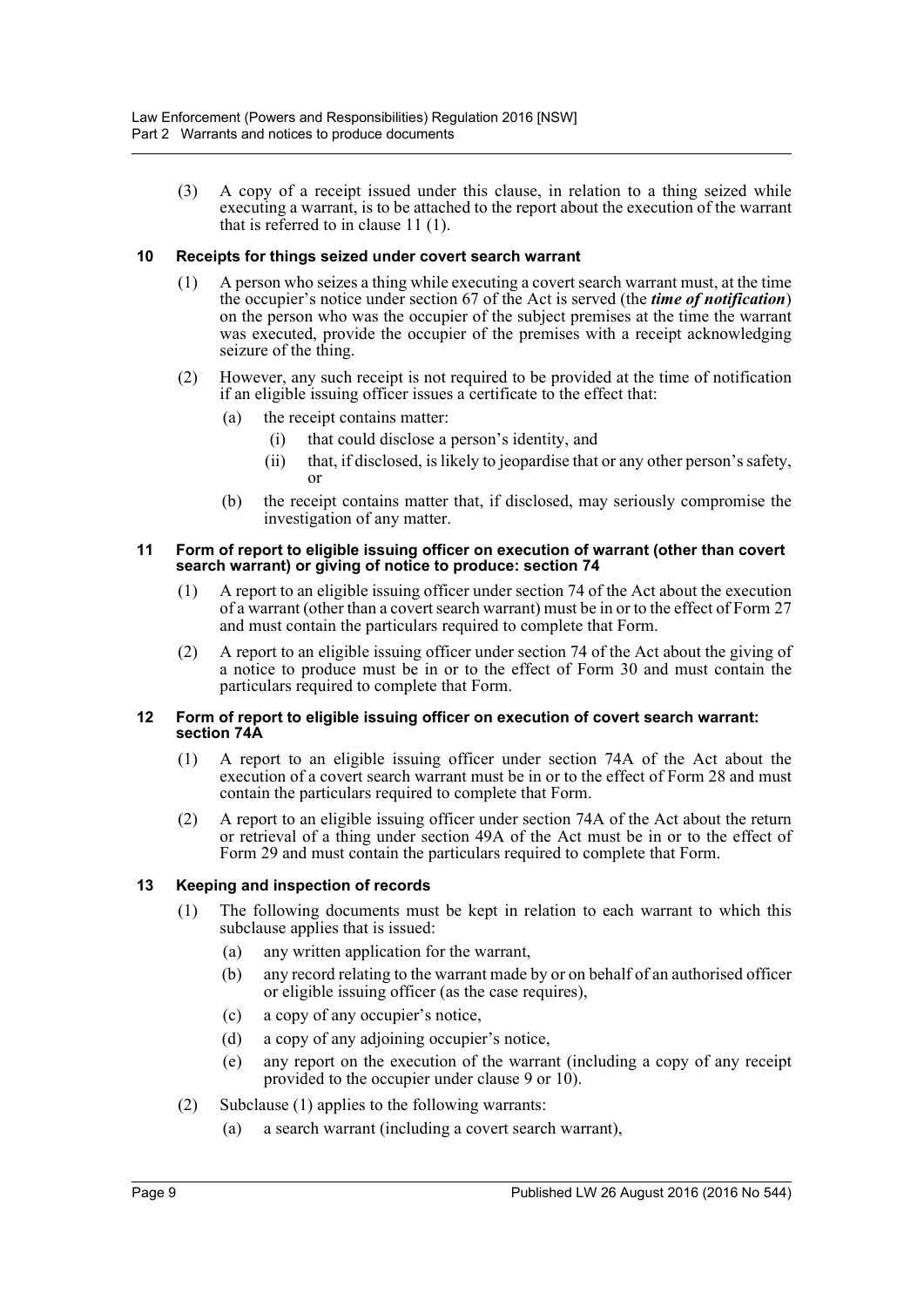- (b) a warrant under section 83 (Entry by warrant where entry denied) of the Act,
- (c) a crime scene warrant under Part 7 of the Act,
- (d) a warrant under section 103 (Warrant for arrest of person unlawfully at large) of the Act,
- (e) a detention warrant under Part 9 of the Act,
- (f) a warrant under Division 2 (Use of drug detection dogs) of Part 11 of the Act.
- (3) The following documents must be kept in relation to each notice to produce documents issued under Division 3 of Part 5 of the Act:
	- (a) any application for the notice,
	- (b) any record relating to the notice made by or on behalf of the authorised officer or eligible issuing officer (as the case requires),
	- (c) any report on the execution of the notice,
	- (d) any record of an application made for an order to access documents under section 56 of the Act,
	- (e) any order made under section 56 of the Act.
- (4) The documents must be kept for at least 6 years from the date on which the warrant or notice was issued:
	- (a) at the Local Court registry or the Supreme Court registry (as the case may be) specified in the occupier's notice, or
	- (b) if no occupier's notice is issued, at the Local Court registry or the Supreme Court registry (as the case may be) at which the warrant or notice was issued or that is nearest to the place at which it was issued.
- (5) The documents may be destroyed after the period referred to in subclause (4) has expired.
- (6) During the hours that the Supreme Court registry is open to the public, the documents referred to in subclause (1) relating to a covert search warrant may be inspected by the occupier of the premises to which the covert search warrant relates or by any other person who is given an occupier's notice relating to the warrant under the Act.
- (7) During the hours that the Local Court registry or the Supreme Court registry (as the case may be) is open to the public, the documents, other than those referred to in subclause (6), may be inspected:
	- (a) in the case of any warrant other than a warrant referred to in paragraph (b) or (c)—by the occupier of the premises to which the warrant relates or by any other person on behalf of the occupier, or
	- (b) in the case of a detention warrant issued under Part 9 of the Act—by the detained person to whom the warrant relates or by any other person on behalf of that person, or
	- (c) in the case of a warrant issued under Division 2 (Use of drug detection dogs) of Part 11 of the Act—by any member of the public, or
	- (d) in the case of a notice to produce documents issued under Division 3 of Part 5 of the Act—by a person who is an officer, or other person, acting on behalf of the authorised deposit-taking institution to which the notice to produce relates.
- (8) In the case of a crime scene warrant under Part 7 of the Act that relates to more than one set of premises, subclause (7) (a) authorises the occupier of premises, or a person acting on behalf of the occupier, to inspect only so much of the documents as relate to the premises of the occupier.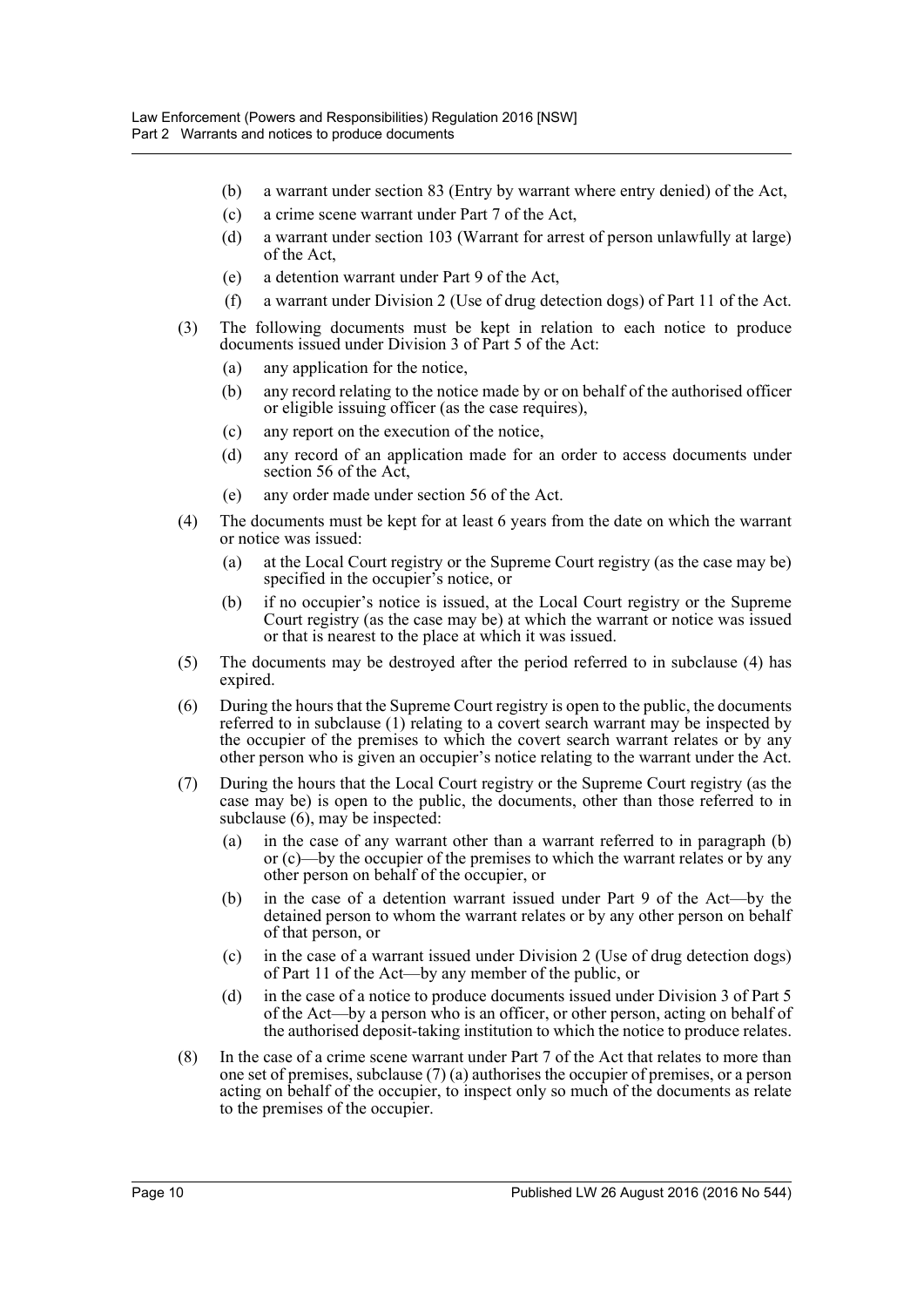### <span id="page-10-0"></span>**14 Certified records not available for inspection**

- (1) An eligible issuing officer may at any time issue a certificate to the effect that the officer is satisfied that:
	- (a) a document or part of a document referred to in clause 13 contains matter:
		- (i) that could disclose a person's identity, and
		- (ii) that, if disclosed, is likely to jeopardise that or any other person's safety, or
	- (b) a document or part of a document referred to in clause 13 contains matter that, if disclosed, may seriously compromise the investigation of any matter.
- (2) The document or part of the document to which the certificate relates is not to be made available for inspection under clause 13 (6) or (7).
- (3) The certificate is to be kept with the document to which it relates.
- (4) An eligible issuing officer (whether or not the one that issued the certificate) may revoke the certificate if satisfied (after consideration of submissions from any interested party) that disclosure of the matter to which it relates is no longer likely to jeopardise any person's safety or seriously compromise the investigation of any matter.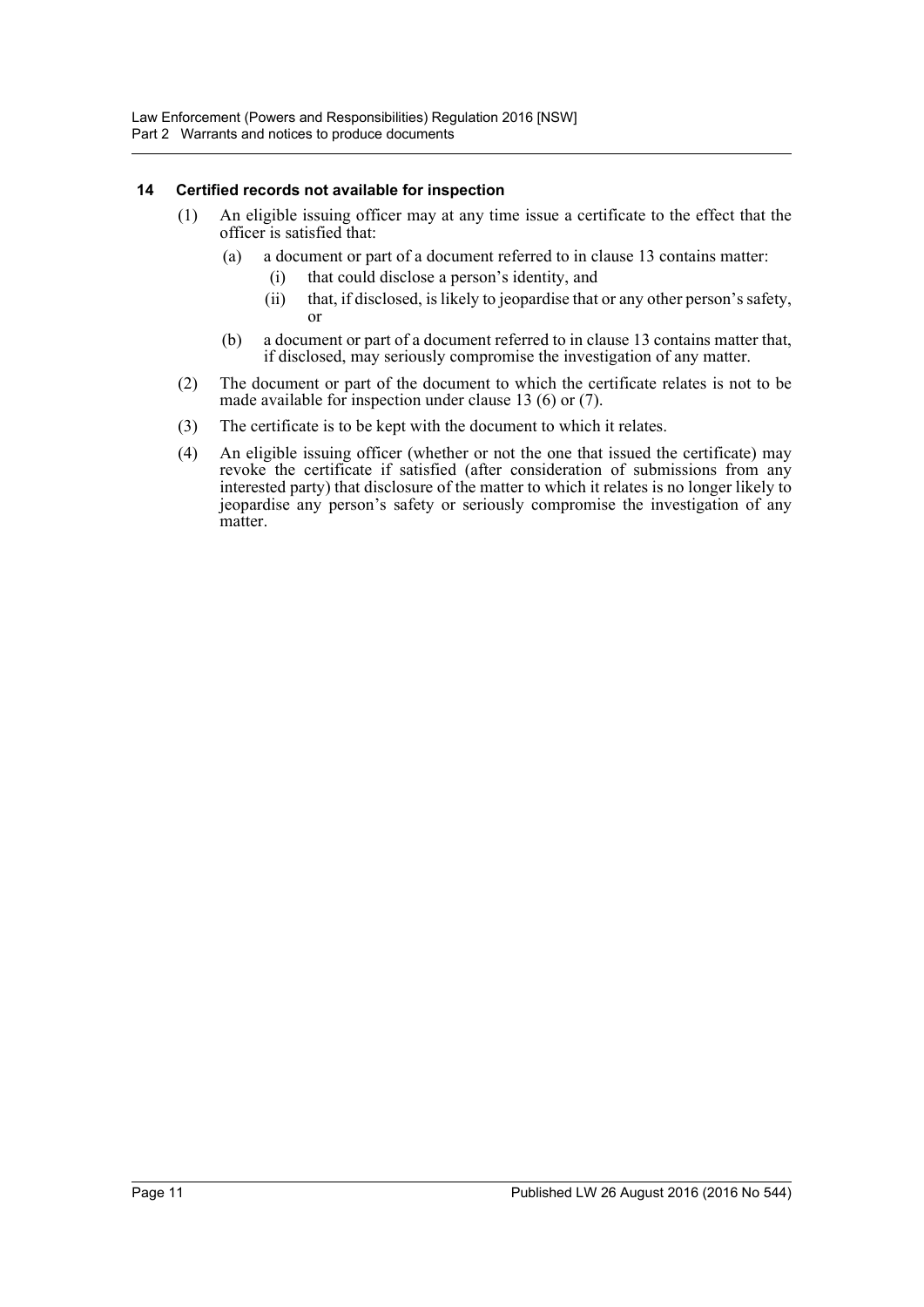# <span id="page-11-0"></span>**Part 3 Investigations and questioning**

### <span id="page-11-1"></span>**Division 1 Custody managers**

### <span id="page-11-2"></span>**15 Designation of police stations and other places to be used for detaining persons**

- (1) The Commissioner of Police is to designate police stations, and other places in the State, for the purpose of detaining persons under Part 9 of the Act.
- (2) A police station or other place is not to be designated unless it appears to the Commissioner to provide, or have access to, sufficient facilities for that purpose.
- (3) Police stations and other places of detention designated under this clause are referred to in this Division as *designated police stations* and *designated places of detention*, respectively.

**Note.** Section 31 of the *Police Act 1990* enables the Commissioner of Police to delegate any function conferred on the Commissioner, including the functions set out in this and the next clause.

#### <span id="page-11-3"></span>**16 Appointment of custody managers for designated police stations and designated places of detention**

The Commissioner of Police is to appoint one or more police officers (*appointed custody managers*) to act as custody managers at each designated police station and each designated place of detention.

### <span id="page-11-4"></span>**17 Order of preference in relation to places of detention**

- (1) A police station or place of detention to which a person is taken to be detained under Part 9 of the Act must be a designated police station, or designated place of detention, at which there is an appointed custody manager who is available to act as the custody manager for the person.
- (2) If it is not reasonably practicable to comply with subclause (1), the person may be detained at a designated police station, or designated place of detention, at which there is a police officer who (while not an appointed custody manager) is available to act as the custody manager for the person.
- (3) If it is not reasonably practicable to comply with subclause (1) or (2), the person may be detained at any police station or place of detention at which there is a police officer who is available to act as the custody manager for the person.
- (4) If it is not reasonably practicable to comply with subclause  $(1)$ ,  $(2)$  or  $(3)$ , the person may be detained at any place of detention.
- (5) This clause does not apply if the person is detained by a police officer in the officer's capacity as a member of the staff of the New South Wales Crime Commission or a member of the staff of the Australian Crime Commission, as referred to in clause 19.

### <span id="page-11-5"></span>**18 Order of preference in relation to custody managers**

- (1) Except as provided by subclause (2), if a person is detained under Part 9 of the Act at a designated police station or designated place of detention, only an appointed custody manager may act as the custody manager for the person.
- (2) If an appointed custody manager is not available to act as the custody manager for the person under subclause (1) or the person is taken to a police station that is not a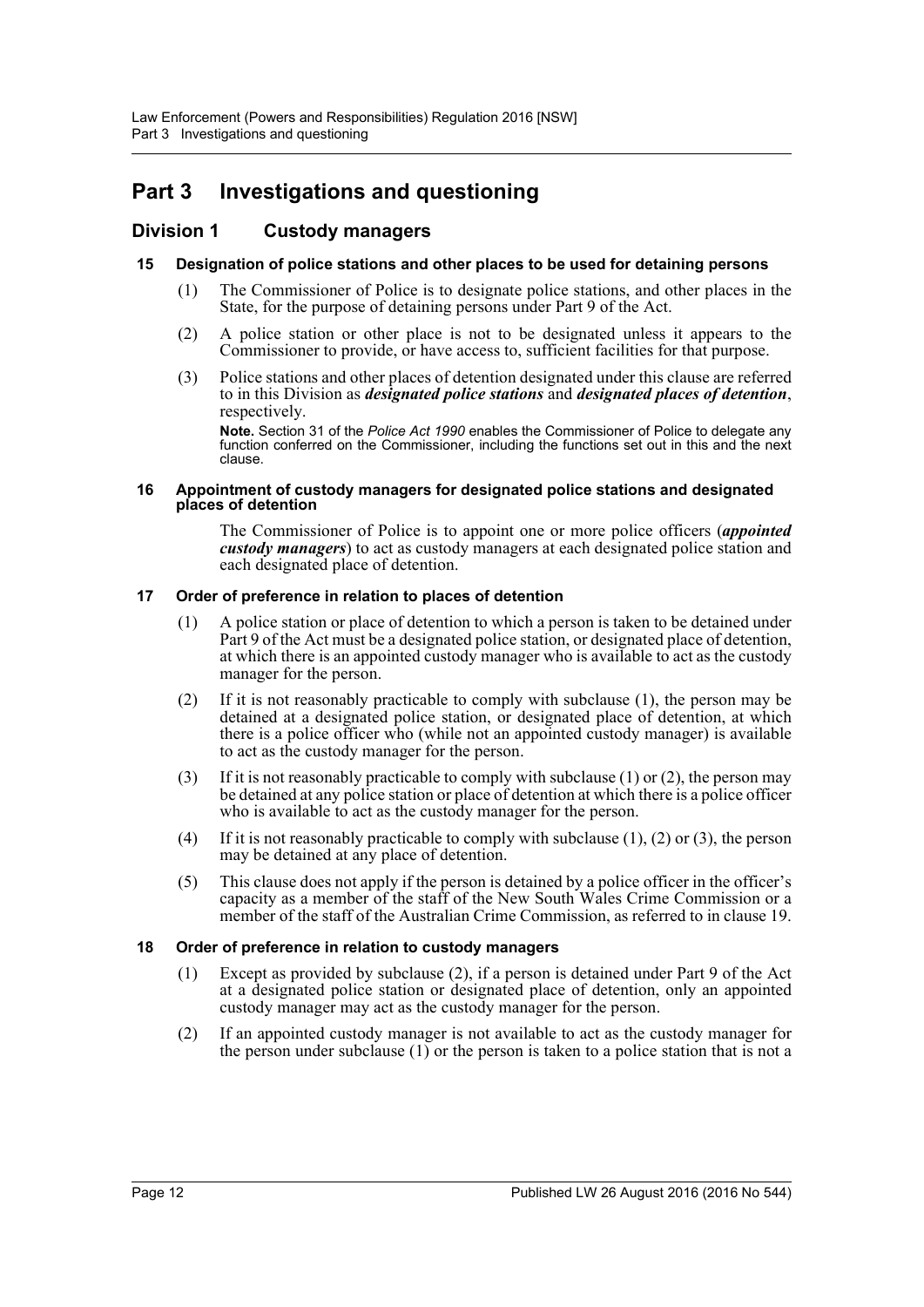designated police station, the following police officers may act as the custody manager for the person:

- (a) any police officer of or above the rank of Sergeant (or the officer for the time being in charge of the police station or designated place of detention (as the case may be)),
- (b) if no such police officer is available to act as the custody manager for the person—any other police officer.
- (3) The arresting or investigating officer for the person is not to act as the custody manager for the person under subclause (2) unless:
	- (a) no other police officer is available to act as the custody manager for the person, and
	- (b) a police officer holding the position of duty officer at a designated police station has given written permission to the arresting or investigating officer to act as the custody manager for the person.
- (4) Written permission for the purposes of subclause (3) may be obtained by facsimile.
- (5) This clause does not apply if the person is detained by a police officer in the officer's capacity as a member of the staff of the New South Wales Crime Commission or a member of the staff of the Australian Crime Commission, as referred to in clause 19.

### <span id="page-12-0"></span>**19 Custody managers for New South Wales Crime Commission or Australian Crime Commission investigations**

- (1) A police officer who is a member of the staff of the Commission or a member of the staff of the ACC may act as the custody manager for a detained person who is the subject of an investigation conducted by the Commission or the ACC respectively.
- (2) The arresting or investigating officer for the person is not to act as the custody manager for the person unless:
	- (a) no other police officer who is a member of the staff of the Commission or a member of the staff of the ACC is available to act as the custody manager for the person, and
	- (b) written permission has been obtained in accordance with subclause (3).
- (3) For the purposes of subclause (2), the written permission must be obtained from:
	- (a) in the case of Commission investigations—a person holding the position of Commissioner, Director, or Assistant Director, Investigations, of the Commission, or
	- (b) in the case of ACC investigations—a person holding the position of General Manager, National Operations, of the ACC.
- (4) Written permission for the purposes of subclause (2) may be obtained by facsimile.
- (5) In this clause:

*ACC* means the Australian Crime Commission established under the *Australian Crime Commission Act 2002* of the Commonwealth.

*a member of the staff of the ACC* has the same meaning as in the *Australian Crime Commission Act 2002* of the Commonwealth.

*a member of the staff of the Commission* has the same meaning as in section 74 of the *Crime Commission Act 2012*.

*Commission* means the New South Wales Crime Commission established under the *Crime Commission Act 2012*.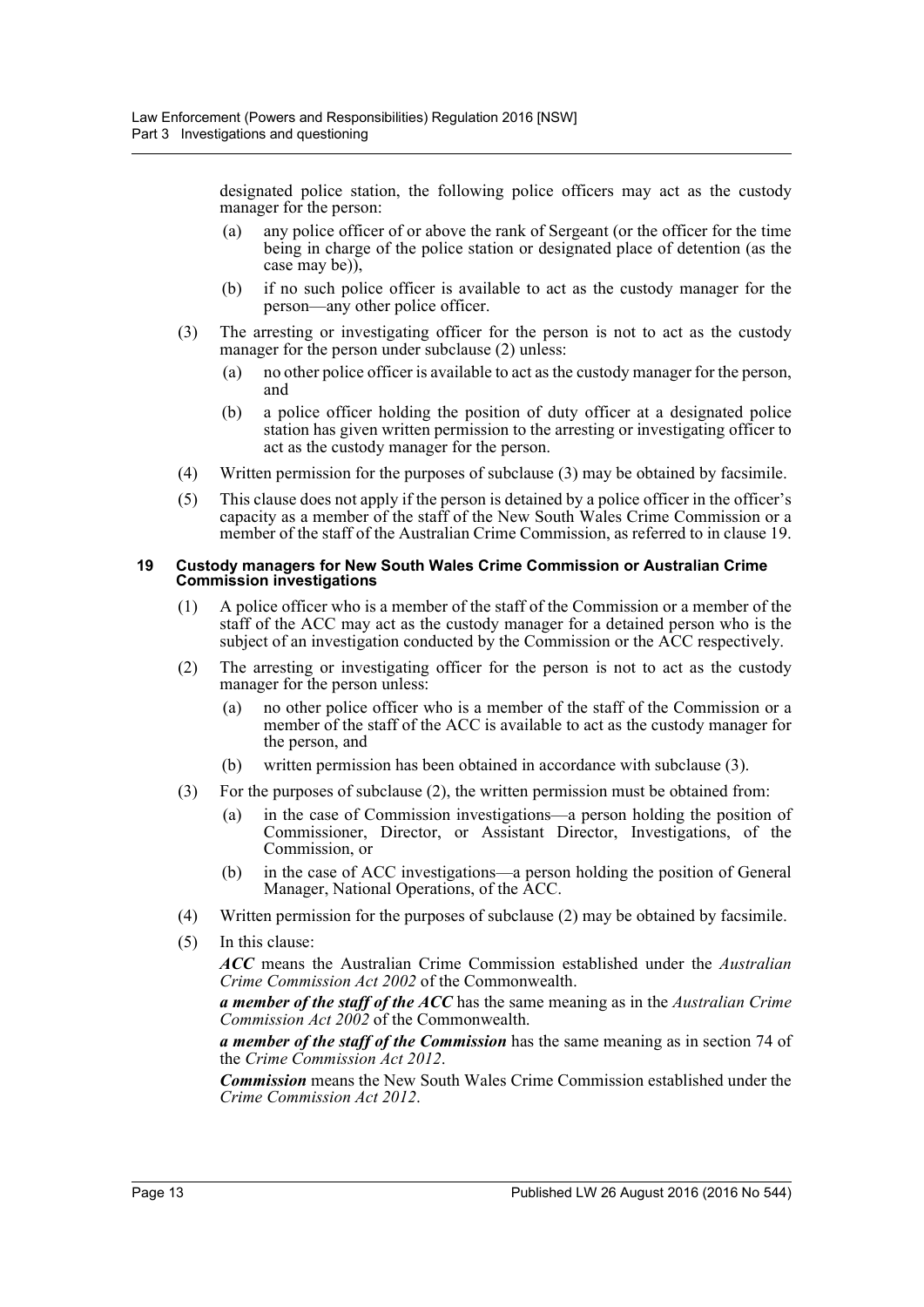### <span id="page-13-0"></span>**20 Form of summary of Part 9 of Act**

For the purposes of section 122 (1) (b) of the Act:

- (a) Form 31 is the form of the summary of Part 9 of the Act in the case of a detained person, and
- (b) Form 32 is the form of the summary of Part 9 of the Act in the case of a protected suspect.

### <span id="page-13-1"></span>**21 Custody managers not prevented from exercising other functions**

The provisions of this Division are not to be construed so as to prevent a police officer who is acting as the custody manager for a detained person or protected suspect from also exercising:

- (a) any function in connection with the identification of the person, or
- (b) any function under the provisions of Schedule 3 to the *Road Transport Act 2013* in relation to the person (such as carrying out a breath analysis of the person).

### <span id="page-13-2"></span>**22 Guidelines for custody managers and other police officers**

Custody managers and all other police officers must have regard to the guidelines set out in Schedule 2 in the exercise of their functions under Part 9 of the Act and this Part.

### <span id="page-13-3"></span>**Division 2 Custody records**

### <span id="page-13-4"></span>**23 Meaning of "custody record"**

In this Division: *custody record* means the record required to be kept under section 131 of the Act.

### <span id="page-13-5"></span>**24 Separate record for each detained person**

- (1) A separate custody record must be opened, as soon as practicable, for each person who is detained under Part 9 of the Act.
- (2) A custody record may be in writing or in electronic form.
- (3) All entries in a custody record must include the time at which the entry is made.
- (4) The time of an event to which an entry in the custody record relates must also be included if the entry is not made within a reasonable time of the occurrence of the event.

### <span id="page-13-6"></span>**25 Additional matters to be recorded in custody record**

- (1) In addition to the matters specified in section 131 of the Act, the custody manager must record the following particulars in the custody record for a detained person:
	- (a) in the case of a person who has been arrested during the previous 48 hours:
		- (i) the offence or offences for which the person was arrested during that previous 48 hours, and
		- (ii) the investigation period that remains after reduction by so much of any earlier investigation period or periods as occurred within that previous 48 hours,
	- (b) if an application is made for a detention warrant, and the person declines to make representations (either personally, or by his or her legal representative) to the authorised officer, the fact that the person so declined,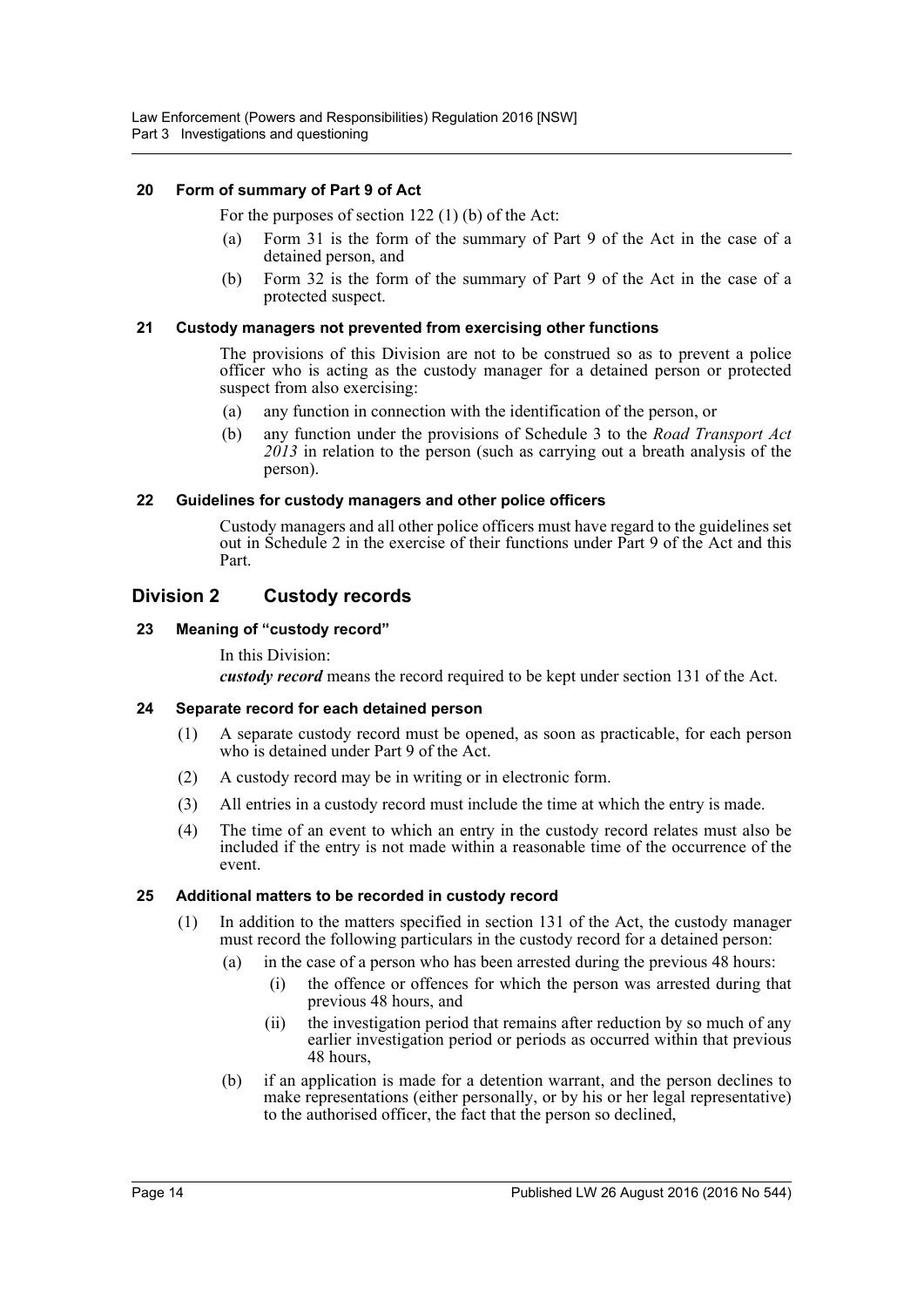- (c) if a detention warrant is issued, a copy of the warrant or form of detention warrant, as the case may be,
- (d) the time of any request to make a communication, and the time of any communication, under section 123 or 124 of the Act,
- (e) the time of any request for information, or provision of information, pursuant to section 126 or 127 of the Act, together with the nature of such information,
- (f) any request by the person, and any arrangement by a police officer (including under section 128 of the Act) for an interpreter, and the time that any such request or arrangement is made,
- (g) any request by the person, and any arrangement by a police officer (including under section 129 of the Act) for medical treatment or medication, and the time at which the request or arrangement is made,
- (h) any request by the person for refreshments, toilet facilities, washing, showering or bathing facilities,
- (i) if the person's clothing or personal effects are withheld, the reasons for withholding those items.
- (2) The custody manager must request the person to sign an acknowledgment as to the correctness of any entry made in the custody record in relation to the matters referred to in section 131 $(2)$  (d) of the Act and subclause  $(1)$  (b).

### <span id="page-14-0"></span>**26 Inspection of custody record**

- (1) A detained person must be permitted to inspect the custody record for the person on request unless the request is unreasonable or cannot reasonably be complied with.
- (2) While the detained person is in police custody, a legal representative of the detained person, a support person for the detained person and a consular official must each be permitted to inspect the custody record for the detained person as soon as practicable after the legal representative, support person or consular official arrives at the place of detention.
- (3) After the detained person has been released from police custody, the detained person's legal representative or any other person authorised by the detained person must be given a copy of the custody record if they give reasonable notice of their request to do so.

**Note.** Section 131 (5) of the Act also requires a copy of a detained person's custody record to be given to the person.

(4) Despite subclauses (2) and (3), a support person or consular official may inspect the custody record only with the authorisation of the detained person.

### <span id="page-14-1"></span>**Division 3 Vulnerable persons**

### <span id="page-14-2"></span>**27 Interpretation**

(1) In this Division:

*child* means a person who is under the age of 18 years.

*impaired intellectual functioning*, in relation to a person, means:

- (a) a total or partial loss of the person's mental functions, or
- (b) a disorder or malfunction that results in the person learning differently from a person without the disorder or malfunction, or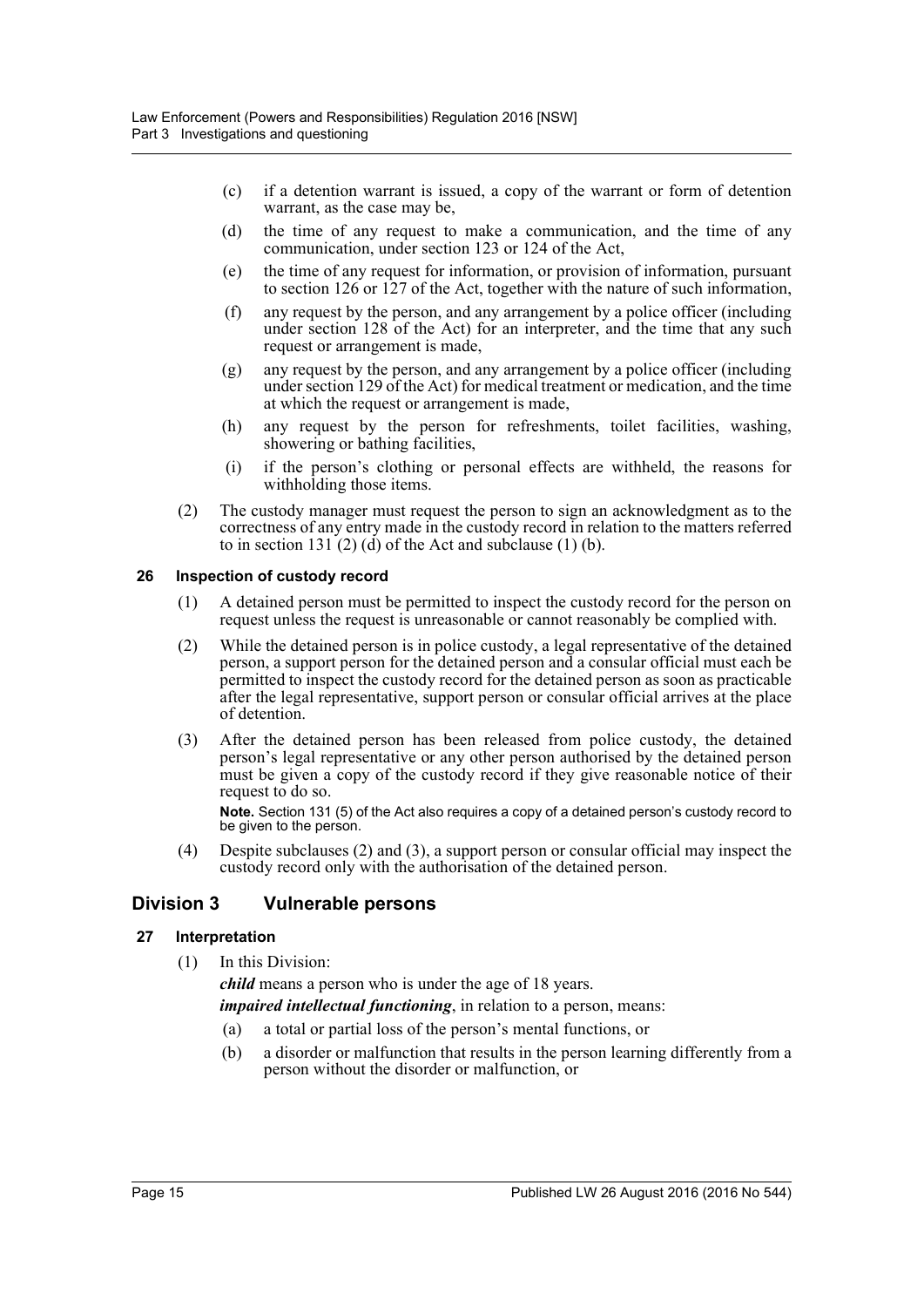(c) a disorder, illness or disease that affects the person's thought processes, perceptions of reality, emotions or judgment, or that results in disturbed behaviour.

**Note.** See clause 3 of Schedule 2 for guidance to custody managers on whether paragraph (a) or (b) applies to a person.

*impaired physical functioning*, in relation to a person, means:

- (a) a total or partial loss of the person's bodily functions or of part of a person's body, or
- (b) a presence in the person's body of organisms causing or capable of causing disease or illness, or
- (c) a malfunction, malformation or disfigurement of part of the person's body.
- (2) For the purposes of this Division, a detained person who has impaired physical functioning is taken not to have impaired physical functioning if the custody manager for the person reasonably believes that the person's impairment is so minor that the person will not be significantly disadvantaged with respect to the person's participation in any investigative procedure (in comparison with members of the community generally).

### <span id="page-15-0"></span>**28 Vulnerable persons**

- (1) A reference in this Division to a vulnerable person is a reference to a person who falls within one or more of the following categories:
	- (a) children,
	- (b) persons who have impaired intellectual functioning,
	- (c) persons who have impaired physical functioning,
	- (d) persons who are Aboriginal persons or Torres Strait Islanders,
	- (e) persons who are of non-English speaking background,

but does not include a person whom the custody manager reasonably believes is not a person falling within any of those categories.

**Note.** If a person falls within more than one of the above categories, each provision of this Division relating to any category within which the person falls applies in relation to the person.

(2) Pursuant to section 112 (1) of the Act, the application of Part 9 of the Act to vulnerable persons is modified by this Division.

#### <span id="page-15-1"></span>**29 Custody manager to assist vulnerable person**

- (1) The custody manager for a detained person or protected suspect who is a vulnerable person must, as far as practicable, assist the person in exercising the person's rights under Part 9 of the Act, including any right to make a telephone call to a legal practitioner, support person or other person.
- (2) In particular, the custody manager must ensure that the caution and summary required by section 122 (1) of the Act is given to the person. **Note.** Section 122 (1) of the Act provides that a custody manager for a person who is a detained person or protected suspect must, as soon as practicable after the person comes into custody or becomes a protected suspect, caution the person that the person does not have to say or do anything but that anything the person does say or do may be used in evidence. It

also requires the manager to give the person a summary of the provisions of Part 9 of the Act.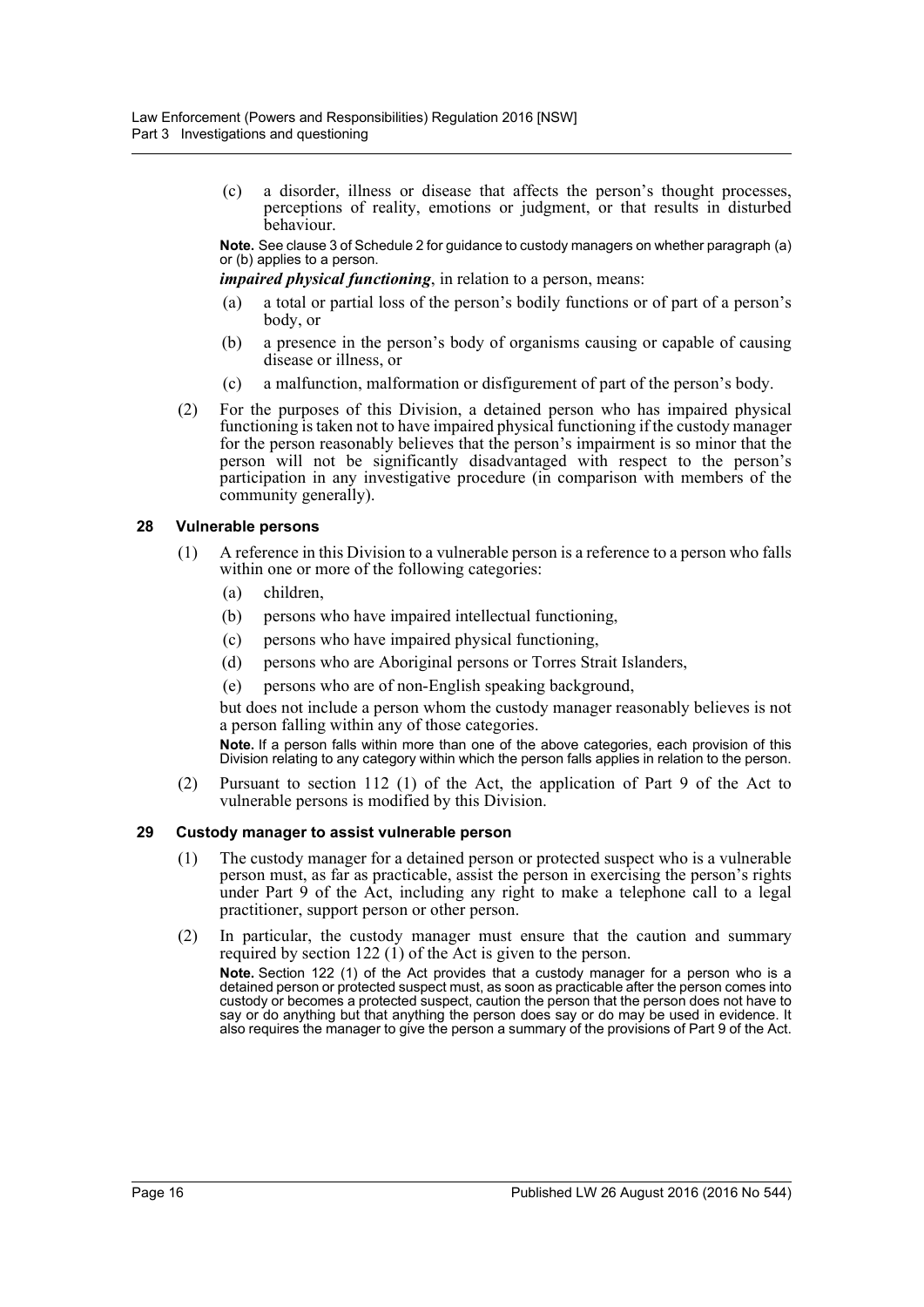### <span id="page-16-0"></span>**30 Support person**

A person may be a support person for a detained person or protected suspect who is a vulnerable person for the purposes of this Division only if the first-mentioned person is aged 18 years or over and is:

- (a) in the case of a detained person or protected suspect who is a child:
	- (i) a parent or guardian, or a person who has the lawful custody of the child, but not a parent of the child if the parent has neither guardianship nor custody of the child, or
	- (ii) a person who is responsible for the care of the child, or
	- (iii) an adult (other than a police officer) who has the consent of a person referred to in subparagraph (i) or (ii) to be the support person for the child, or
	- (iv) if the child is aged 14 years or over—an adult (other than a police officer) who has the consent of the child to be the support person for the child, or
	- (v) a legal practitioner of the child's own choosing, or
- (b) in the case of a detained person or protected suspect who is not a child:
	- (i) a guardian or any other person who is responsible for the care of the detained person or protected suspect, or
	- (ii) a relative, friend or any other person (other than a police officer) who has the consent of the detained person or protected suspect to be the support person for the detained person or protected suspect, or
	- (iii) if none of the persons mentioned in subparagraph (i) or (ii) are applicable or readily available—a person (other than a police officer) who has expertise in dealing with vulnerable persons of the category, or a category, to which the detained person or protected suspect belongs.

### <span id="page-16-1"></span>**31 Support person may be present during investigative procedure**

- (1) A detained person or protected suspect who is a vulnerable person is entitled to have a support person present during any investigative procedure in which the detained person or protected suspect is to participate.
- (2) However, a detained person or protected suspect who is a vulnerable person solely as a result of being a person of non-English speaking background is entitled to have a support person present only if an interpreter is not required to be arranged under section 128 (1) of the Act solely because of section 128  $(3)$  (a) of the Act.
- (3) Before any such investigative procedure starts, the custody manager for the detained person or protected suspect must inform the person that the person is entitled to the presence of a support person during the investigative procedure.
- (4) If the detained person or protected suspect wishes to have a support person present, the custody manager must, as soon as practicable:
	- (a) give the detained person or protected suspect reasonable facilities to enable the person to arrange for a support person to be present, and
	- (b) allow the detained person or protected suspect to do so in circumstances in which, so far as practicable, the communication will not be overheard, and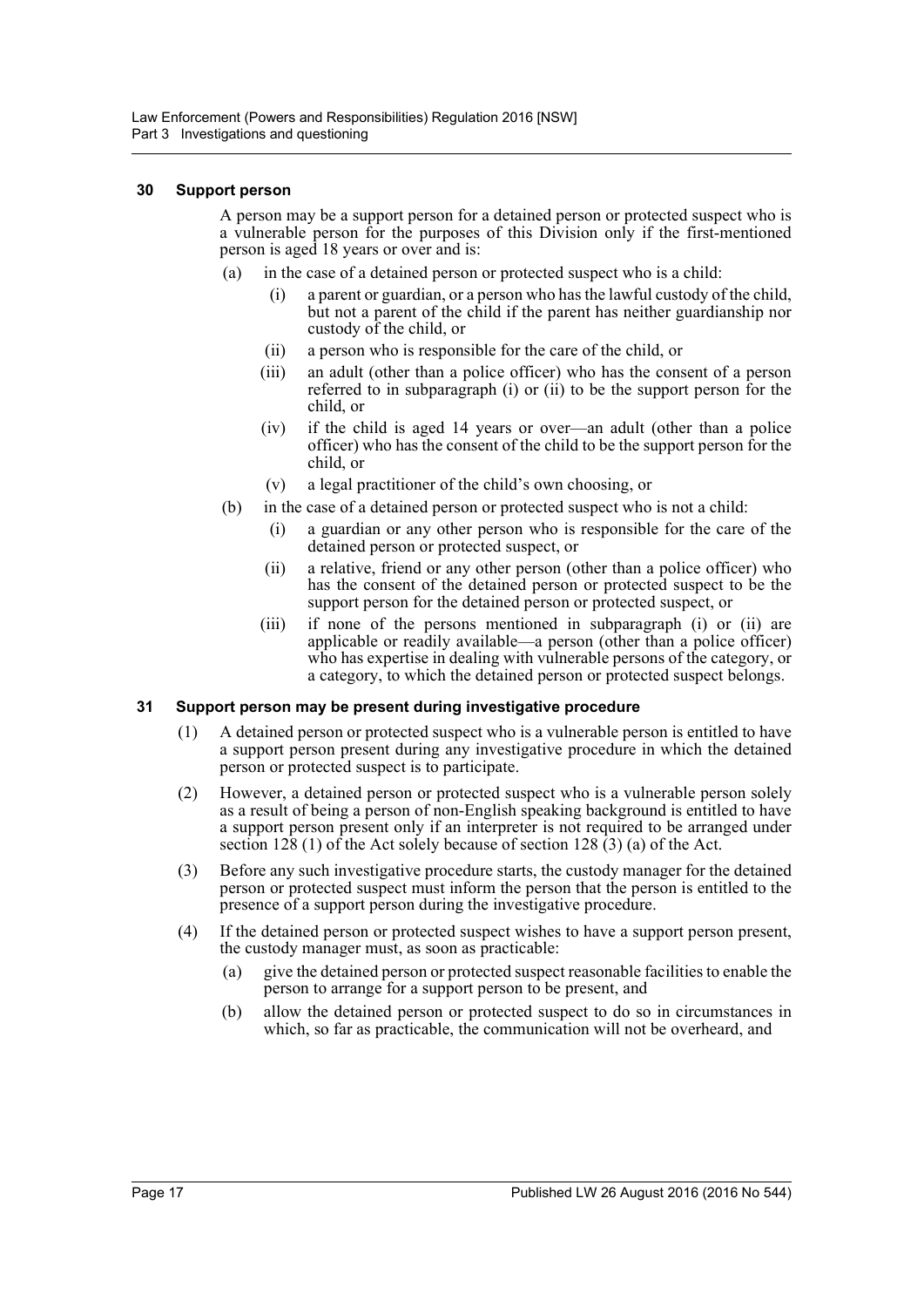(c) if the person has asked a friend, relative, guardian or independent person communicated with to attend at the place where the person is being detained allow the person to consult with the friend, relative, guardian or independent person in accordance with section 123 (4) of the Act.

**Note.** Section 123 (4) of the Act requires a custody manager to allow the person to consult with the friend, relative, guardian or independent person in private and must provide reasonable facilities for that consultation.

- (5) The custody manager must defer for a reasonable period any such investigative procedure until a support person is present unless the detained person or protected suspect has expressly waived his or her right to have a support person present.
- (6) An investigative procedure is not required to be deferred under subclause (5) for more than  $\overline{2}$  hours to allow a support person to arrive at the place of detention.
- (7) A custody manager is not required to comply with subclauses (3)–(5) if the custody manager believes on reasonable grounds that:
	- (a) doing so is likely to result in an accomplice of the detained person or protected suspect avoiding arrest, or
	- (b) doing so is likely to result in the concealment, fabrication, destruction or loss of evidence or the intimidation of a witness, or
	- (c) doing so is likely to result in hindering the recovery of any person or property concerned in the offence under investigation, or
	- (d) doing so is likely to result in bodily injury being caused to any other person, or
	- (e) the safety of other persons requires that the investigative procedure be carried out as a matter of urgency.

### <span id="page-17-0"></span>**32 Relationship between entitlement to support persons and entitlement to consult**

- (1) A detained person or protected suspect who is a vulnerable person is entitled to a support person under clause 31 or to consult with a friend, relative, guardian or independent person under section 123 (4) of the Act, but not both.
- (2) However, a friend, relative, guardian or independent person of the detained person or protected suspect who, under section 123  $(1)$  (a)  $(ii)$  of the Act, attends the place of detention is not prevented by this clause from acting as a support person if the detained person or protected suspect requests it.

### <span id="page-17-1"></span>**33 Child cannot waive entitlement to support person**

A detained person or protected suspect who is a child cannot waive the child's entitlement under this Division to have a support person present during an investigative procedure.

### <span id="page-17-2"></span>**34 Role of support persons during interview**

- (1) The custody manager for a detained person or protected suspect who is a vulnerable person is to inform any support person for the detained person or protected suspect that the support person is not restricted to acting merely as an observer during an interview of the detained person or protected suspect and may, among other things:
	- (a) assist and support the detained person or protected suspect, and
	- (b) observe whether or not the interview is being conducted properly and fairly, and
	- (c) identify communication problems with the detained person or protected suspect.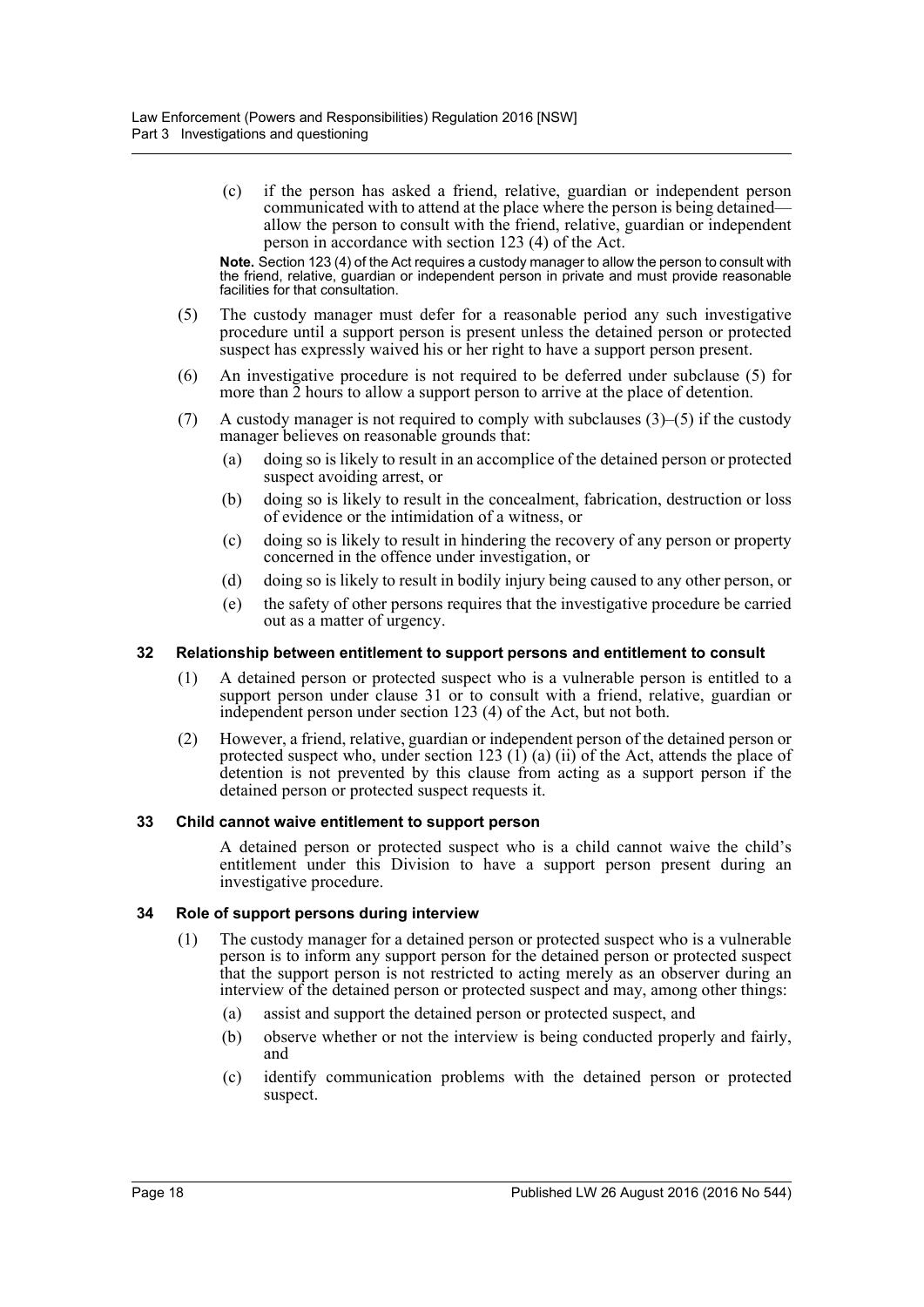- (2) The custody manager is to give a copy of the summary referred to in section  $122 (1)$  (b) of the Act, to:
	- (a) the support person, and
	- (b) any interpreter for the detained person or protected suspect who attends in person at the place of detention.
- (3) If the support person or the detained person's or protected suspect's legal representative is present during an interview of the detained person or protected suspect, the support person or legal representative is to be given an opportunity to read and sign any written interview record.
- (4) Any refusal by the support person or legal practitioner to sign a written interview record when given the opportunity to do so must itself be recorded.

### <span id="page-18-0"></span>**35 Exclusion of support person from investigative procedure**

- (1) A support person may be excluded from an investigative procedure if the support person unreasonably interferes with the procedure.
- (2) If the support person is excluded under subclause (1), the detained person or protected suspect concerned is entitled to have another support person present during the investigative procedure.

### <span id="page-18-1"></span>**36 Person responsible for welfare of certain detained persons or protected suspects to be contacted**

- (1) If a detained person or protected suspect is a child or a person with impaired intellectual or physical functioning, the custody manager for the person must, as soon as practicable, attempt:
	- (a) to ascertain the identity of the person responsible for the welfare of the detained person or protected suspect, and
	- (b) to contact the person so responsible and advise the person of the detained person's or protected suspect's whereabouts and the grounds for the detention.
- (2) If a detained person or protected suspect has impaired physical functioning, the custody manager must, as soon as practicable, attempt to determine any specific physical care needs of the person and, if reasonably practicable to do so, arrange for those needs to be provided for.

### <span id="page-18-2"></span>**37 Legal assistance for Aboriginal persons or Torres Strait Islanders**

If a detained person or protected suspect is an Aboriginal person or Torres Strait Islander, then, unless the custody manager for the person is aware that the person has arranged for a legal practitioner to be present during questioning of the person, the custody manager must:

- (a) immediately inform the person that a representative of the Aboriginal Legal Service (NSW/ACT) Limited will be notified:
	- (i) that the person is being detained in respect of an offence, and
	- (ii) of the place at which the person is being detained, and
- (b) notify such a representative accordingly.

### <span id="page-18-3"></span>**38 Cautions**

(1) If a detained person or protected suspect who is a vulnerable person is given a caution, the custody manager or other person giving the caution must take appropriate steps to ensure that the detained person or protected suspect understands the caution.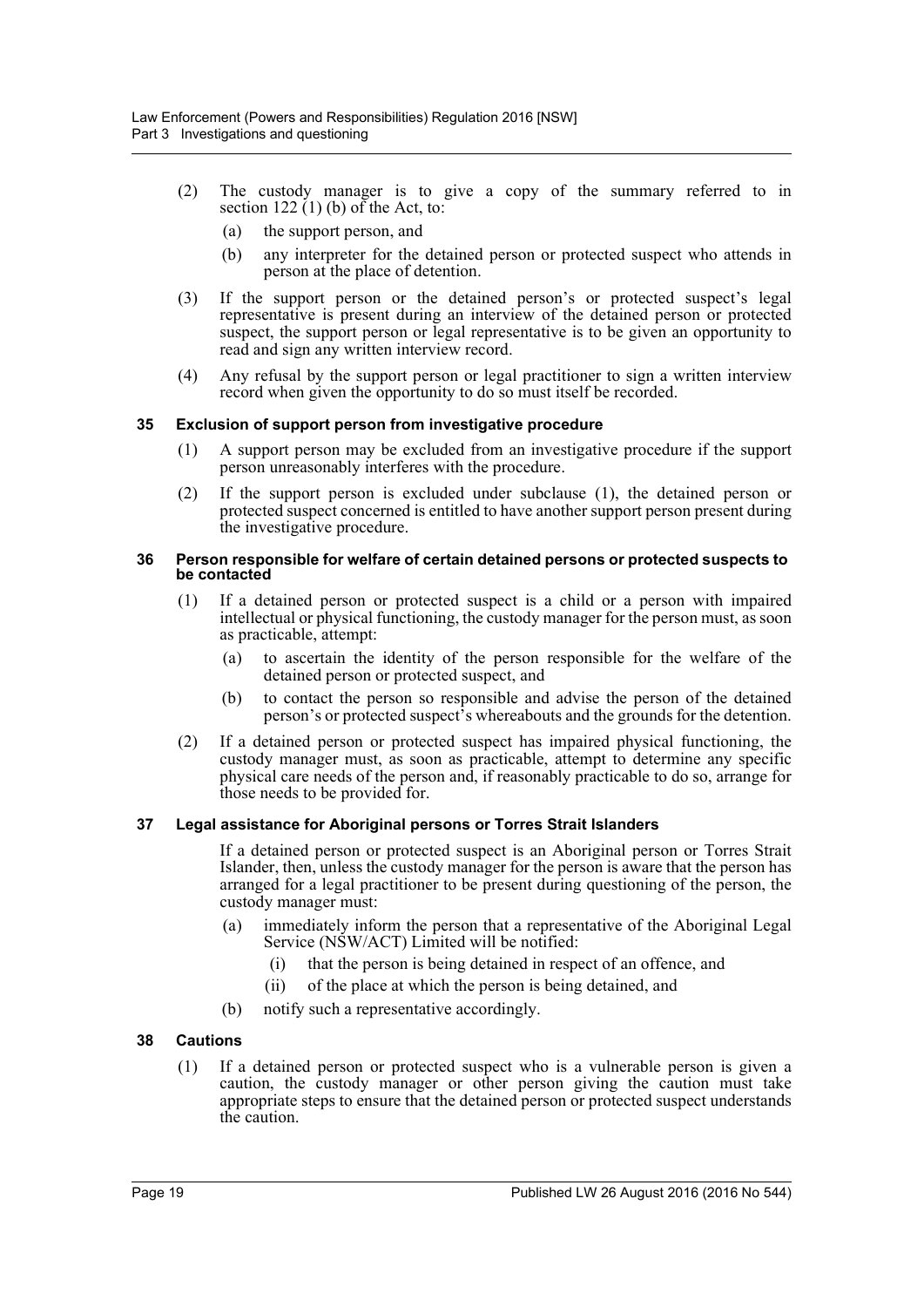- (2) If the detained person or protected suspect is given a caution in the absence of a support person, the caution must be given again in the presence of a support person, if one attends during the person's detention.
- (3) A reference in this clause to the giving of a caution is a reference to the giving of a caution that the person does not have to say or do anything but that anything the person does say or do may be used in evidence.

### <span id="page-19-0"></span>**39 Times to be disregarded in calculating investigation period**

- (1) In addition to any time referred to in section 117 of the Act, the following times are to be disregarded in determining how much of an investigation period has elapsed if the detained person concerned is a vulnerable person:
	- (a) any time that is required to allow for the person (or someone else on the person's behalf) to arrange for a support person to attend at the place of detention,
	- (b) any time that is required to allow the support person to arrive at the place of detention.
- (2) However, those times are to be disregarded only to the extent that they are times during which the investigative procedure concerned is reasonably suspended or deferred.

### <span id="page-19-1"></span>**40 Additional information to be included in detention warrant application**

If an application for a detention warrant is made in respect of a vulnerable person, the application for the warrant must include:

- (a) reference to the fact that the person is believed to be a vulnerable person, and
- (b) the nature of the person's vulnerability, and
- (c) the identity and relationship to the person of any support person who is present during the investigative procedure concerned, and
- (d) any particular precautions that have been taken in respect of the vulnerable person.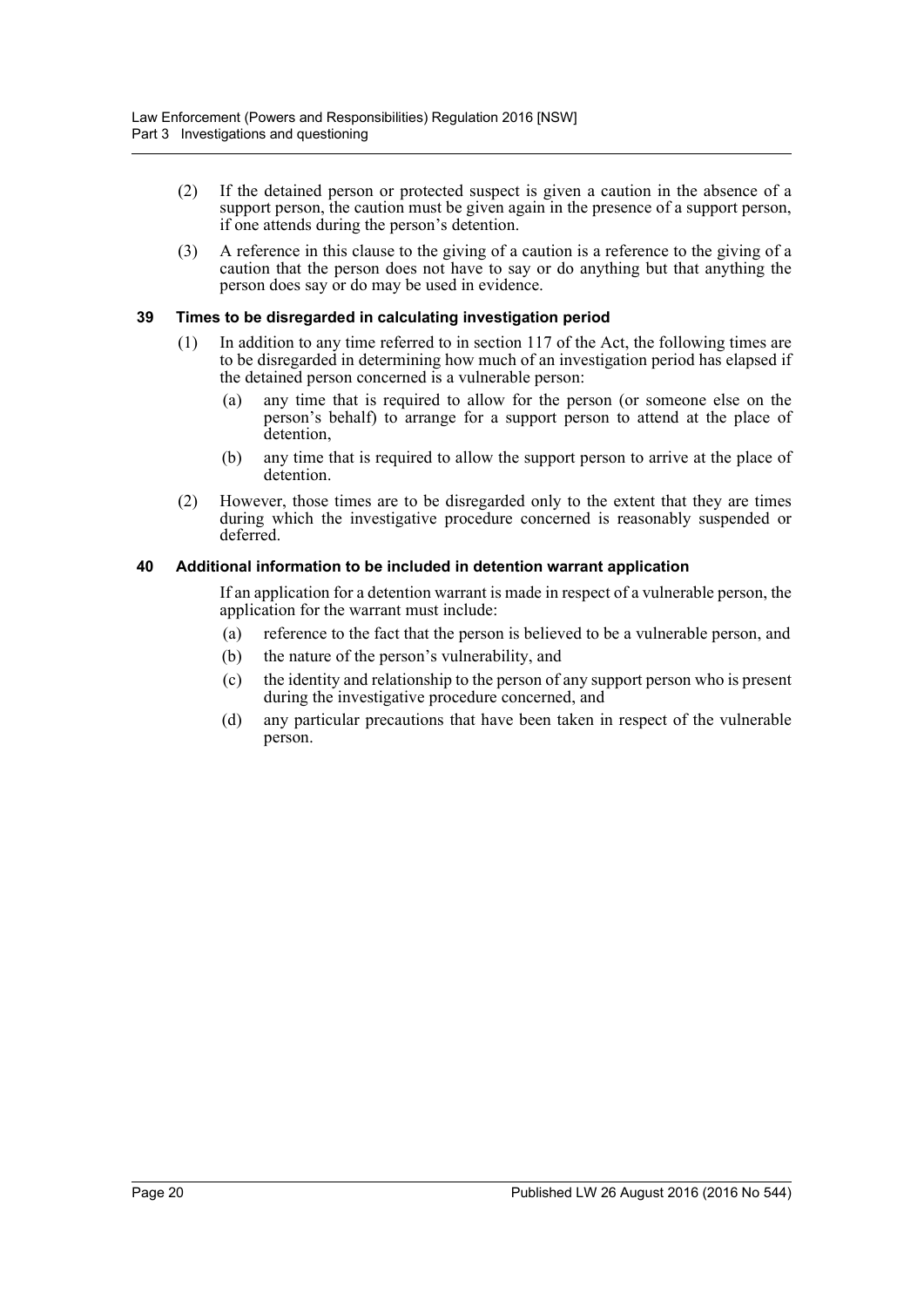### <span id="page-20-0"></span>**Part 4 Public disorder emergency powers—seizure, detention and return of vehicles**

### <span id="page-20-1"></span>**41 Definitions**

In this Part:

*drive* a vehicle and *driver* of a vehicle have the same meanings as in the *Road Transport Act 2013*.

*public disorder* has the same meaning as in section 87A of the Act.

*responsible person* for a vehicle has the same meaning as in the *Road Transport Act 2013*.

*seized vehicle* means a vehicle that has been seized by a police officer under section 87M (1) (a) of the Act.

### <span id="page-20-2"></span>**42 Powers in relation to removal and detention of seized vehicles**

- (1) A police officer may cause any locking device or other feature of a seized vehicle to be removed, dismantled or neutralised and may, if the driver or any other person will not surrender the keys to the vehicle, start the vehicle by other means.
- (2) A seized vehicle may:
	- (a) be detained at the place where it is seized, or
	- (b) be moved to, and detained at, any other place determined by the Commissioner.
- (3) A seized vehicle that is removed under subclause (2) (b):
	- may be moved by its being driven, whether or not under power, or by its being towed or pushed, or in any other manner whatever, and
	- (b) may be moved by one or more police officers or, at the direction of a police officer, by persons engaged by the Commissioner, and may be detained at premises under the control of the Commissioner or of another authority or person.

### <span id="page-20-3"></span>**43 Towing fee for seized vehicles**

- (1) If a seized vehicle is towed under clause 42, a fee is payable to the Commissioner by the responsible person for the vehicle, except as otherwise provided by this clause.
- (2) The fee payable is whichever is the lesser of the following:
	- (a) the actual cost of towing the vehicle,
	- (b) the maximum charge for the time being determined under section 54 of the *Tow Truck Industry Act 1998* (including any surcharge chargeable, in the circumstances of the case, in accordance with a determination under that section) for:
		- (i) in the case of the Sydney metropolitan area—a 50-kilometre tow, or
		- (ii) in any other case—a 100-kilometre tow.
- (3) A fee is not payable under this clause by the responsible person for the seized vehicle if the person furnishes the Commissioner of Police with a statutory declaration stating:
	- (a) that the responsible person did not know, and could not reasonably be expected to have known, that the vehicle would be used to convey any person to participate in a public disorder, and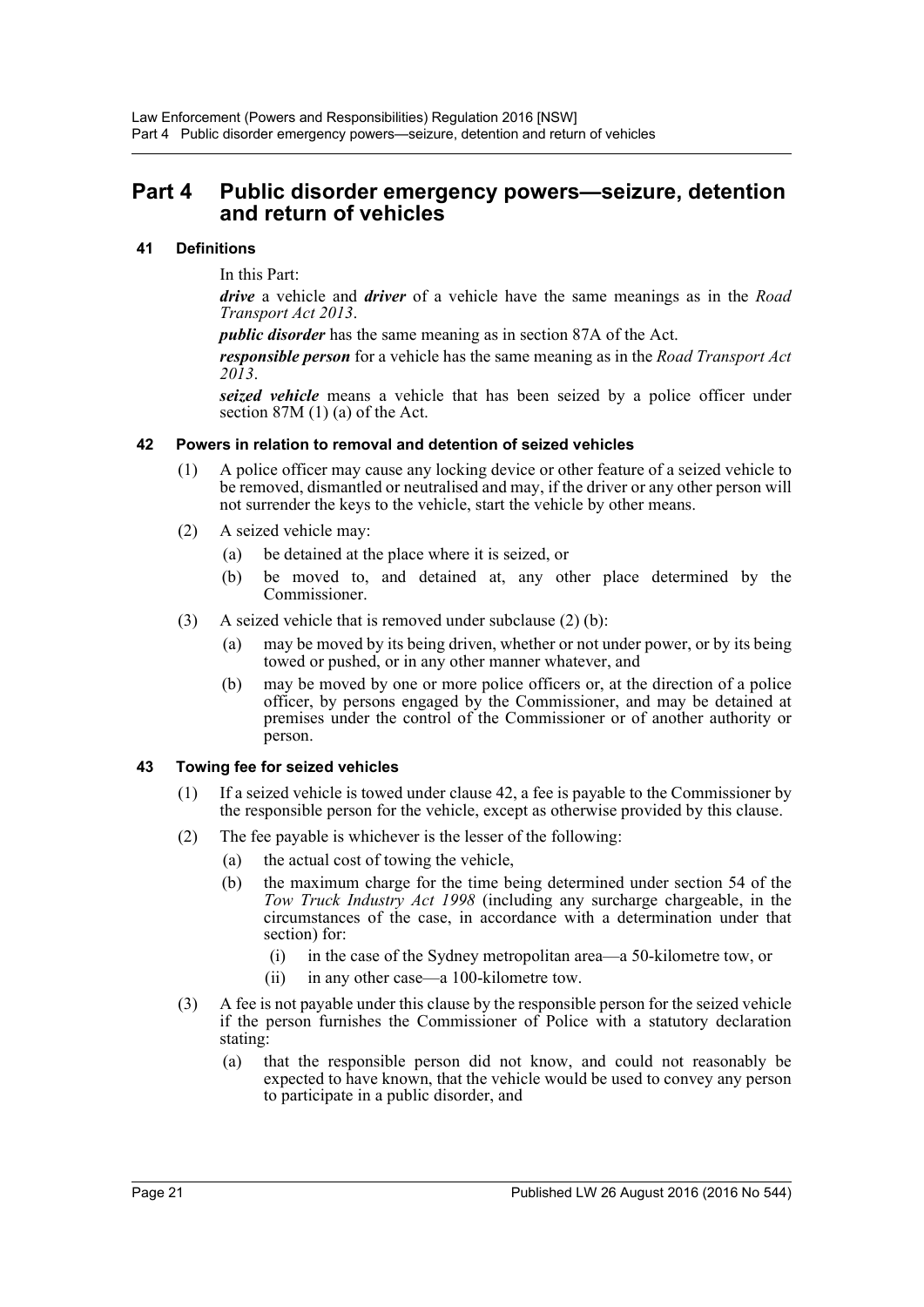- (b) that:
	- (i) at the time the vehicle was stopped under section 87J of the Act it was being driven by a person whose name and address are supplied in the declaration, or
	- (ii) the responsible person does not know and could not with reasonable diligence have ascertained the name and address of the person who was driving the vehicle at that time.
- (4) A fee that, by virtue of subclause (3), is not payable by the responsible person for the vehicle is payable by the person driving the vehicle at the time it was stopped under section 87J of the Act.
- (5) The whole or any part of a towing fee that is unpaid may be recovered from the person required to pay it by the Commissioner as a debt due to the State in any court of competent jurisdiction.
- (6) A statutory declaration referred to in subclause (3) that is produced in any proceedings for recovery of a fee under this clause that alleges that any person was the driver of the vehicle at the time of the offence is evidence of the driver's identity (unless evidence to the contrary is adduced).

### <span id="page-21-0"></span>**44 Storage fees and release of seized vehicles**

- (1) If a seized vehicle is detained under section 87M of the Act at a place other than where it is seized, a fee for the storage of the vehicle at that place is payable to the Commissioner. The fee is \$16 for each day (or part of a day) that the vehicle is so detained.
- (2) A seized vehicle that is detained under section 87M of the Act may be released into a person's custody only if:
	- (a) the Commissioner is satisfied, on such evidence as the Commissioner may reasonably require, that the applicant is lawfully entitled to possession of the vehicle, and
	- (b) the fee under subclause (1) for the storage of the vehicle has been paid (except to the extent that the Commissioner has waived payment of that fee).
- (3) A person to whom a vehicle is released under this clause must in writing acknowledge receipt of the vehicle from the custody of the Commissioner.
- (4) The Commissioner may waive or remit the whole or any part of the fee payable under this clause for the storage of a seized vehicle.
- (5) If a seized vehicle is not claimed by any person after the expiration of the period for which the vehicle may be detained under section 87M of the Act, the vehicle may be dealt with in accordance with Division 2 of Part 17 of the Act.

### <span id="page-21-1"></span>**45 Safe keeping of seized vehicles**

The Commissioner has (in the Commissioner's official capacity) a duty to take all reasonable steps to secure a seized vehicle against theft or damage while it is being detained under section 87M of the Act.

### <span id="page-21-2"></span>**46 Directions by court as to fees payable under this Part**

(1) A court may, in any proceedings (including proceedings before the Local Court under section 87M (2) of the Act), direct that any fee payable under this Part in relation to the towing or storage of a seized vehicle be reduced by such amount as the court may specify or that, in the circumstances of the case, no such fee is required to be paid.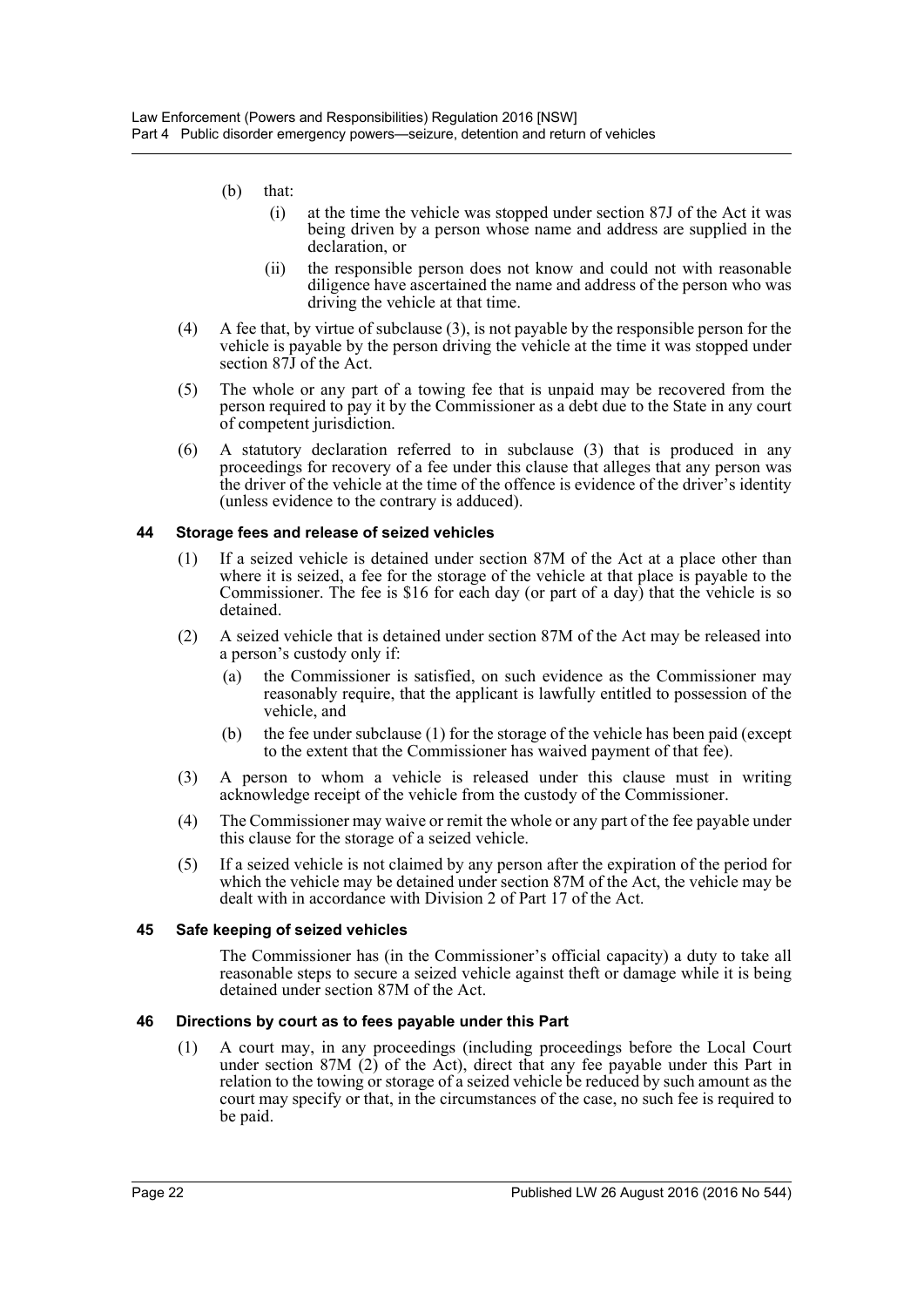- (2) Any such direction by a court:
	- (a) may be given for reasons of avoidance of any undue hardship to any person or other injustice perceived by the court, and
	- (b) has effect according to its tenor.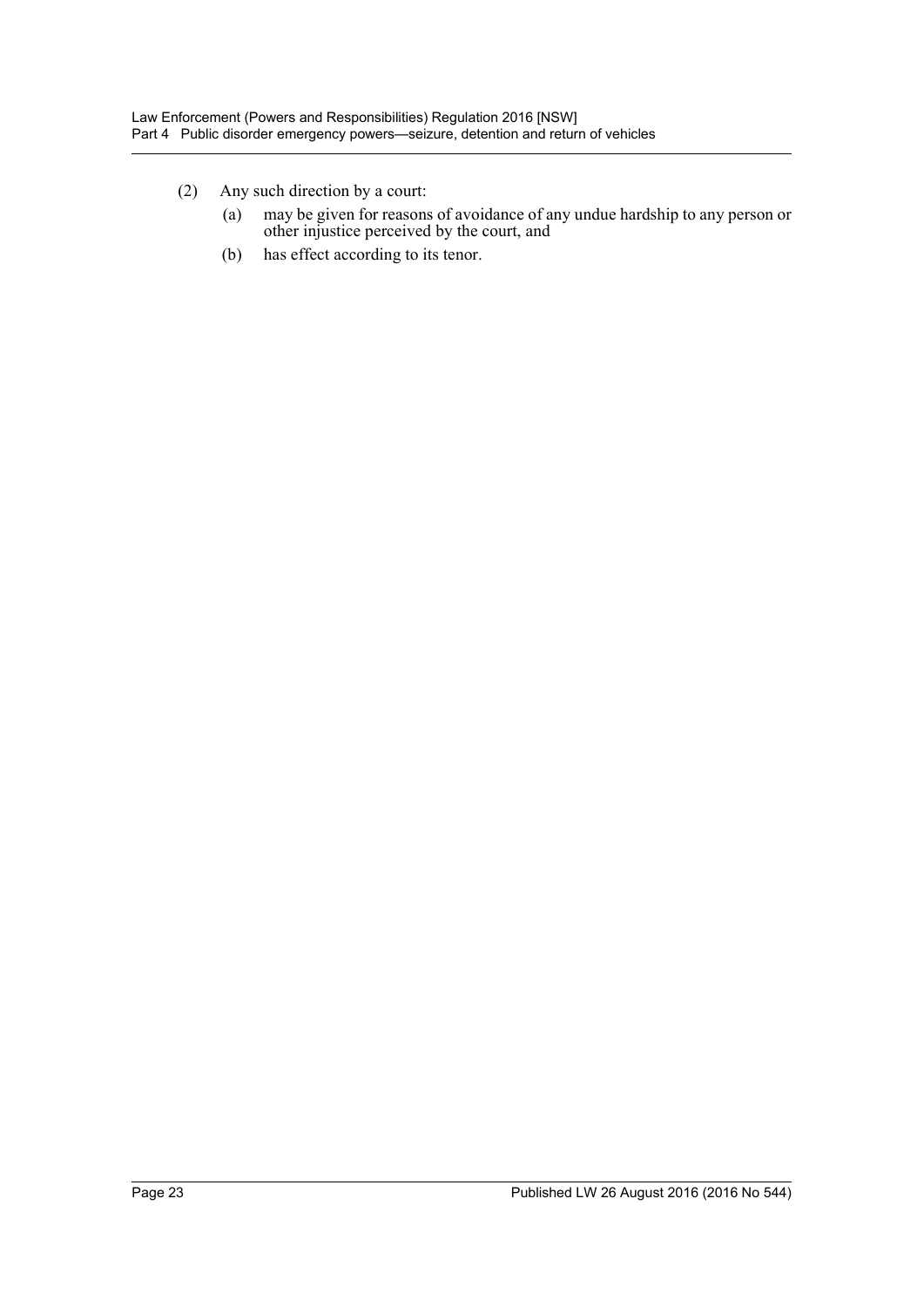# <span id="page-23-0"></span>**Part 5 Miscellaneous**

### <span id="page-23-1"></span>**47 Persons of the same sex (other than police officers) who may conduct personal searches**

For the purposes of section 32 (7A) (b) of the Act, the following classes of persons are prescribed:

- (a) corrective services officers (within the meaning of the *Crimes (High Risk Offenders) Act 2006*),
- (b) juvenile justice officers (within the meaning of the *Children (Detention Centres) Act 1987*) involved in the detention of persons under that Act,
- (c) ambulance officers (within the meaning of the *Mental Health Act 2007*),
- (d) nurses,
- (e) if it is not reasonably practicable for a person of a class referred to in paragraphs (a)–(d) to be available for the purposes of the search concerned persons who, in the opinion of the Commissioner, have appropriate training, qualifications or experience in conducting personal searches.

### <span id="page-23-2"></span>**48 Exercise of powers at crime scenes—prescribed rural areas**

For the purposes of section 92 (3) of the Act, the following Local Area Commands are prescribed as rural areas:

- (a) Albury LAC,
- (b) Barrier LAC,
- (c) Barwon LAC,
- (d) Canobolas LAC,
- (e) Castlereagh LAC,
- (f) Chifley LAC,
- (g) Cootamundra LAC,
- (h) Darling River LAC,
- (i) Deniliquin LAC,
- (j) Far South Coast LAC,
- (k) Griffith LAC,
- (l) Lachlan LAC,
- (m) Mudgee LAC,
- (n) Monaro LAC,
- (o) Orana LAC,
- (p) Oxley LAC,
- (q) New England LAC,
- (r) Wagga Wagga LAC.

### <span id="page-23-3"></span>**49 Use of drug detection dogs in authorised places—prescribed train routes**

- (1) For the purposes of section 148 (1) (c) of the Act, the following public passenger vehicle routes are prescribed:
	- (a) the Bankstown route, being the train line that is:
		- (i) between Liverpool station and Sydney Central station, and
		- (ii) via Bankstown station,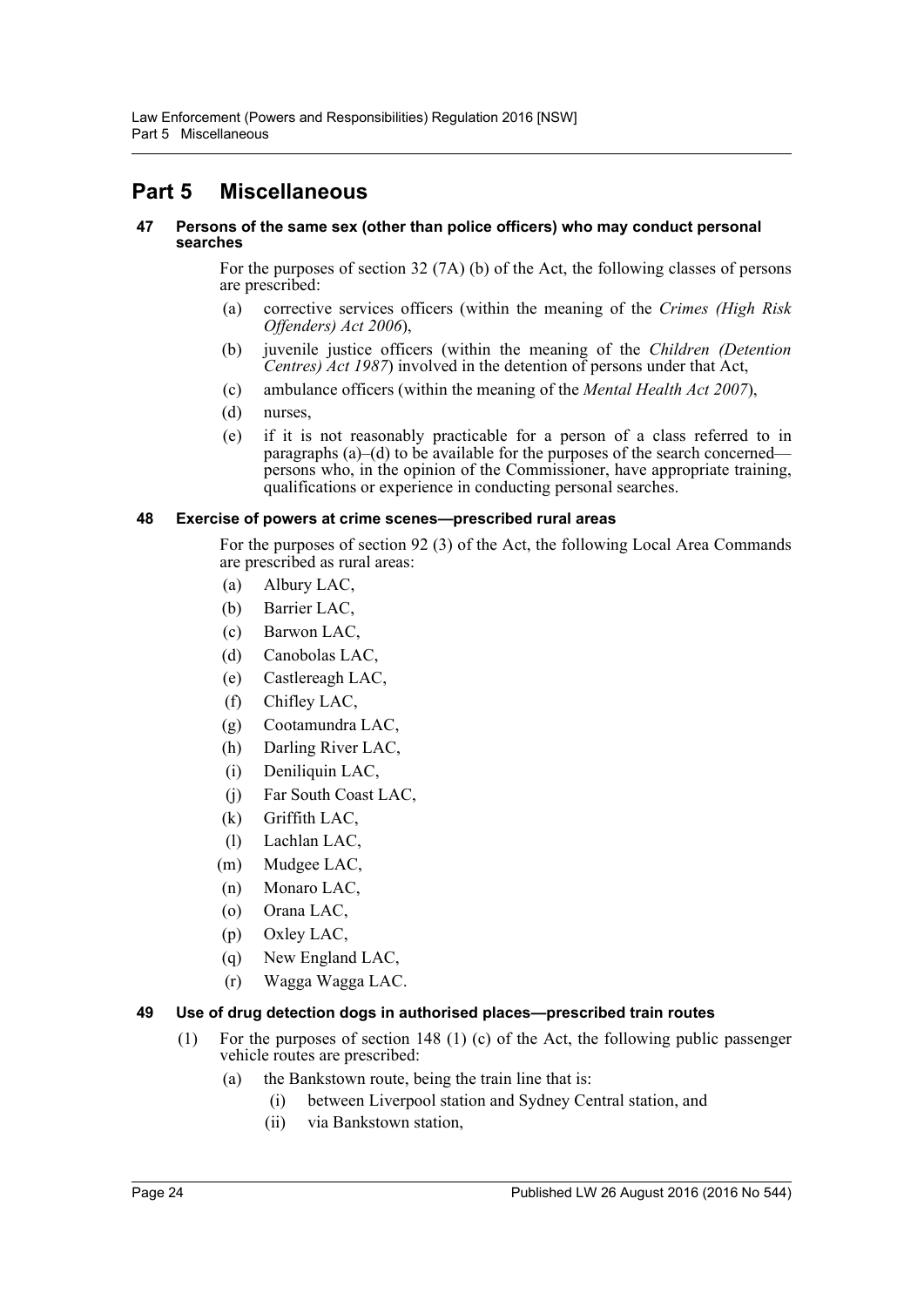- (b) the Inner West route, being the train line that is:
	- (i) between Liverpool station and Sydney Central station, and
	- (ii) via Regents Park station,
- (c) the Eastern Suburbs route, being the train line that is between Bondi Junction station and Sydney Central station,
- (d) the Illawarra route, being the train line that is between Bomaderry station and Sydney Central station, and including the train line between Sutherland station and Cronulla station via Kirrawee station, and including the train line between Wollongong station and Port Kembla station,
- (e) the Northern route, being the train line that is:
	- (i) between Newcastle station and Sydney Central station, and
	- (ii) via Strathfield station,

and including the train line between Chatswood station and Epping station,

- (f) the South route, being the train line that is:
	- (i) between Campbelltown station and Sydney Central station, and
	- (ii) via Circular Quay station, and
	- (iii) via Granville station,
- (g) the Western route, being the train line that is:
	- (i) between Penrith station and Sydney Central station, and
	- (ii) via Strathfield station,

and including the train line between Blacktown station and Richmond station and the Olympic Park loop,

- (h) the North Shore route, being the train line that is:
	- (i) between Berowra station and Sydney Central station, and
	- (ii) via Chatswood station,
- (i) the Southern Highlands route, being the train line that is between Campbelltown station and Goulburn station,
- (j) the Blue Mountains route, being the train line that is between Lithgow station and Sydney Central station,
- (k) the Hunter route, being the train line that is between Newcastle station and Dungog station, and including the train line between Maitland station and Scone station,
- (l) the Airport and East Hills route, being the train line that is:
	- (i) between Sydney Central station and Macarthur station, and
	- (ii) via Wolli Creek station or via Sydenham station,
- (m) the Carlingford route, being the train line that is between Clyde station and Carlingford station,
- (n) the Cumberland route, being the train line that is between Campbelltown station and Schofields station.
- (2) A route prescribed by this clause includes a train travelling on any part of the train line described in respect of the route, irrespective of whether:
	- (a) the train stops at a station on the train line, or
	- (b) the train has travelled or will travel on any other train line.
- (3) A route prescribed by this clause includes the route of any bus being used to convey persons between train stations on the prescribed route because trains are not running between those stations, and any stopping place of such a bus.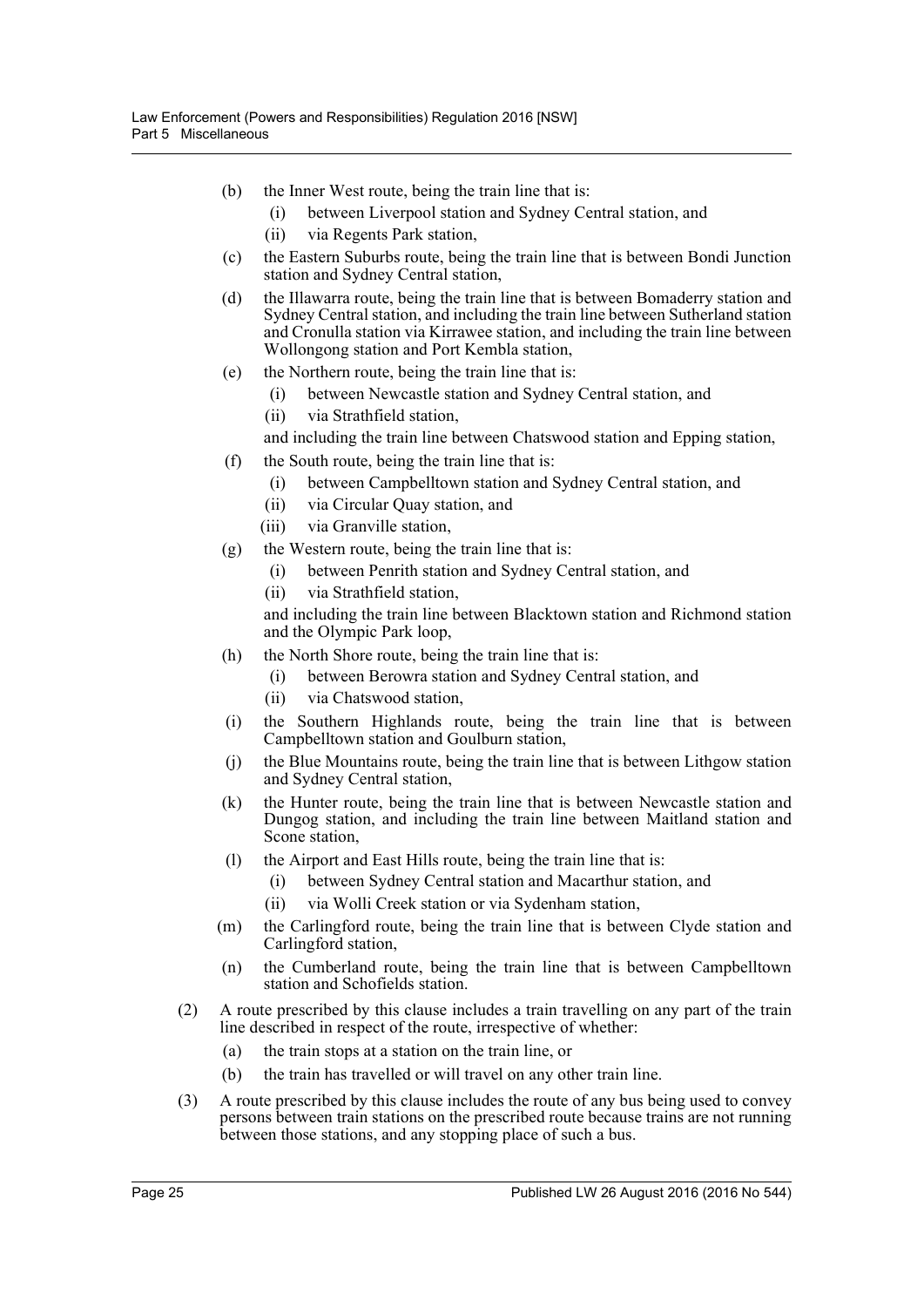### <span id="page-25-0"></span>**50 Use of drug detection dogs in authorised places—prescribed bus routes**

For the purposes of section 148 (1) (c) of the Act, the following public passenger vehicle routes are prescribed:

- (a) the Albury route, being the bus route that is:
	- (i) between Albury and Sydney, and
	- (ii) via Goulburn and the Hume Highway,
- (b) the Grafton route, being the bus route that is:
	- (i) between Grafton and Sydney, and
	- (ii) via Kempsey and the Pacific Highway.

### <span id="page-25-1"></span>**51 Code of Practice for directions under Part 14 of Act**

The Code of Practice set out in Schedule 3 is prescribed for the purposes of section 200A (1) of the Act.

### <span id="page-25-2"></span>**52 Records relating to detention of intoxicated persons**

- (1) For the purposes of section 209 of the Act, the following particulars must be contained in a record made by a police officer referred to in section 209 (1) (a) of the Act in relation to the detention of an intoxicated person:
	- (a) the name and rank of the police officer,
	- (b) the name and date of birth of the intoxicated person (if they can be ascertained after making reasonable inquiries),
	- (c) the grounds on which the intoxicated person is detained,
	- (d) the date and time when the following occur:
		- (i) the intoxicated person's detention commences,
		- (ii) the intoxicated person is brought to the authorised place of detention,
	- (e) the name and address of the authorised place of detention.
- (2) For the purposes of section 209 of the Act, the following particulars must be contained in a record made by a person referred to in section 209 (1) (b) of the Act (*the responsible detention officer*) in relation to the detention of an intoxicated person at an authorised place of detention:
	- (a) the name and rank of the responsible detention officer,
	- (b) the name and rank of the police officer who brings the intoxicated person to the authorised place of detention,
	- (c) the name and date of birth of the intoxicated person (if they can be ascertained after making reasonable inquiries),
	- (d) the date and time when the following occur:
		- (i) the intoxicated person is brought to the authorised place of detention,
		- (ii) the intoxicated person is released from detention,
	- (e) the name of each detention officer at the authorised place of detention who is responsible for the intoxicated person's detention,
	- (f) details of any arrangement by a detention officer at the authorised place of detention for medical treatment or medication to be administered to the intoxicated person and the time at which the arrangement is made.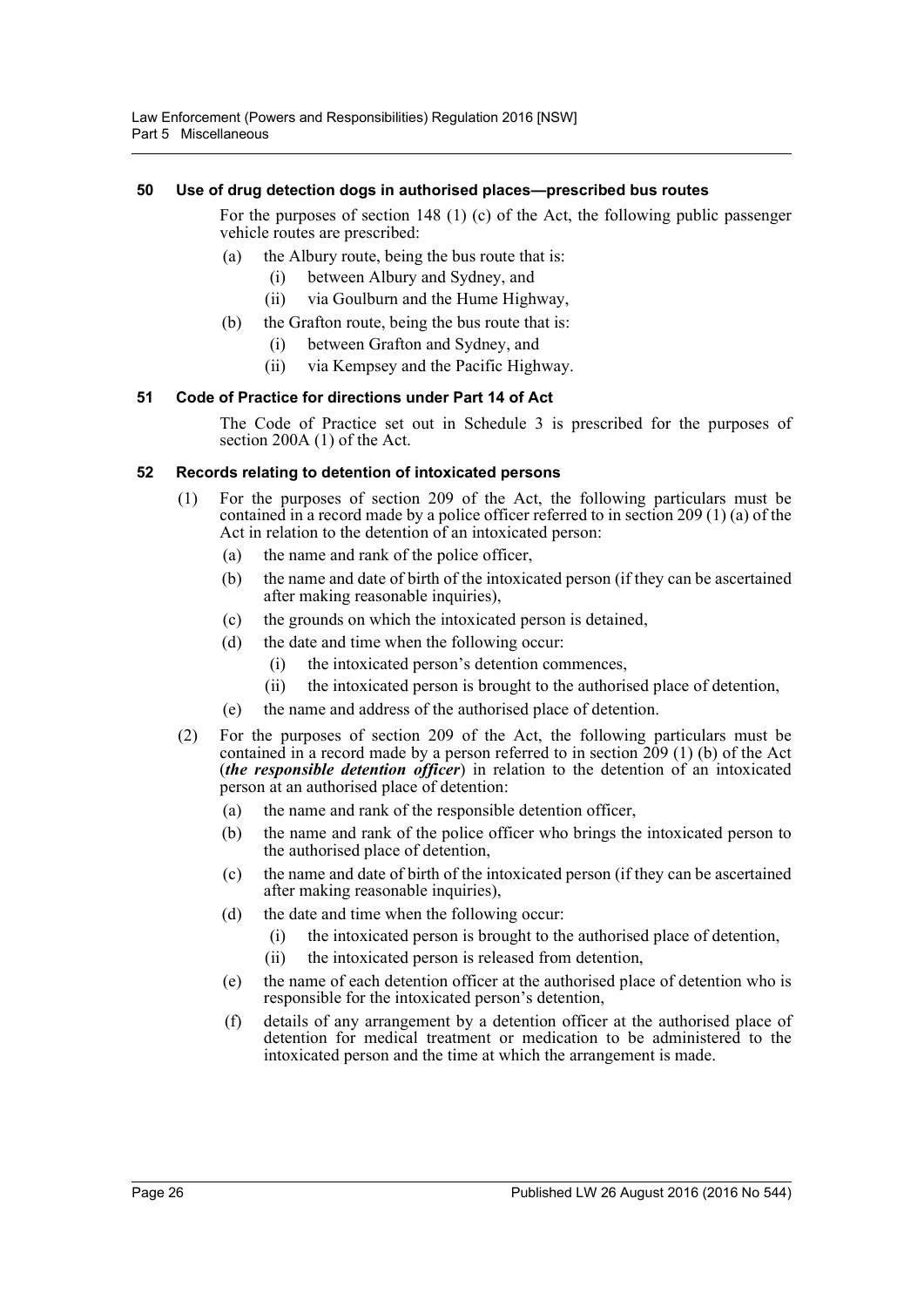- (3) For the purposes of section 209 of the Act, a record made in relation to the search of an intoxicated person by a person referred to in section 209 (1) (c) of the Act must contain the following particulars:
	- (a) the name and rank of the person who carries out the search (*the searching detention officer*),
	- (b) the name and date of birth of the intoxicated person (if they can be ascertained after making reasonable inquiries),
	- (c) a description of any personal belongings of the intoxicated person of which the searching detention officer has taken possession as a result of a search of the intoxicated person.
- (4) Nothing in this clause requires a detention officer to make a record, in relation to the detention of an intoxicated person, containing any particular that is contained in a record made in relation to the same detention of the intoxicated person by a detention officer of the same kind.
- (5) In this clause:

*detention officer* has the same meaning as it has in Part 16 of the Act.

### <span id="page-26-0"></span>**53 Failure to comply with direction—penalty notice offence and penalty**

For the purposes of section 235 of the Act, the offence created by section 199 (1) of the Act:

- (a) is an offence for which a penalty notice may be served, and
- (b) the penalty prescribed for the offence is \$220.

### <span id="page-26-1"></span>**54 Savings**

- (1) Any act, matter or thing that, immediately before the repeal of the *Law Enforcement (Powers and Responsibilities) Regulation 2005*, had effect under that Regulation continues to have effect under this Regulation.
- (2) A reference in this Regulation to a Form includes a reference to the corresponding Form in the *Law Enforcement (Powers and Responsibilities) Regulation 2005*.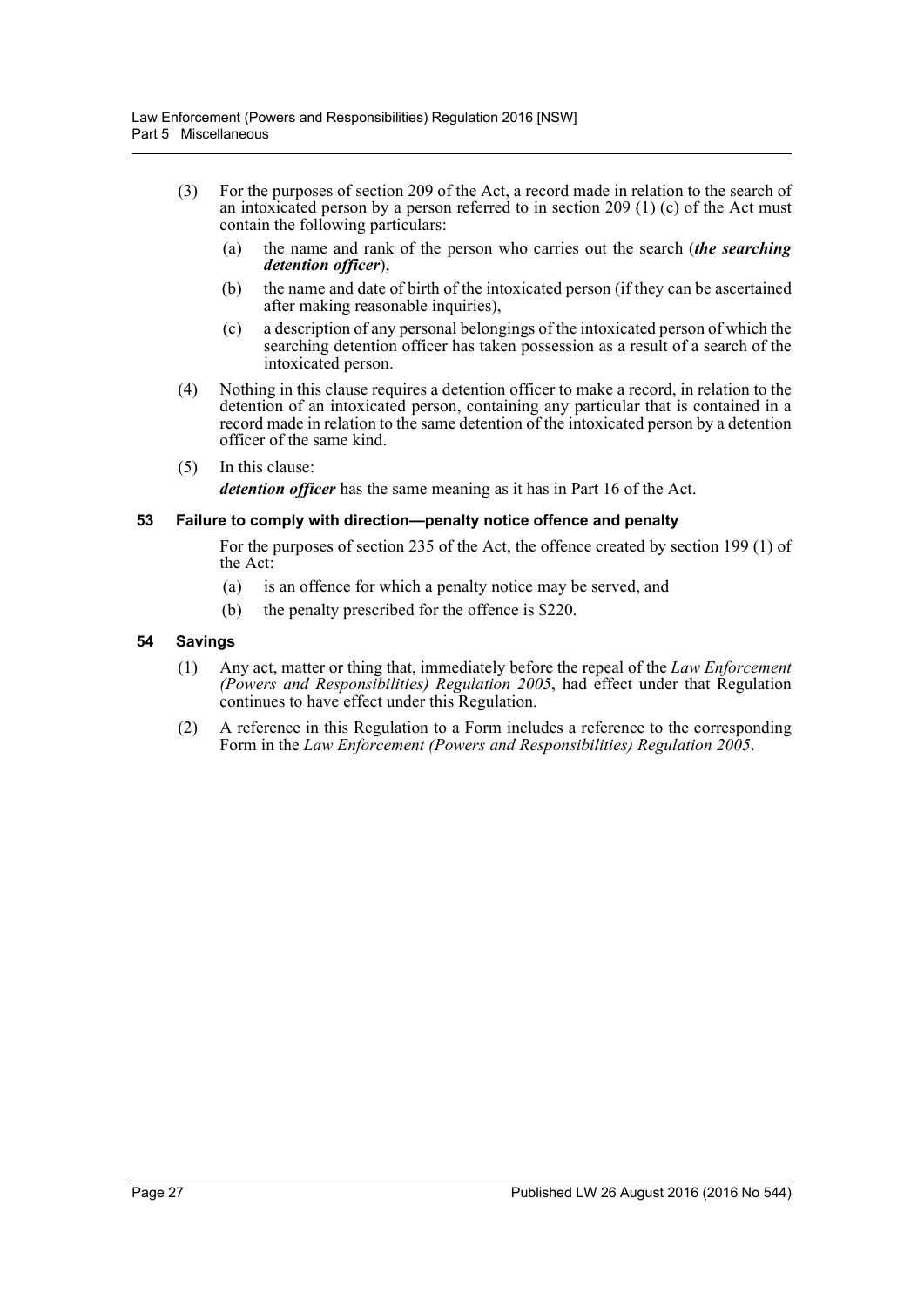# <span id="page-27-0"></span>**Schedule 1 Forms**

(Clause 3 (2))

### **Form 1 Application for Part 5 search warrant (other than covert or criminal organisation search warrant)/record of application**

 $(Clauses 4 (1) (a) and 5 (a))$ 

(Law Enforcement (Powers and Responsibilities) Act 2002)

**Note.** This Form is to be used for search warrants (other than covert or criminal organisation search warrants) in relation to indictable, firearms, prohibited weapons, narcotics, child pornography or child prostitution offences or stolen goods. Form 2 should be used for covert search warrants and Form 4 should be used for search warrants (other than Part 5 search warrants).

### **Part 1 Application**

On [*Date*], I, [*Name and rank*] of [*Place of work*], apply for a search warrant to enter and search the premises known as [*Address*] in the State of New South Wales, being a [*Description of premises (eg dwelling house)*].

I swear/solemnly, sincerely and truly declare and affirm\* that:

- 1 I have reasonable grounds for believing that:
	- (a)\* there is, or within 72 hours will be, in or on the premises, the following things: [*List items to be searched for. If exact location of items is known, include that information.*]
	- $(b)^*$  the things are connected with the following searchable offence(s) within the meaning of section 46A (1) (a) of the *Law Enforcement (Powers and Responsibilities) Act 2002*: [*Insert description of offence(s).*]
	- (c)\* a child prostitution offence, within the meaning of section 47 of the *Law Enforcement (Powers and Responsibilities) Act 2002*, has recently been committed, is being committed, or within 72 hours will be committed, on or with respect to the premises.
- 2 I rely on the following grounds in support of this application: [*Insert the reasonable grounds on which the application for the search warrant is based. If space is insufficient, continue overleaf or attach a separate sheet.*]

[*3 and 4 are to be completed if a previous application for the warrant has been made and refused. Attach a copy of the previous application to this Form.*]

- 3\* The following are details of the refusal of a previous application:
- 4\* [*Need not be completed if the previous application was made to an eligible issuing officer who was not a Magistrate and this application is made to a Magistrate.*] The additional information that I consider justifies the making of this further application is:
- 5\* I seek that a certificate pursuant to clause 14 of the *Law Enforcement (Powers and Responsibilities) Regulation 2016* be issued, on the following grounds: [*Specify grounds*]

Sworn/declared and affirmed\* before me on [*Date*] at [*Place*] in the State of New South Wales.

Applicant [*Print name and insert signature.*]

Justice of the Peace [*Print name and insert signature.*]

[*This application may be sworn before the eligible issuing officer to whom the application is made for the issue of the warrant. Any alterations, deletions or annexures should be initialled or signed by the applicant and witnessed by the justice of the peace.*]

[*\* Delete if inapplicable.*]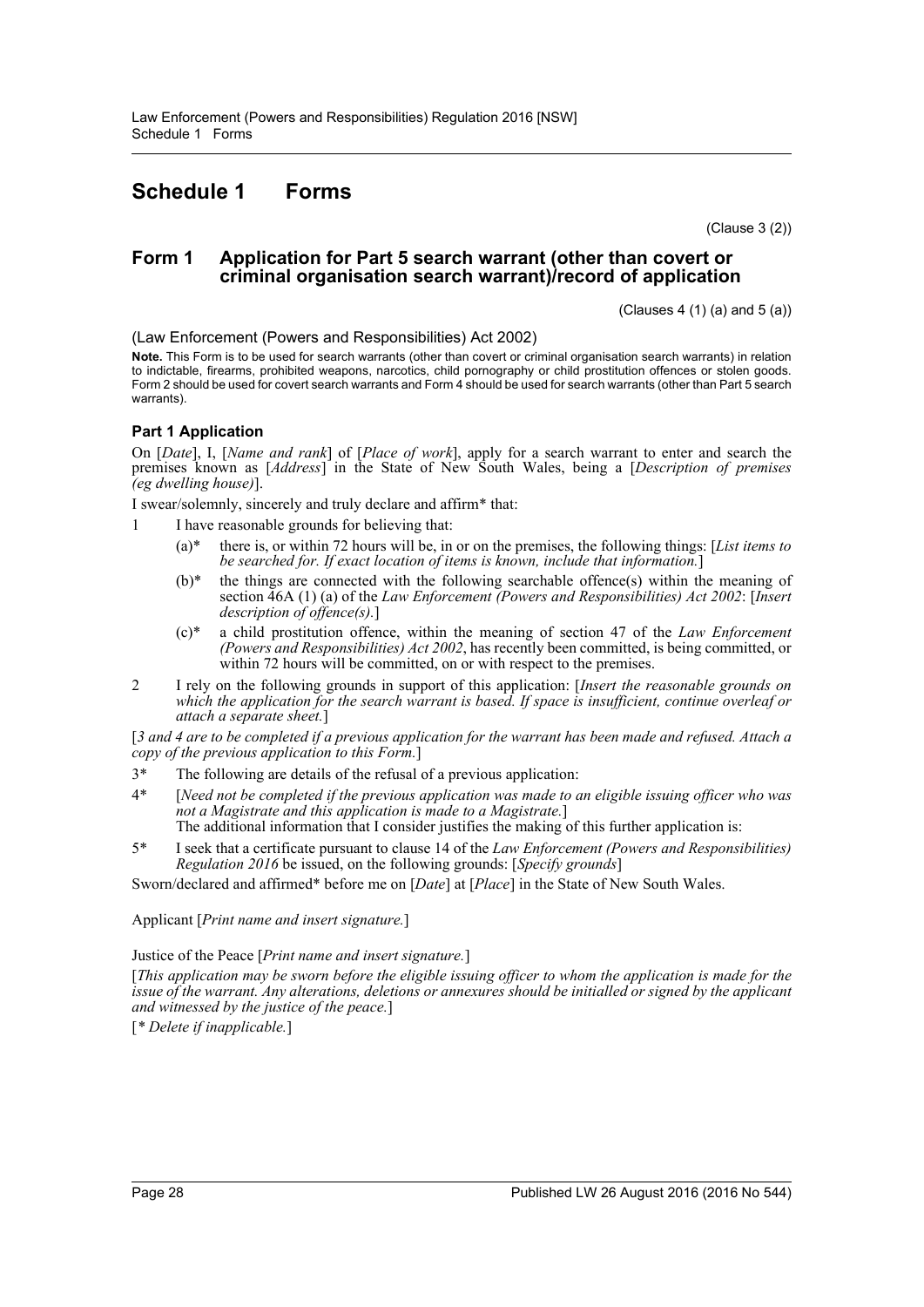### **Warning**

It is an offence under section 63 of the *Law Enforcement (Powers and Responsibilities) Act 2002* to give information in this application knowing it is false or misleading in a material particular. The maximum penalty is a fine of \$11,000 or 2 years imprisonment (or both).

**Note.** In the case of an application by telephone (but not by facsimile), this Form of application should be completed by the eligible issuing officer for record purposes as if it were made in person by the applicant but not verified on oath or affirmation or by affidavit.

### **Part 2 Eligible issuing officer's record of application for a search warrant**

On [*Date*] at [*Time*], I, the undersigned eligible issuing officer, received this application for a search warrant.

- 1\* [*To be completed if the application was not made in person.*] The application was made by [*Specify how the application was made (eg facsimile, telephone)*] and I was/was not\* satisfied that the warrant was required urgently and it was/was not\* practicable for the application to be made in person.
- 2\* [*To be completed if the eligible issuing officer required the applicant to provide further information concerning the grounds on which the warrant was sought.*] \*Further information provided by the applicant, as required by me, is attached. \*Particulars of further information orally provided by the applicant, as required by me, are as follows: [*Specify particulars.*]
- 3 On considering the application I found/did not find\* that there were reasonable grounds for issuing the warrant.
- 4 The relevant particulars of the grounds on which I relied to justify the issue of/refusal to issue [*Delete whichever is inapplicable*] the warrant are as follows: [*Either identify or specify the relevant particulars of the grounds in the application that are relied on. If space is insufficient, continue overleaf or attach a separate sheet.*]
- 5 [*To be completed if the warrant may be executed by night.*]

The grounds on which I relied to justify the execution of the warrant by night are as follows:

- $(a)^*$  execution of the warrant by day is unlikely to be successful,
- $(b)^*$  there is likely to be less risk to the safety of any person if it is executed by night,
- $(c)^*$  an occupier is likely to be on the premises only at night to allow entry without the use of force,
- (d)\* [*Other grounds*].
- 6 The search warrant was issued at [*Time*] on [*Date*].

Eligible issuing officer [*Print name and insert signature.*]

[*\* Delete if inapplicable.*]

**Note.** Return this Form, together with a copy of the warrant and a copy of the occupier's notice, to the Local Court registry named in the occupier's notice.

### **Form 2 Application for covert search warrant/record of application**

 $(Clauses 4 (1) (b) and 5 (b))$ 

(Law Enforcement (Powers and Responsibilities) Act 2002)

**Note.** This Form is to be used for covert search warrants in relation to serious offences within the meaning of section 46A of the *Law Enforcement (Powers and Responsibilities) Act 2002*. Form 1 should be used for Part 5 search warrants (other than covert or criminal organisation search warrants) and Form 4 should be used for other search warrants.

### **Part 1 Application**

On [*Date*], I, [*Name and rank or position*] of [*Place of work*], apply for a covert search warrant to enter and search the premises known as [*Address*] (the subject premises) in the State of New South Wales, being a [*Description of subject premises (eg dwelling house)*].

I swear/solemnly, sincerely and truly declare and affirm\* that:

1 I have been authorised to make this application by [*Name and rank or position*] of [*Place of work*]. A copy of the authorisation is attached.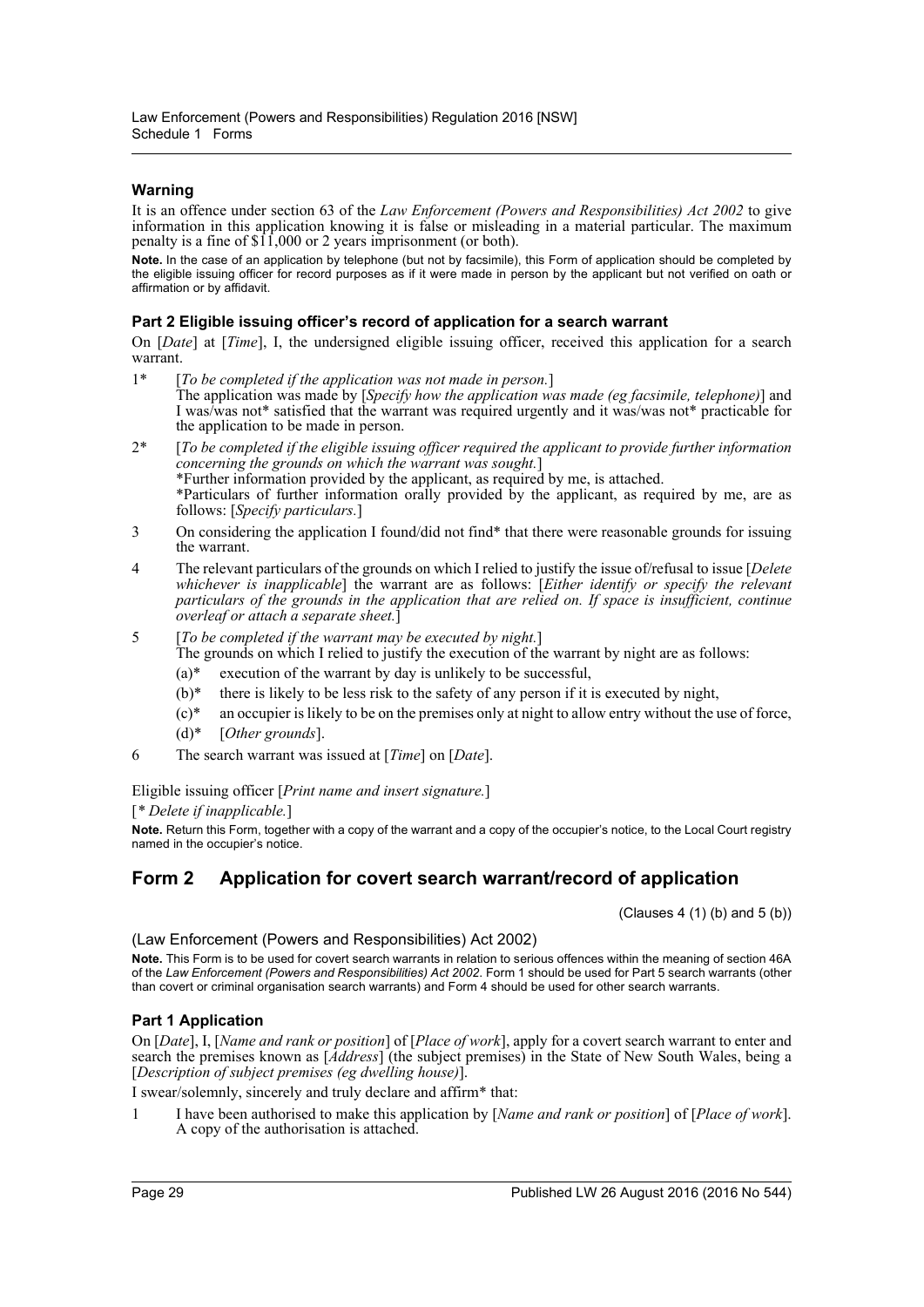- 2 I have reasonable grounds for suspecting that:
	- (a) there is, or within 10 days will be, in or on the subject premises, the following things: [*List items to be searched for. If exact location of items is known, include that information.*]
	- (b) the things are of a kind connected with the following searchable offence(s) within the meaning of section 46A (1) (b) of the *Law Enforcement (Powers and Responsibilities) Act 2002*: [*Insert description of offence(s).*]
- 3 I consider that it is necessary for the entry and search of the subject premises to be conducted without the knowledge of any occupier of the subject premises.
- 4 The name of the occupier of the subject premises is [*Insert name or "not known".*]
- 5 I believe each of the following persons has committed, or is intending to commit, a searchable offence as follows: [*Insert names and the relevant searchable offence for each name or "names not known".*]
- 6 I believe/do not believe\* the occupier of the subject premises is knowingly concerned with the commission of the searchable offence(s) of [*Insert description of offence(s).*]
- 7 I rely on the following grounds in support of this application: [*Insert the reasonable grounds on which the application for the covert search warrant is based. If space is insufficient, continue overleaf or attach a separate sheet.*]
- 8\* The following powers are proposed to be exercised on entry to the subject premises for the purpose of concealing anything done in the execution of the warrant in accordance with section  $47\text{\AA}$  (2) (d) of the *Law Enforcement (Powers and Responsibilities) Act 2002*: [*Insert description of powers.*]
- 9\* I seek authorisation to place a thing in substitution for a seized thing.
- 10\* I seek that the covert search warrant authorise the following:
	- $(a)^*$  the return of a thing seized from the subject premises,
	- $(b)^*$  the retrieval of a thing from the subject premises placed in substitution for a thing seized from the premises,
	- $(c)*$  the re-entry to the subject premises to return or retrieve the thing within a period longer than 7 days after the first entry under this warrant.
- 11\* I seek authority for service of the occupier's notice on the occupier of the subject premises to be postponed for [*Insert period of up to 6 months*], on the following grounds: [*Specify grounds.*]
- 12\* For the purposes of entering the subject premises, I consider that it is necessary to enter premises adjoining or providing access to the subject premises (the adjoining premises) without the knowledge of the occupier of the adjoining premises, on the following grounds: [*Specify grounds.*]
- 13\* The address or other description of the adjoining premises [*Specify address or other description of adjoining premises.*]
- 14\* I seek that the service of the adjoining occupier's notice on the occupier of the adjoining premises be dispensed with, on the following grounds: [*Specify grounds.*]

[*15 is to be completed if a previous covert search warrant in respect of the subject premises has been issued.*]

15\* The following are details of a previous covert search warrant issued in respect of the subject premises:

[*16 and 17 are to be completed if a previous application for the warrant has been made and refused. Attach a copy of the previous application to this Form.*]

- 16\* The following are details of the refusal of a previous application:
- $17*$  The additional information that I consider justifies the making of this further application is:
- 18\* I seek that a certificate pursuant to clause 14 of the *Law Enforcement (Powers and Responsibilities) Regulation 2016* be issued, on the following grounds: [*Specify grounds.*]

Sworn/declared and affirmed\* before me on [*Date*] at [*Place*] in the State of New South Wales.

Applicant [*Print name and insert signature.*]

Justice of the Peace [*Print name and insert signature.*]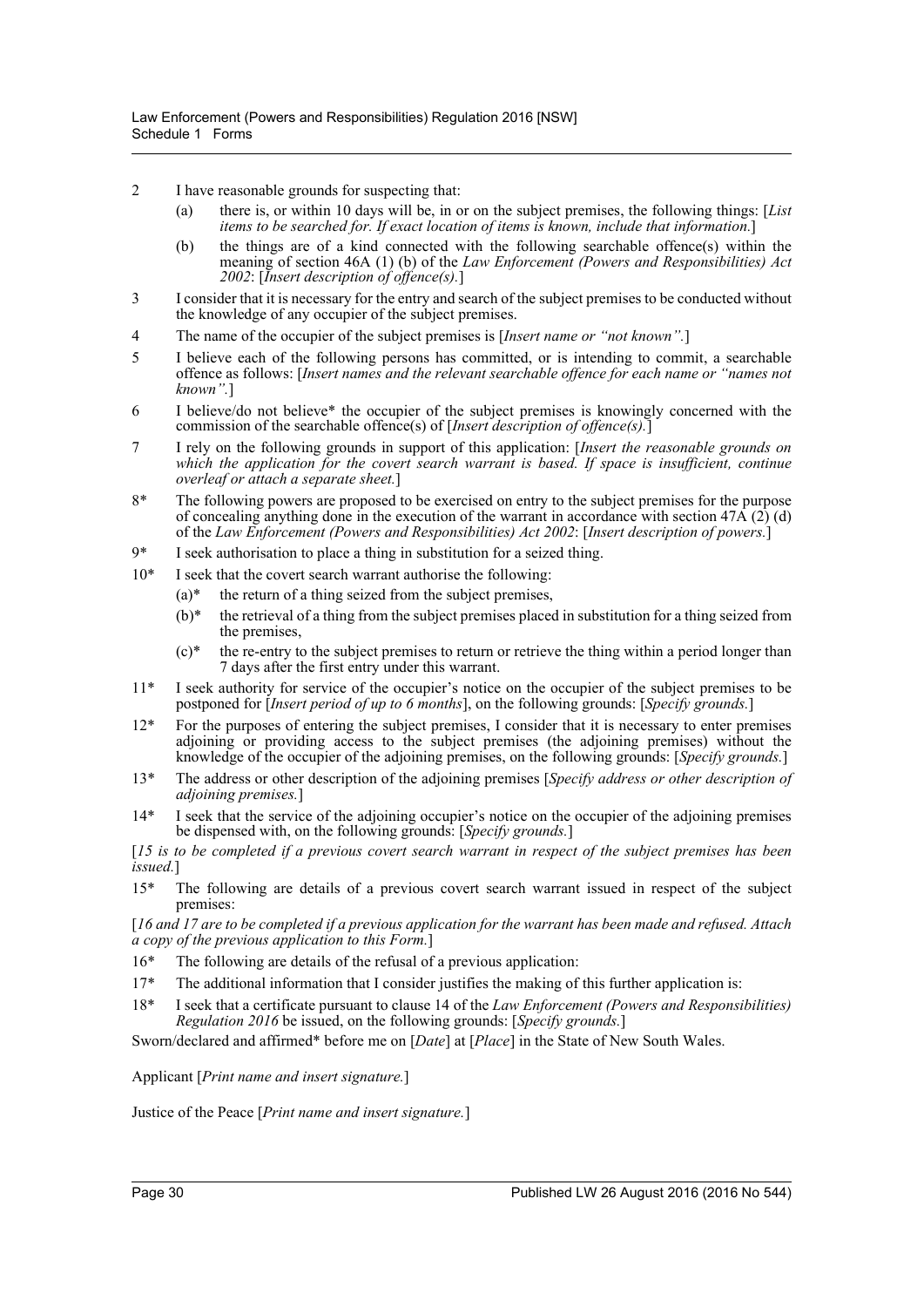[*This application may be sworn before the eligible issuing officer to whom the application is made for the issue of the warrant. Any alterations, deletions or annexures should be initialled or signed by the applicant and witnessed by the justice of the peace.*]

[*\* Delete if inapplicable.*]

### **Warning**

It is an offence under section 63 of the *Law Enforcement (Powers and Responsibilities) Act 2002* to give information in this application knowing it is false or misleading in a material particular. The maximum penalty is a fine of \$11,000 or 2 years imprisonment (or both).

**Note.** In the case of an application by telephone (but not by facsimile), this Form of application should be completed by the eligible issuing officer for record purposes as if it were made in person by the applicant but not verified on oath or affirmation or by affidavit.

### **Part 2 Eligible issuing officer's record of application for a covert search warrant**

On [*Date*] at [*Time*], I, the undersigned eligible issuing officer, received this application for a covert search warrant.

- 1\* [*To be completed if the application was not made in person.*] The application was made by [*Specify how the application was made (eg facsimile, telephone)*] and I was/was not\* satisfied that the warrant was required urgently and it was/was not\* practicable for the application to be made in person.
- 2\* [*To be completed if the eligible issuing officer required the applicant to provide further information concerning the grounds on which the warrant was sought.*] \*Further information provided by the applicant, as required by me, is attached. \*Particulars of further information orally provided by the applicant, as required by me, are as follows: [*Specify particulars.*]
- 3 On considering the application I found/did not find\* that there were reasonable grounds for issuing the warrant.
- 4 The relevant particulars of the grounds on which I relied to justify the issue of/refusal to issue\* the warrant are as follows: [*Either identify or specify the relevant particulars of the grounds in the application that are relied on. If space is insufficient, continue overleaf or attach a separate sheet.*]
- 5 The covert search warrant was issued at [*Time*] on [*Date*].

Eligible issuing officer [*Print name and insert signature.*]

[*\* Delete if inapplicable.*]

**Note.** Return this Form, together with a copy of the covert search warrant and a copy of the occupier's notice, to the Supreme Court registry named in the occupier's notice.

### **Form 3 Application for criminal organisation search warrant/record of application**

(Clauses 4 (1) (c) and 5 (c))

(Law Enforcement (Powers and Responsibilities) Act 2002)

**Note.** This Form is to be used for search warrants in relation to organised crime offences. Form 1 should be used for other Part 5 search warrants, Form 2 should be used for covert search warrants and Form 4 should be used for search warrants (other than Part 5 search warrants).

### **Part 1 Application**

On [*Date*], I, [*Name and rank*] of [*Place of work*], apply for a search warrant to enter and search the premises known as [*Address*] in the State of New South Wales, being a [*Description of premises (eg dwelling house)*].

I swear/solemnly, sincerely and truly declare and affirm\* that:

1 I have been authorised to make this application by [*Name and rank or position*] of [*Place of work*]. A copy of the authorisation is attached.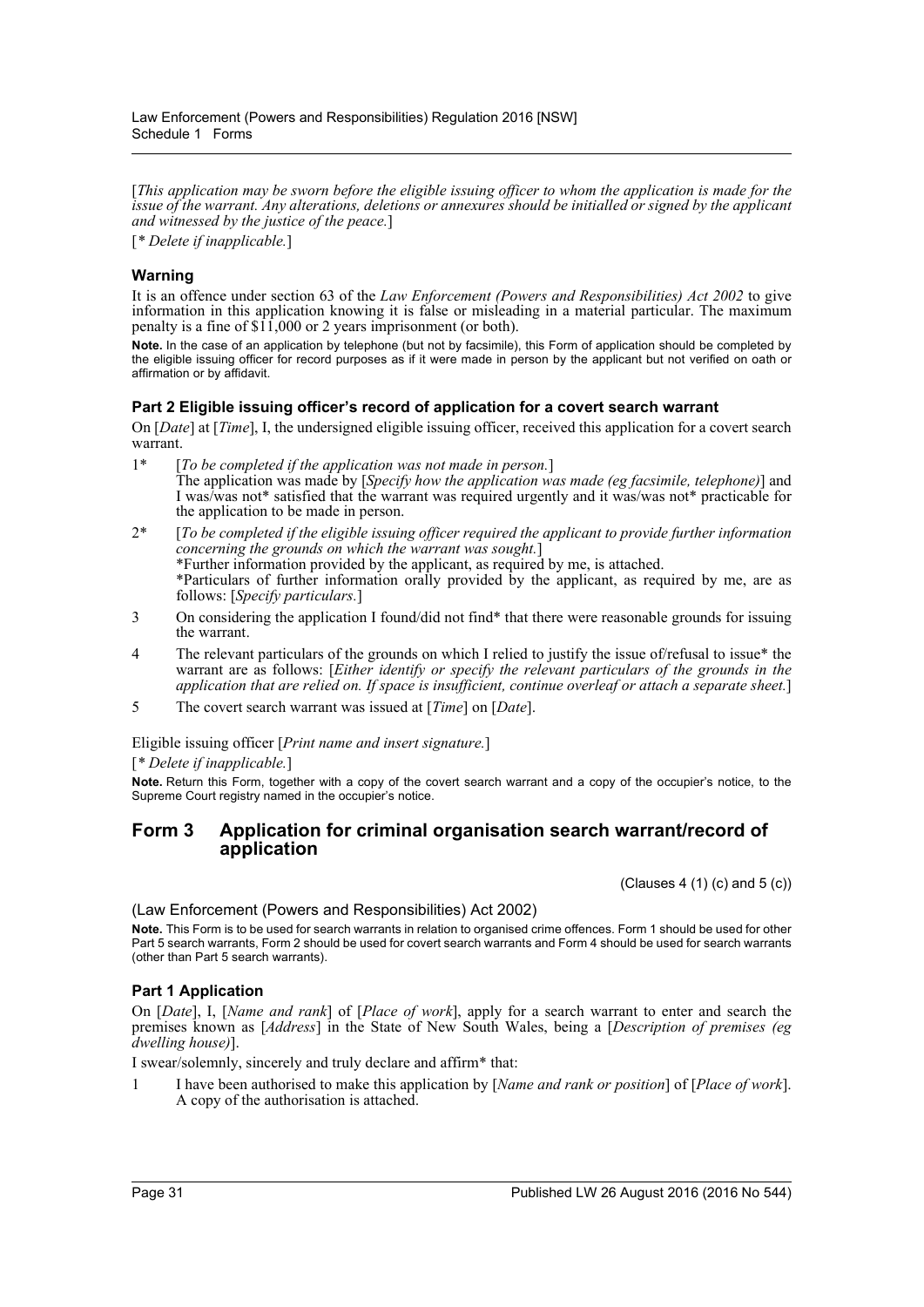- 2 I have reasonable grounds for suspecting that:
	- (a) there is, or within 7 days will be, in or on the premises, the following things: [*List items to be searched for. If exact location of items is known, include that information.*]
	- (b) the things are connected with the following searchable offence(s) within the meaning of section 46A (1) (c) of the *Law Enforcement (Powers and Responsibilities) Act 2002*: [*Insert description of offence(s).*]
- 3 The name of the occupier of the premises is [*Insert name or "not known".*]
- 4 I believe each of the following persons has committed, or is intending to commit, a searchable offence as follows: [*Insert names and the relevant searchable offence for each name or "names not known".*]
- 5 I believe/do not believe\* the occupier of the premises is knowingly concerned with the commission of the searchable offence(s) of [*Insert description of offence(s).*]
- 6 I rely on the following grounds in support of this application: [*Insert the reasonable grounds on which the application for the search warrant is based. If space is insufficient, continue overleaf or attach a separate sheet.*]

[*7 and 8 are to be completed if a previous application for the warrant has been made and refused. Attach a copy of the previous application to this Form.*]

- 7\* The following are details of the refusal of a previous application:
- 8\* The additional information that I consider justifies the making of this further application is:
- 9\* I seek that a certificate pursuant to clause 14 of the *Law Enforcement (Powers and Responsibilities) Regulation 2016* be issued, on the following grounds: [*Specify grounds*]

Sworn/declared and affirmed\* before me on [*Date*] at [*Place*] in the State of New South Wales.

### Applicant [*Print name and insert signature.*]

#### Justice of the Peace [*Print name and insert signature.*]

[*This application may be sworn before the eligible issuing officer to whom the application is made for the issue of the warrant. Any alterations, deletions or annexures should be initialled or signed by the applicant and witnessed by the justice of the peace.*]

[*\* Delete if inapplicable.*]

### **Warning**

It is an offence under section 63 of the *Law Enforcement (Powers and Responsibilities) Act 2002* to give information in this application knowing it is false or misleading in a material particular. The maximum penalty is a fine of \$11,000 or 2 years imprisonment (or both).

**Note.** In the case of an application by telephone (but not by facsimile), this Form of application should be completed by the eligible issuing officer for record purposes as if it were made in person by the applicant but not verified on oath or affirmation or by affidavit.

### **Part 2 Eligible issuing officer's record of application for a search warrant**

On [*Date*] at [*Time*], I, the undersigned eligible issuing officer, received this application for a search warrant.

- 1\* [*To be completed if the application was not made in person.*] The application was made by [*Specify how the application was made (eg facsimile, telephone)*] and I was/was not\* satisfied that the warrant was required urgently and it was/was not\* practicable for the application to be made in person.
- 2\* [*To be completed if the eligible issuing officer required the applicant to provide further information concerning the grounds on which the warrant was sought.*] \*Further information provided by the applicant, as required by me, is attached. \*Particulars of further information orally provided by the applicant, as required by me, are as follows: [*Specify particulars.*]
- 3 On considering the application I found/did not find\* that there were reasonable grounds for issuing the warrant.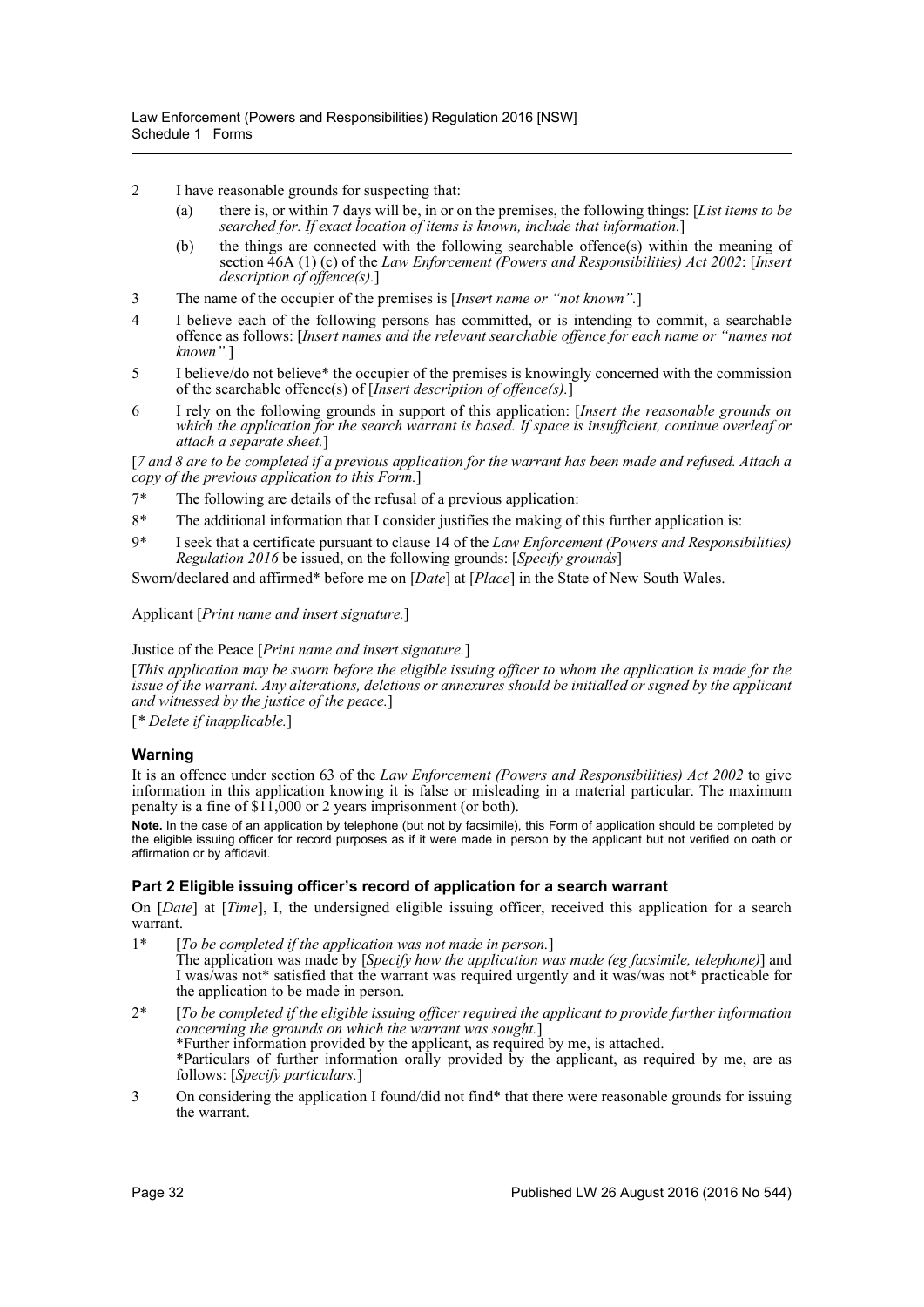- 4 The relevant particulars of the grounds on which I relied to justify the issue of/refusal to issue [*Delete whichever is inapplicable*] the warrant are as follows: [*Either identify or specify the relevant particulars of the grounds in the application that are relied on. If space is insufficient, continue overleaf or attach a separate sheet.*]
- 5 [*To be completed if the warrant may be executed by night.*] The grounds on which I relied to justify the execution of the warrant by night are as follows:
	- $(a)$ <sup>\*</sup> execution of the warrant by day is unlikely to be successful,
	- $(b)^*$  there is likely to be less risk to the safety of any person if it is executed by night,
	- $(c)^*$  an occupier is likely to be on the premises only at night to allow entry without the use of force,
	- (d)\* [*Other grounds*].
- 6 The search warrant was issued at [*Time*] on [*Date*].

Eligible issuing officer [*Print name and insert signature.*]

[*\* Delete if inapplicable.*]

**Note.** Return this Form, together with a copy of the warrant and a copy of the occupier's notice, to the Supreme Court registry named in the occupier's notice.

### **Form 4 Application for search warrant (other than Part 5 search warrant)/record of application**

 $(Clauses 4 (1) (d) and 5 (d))$ 

(Law Enforcement (Powers and Responsibilities) Act 2002)

**Note.** Form 1, rather than this Form, is to be used for search warrants in relation to indictable, firearms, prohibited weapons, narcotics, child pornography or child prostitution offences or stolen goods.

### **Part 1 Application**

On [*Date*], I, [*Name*], apply for a search warrant to enter the premises known as [*Address*] in the State of New South Wales, being a [*Description of premises (eg dwelling house)*].

I swear/solemnly, sincerely and truly declare and affirm\* that:

- 1\* I am a police officer of the rank of [*Rank*] stationed at [*Place of work*].
- 2 I am authorised to apply for a search warrant under [*Insert section and name of the Act under which search warrant is sought.*]
- 3 I have reasonable grounds for believing the following matters that justify this application for the issue of a search warrant: [*Include all those matters that justify the issue of a search warrant to enter the named premises. If an offence or breach of an Act or regulation is alleged, specify the particular offence. If the experience of the applicant or source of the information is relevant, then include this in the grounds. If space is insufficient, continue overleaf or attach a separate sheet.*]
- 4 I seek to be able to perform the following specific functions on entry: [*Include the powers that the applicant seeks to exercise on entry. If any items are to be seized, they should be specified. If the exact location of these items is known, include that information. General powers that are given under the Act authorising the issue of the search warrant should be included if relevant.*]

[*5 and 6 are to be completed if a previous application for the warrant has been made and refused. Attach a copy of the previous application to this Form.*]

- 5 The following are details of the refusal of a previous application:
- 6 [*Need not be completed if the previous application was made to an authorised officer who was not a Magistrate and this application is made to a Magistrate.*]

The additional information that I consider justifies the making of this further application is:

Sworn/declared and affirmed\* before me on [*Date*] at [*Place*] in the State of New South Wales.

Applicant [*Print name and insert signature.*]

Justice of the Peace [*Print name and insert signature.*]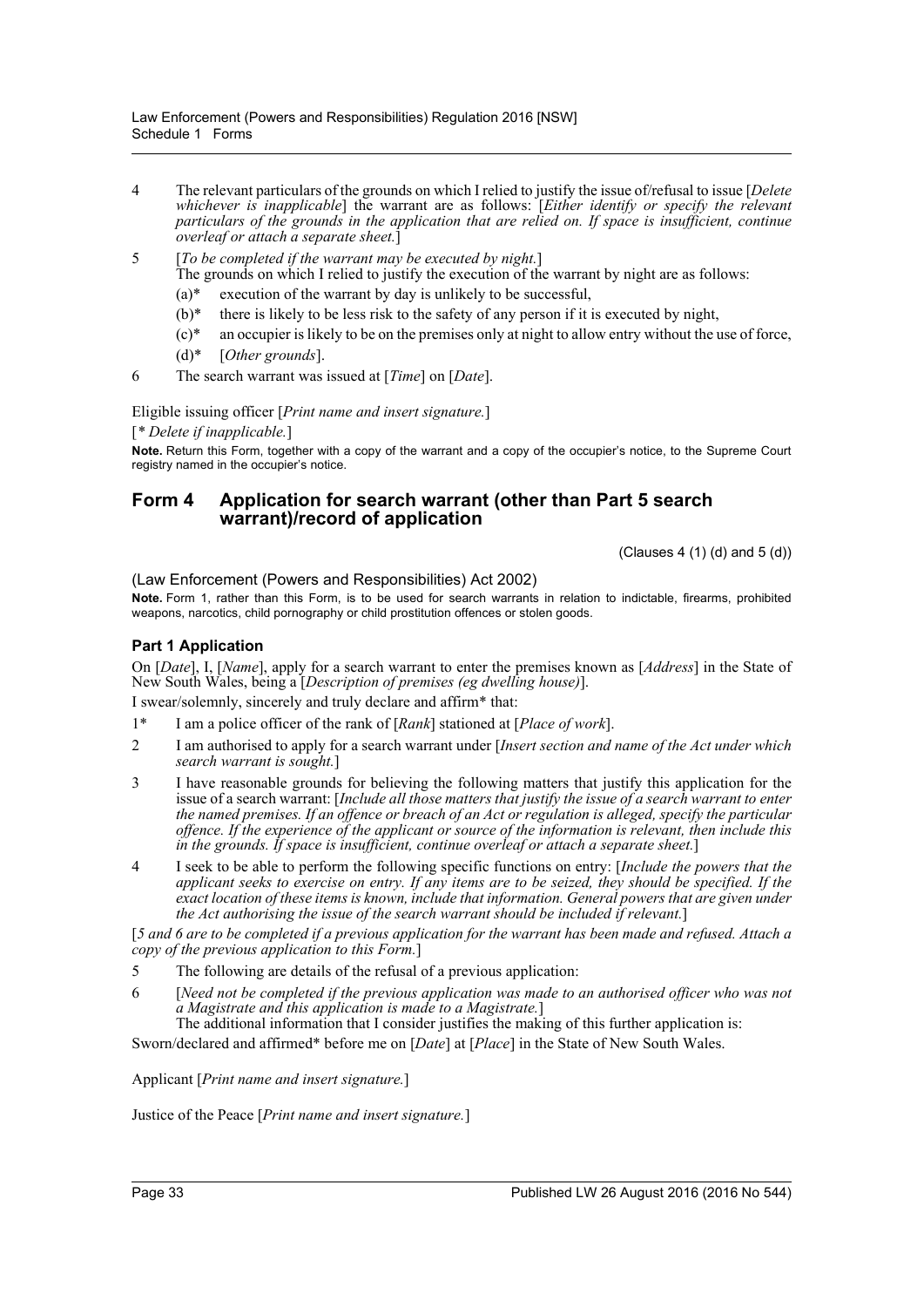[*This application may be sworn before the authorised officer to whom the application is made for the issue of the warrant. Any alterations, deletions or annexures should be initialled or signed by the applicant and witnessed by the justice of the peace.*]

[*\* Delete if inapplicable.*]

### **Warning**

It is an offence under section 63 of the *Law Enforcement (Powers and Responsibilities) Act 2002* to give information in this application knowing it is false or misleading in a material particular. The maximum penalty is a fine of \$11,000 or 2 years imprisonment (or both).

**Note.** In the case of an application by telephone (but not by facsimile), this Form of application should be completed by the authorised officer for record purposes as if it were made in person by the applicant but not verified on oath or affirmation or by affidavit.

### **Part 2 Authorised officer's record of application for a search warrant**

On [*Date*] at [*Time*], I, the undersigned authorised officer, received this application for a search warrant.

- 1 [*To be completed if the application was not made in person.*] The application was made by [*Specify how application was made (eg facsimile, telephone).*] and I was/was not\* satisfied that the warrant was required urgently and it was/was not\* practicable for the application to be made in person.
- 2\* [*To be completed if the authorised officer required the applicant to provide further information concerning the grounds on which the warrant was sought.*] \*Further information provided by the applicant, as required by me, is attached. \*Particulars of further information orally provided by the applicant, as required by me, are as follows: [*Specify particulars.*]
- 3 On considering the application I found/did not find\* that there were reasonable grounds for issuing the warrant.

[*If the warrant is issued—continue.*]

- 4 The relevant particulars of the grounds on which I relied to justify the issue of the warrant are as follows: [*Either identify or specify the relevant particulars of the grounds in the application that are relied on. If space is insufficient, continue overleaf or attach a separate sheet.*]
- 5 [*To be completed if the warrant may be executed by night.*] The grounds on which I relied to justify the execution of the warrant by night are as follows:
	- $(a)^*$  execution of the warrant by day is unlikely to be successful,
	- $(b)^*$  there is likely to be less risk to the safety of any person if it is executed by night,
	- $(c)^*$  an occupier is likely to be on the premises only at night to allow entry without the use of force,
	- (d)\* [*Other grounds*].
- 6 The search warrant was issued at [*Time*] on [*Date*].

Authorised officer [*Print name and insert signature.*]

Date

[*\* Delete if inapplicable.*]

**Note.** Return this Form, together with a copy of the warrant and a copy of the occupier's notice, to the Local Court registry named in the occupier's notice. If no occupier's notice was issued, return this Form and a copy of the warrant to the Local Court registry at which the warrant was issued or nearest to the place at which it was issued.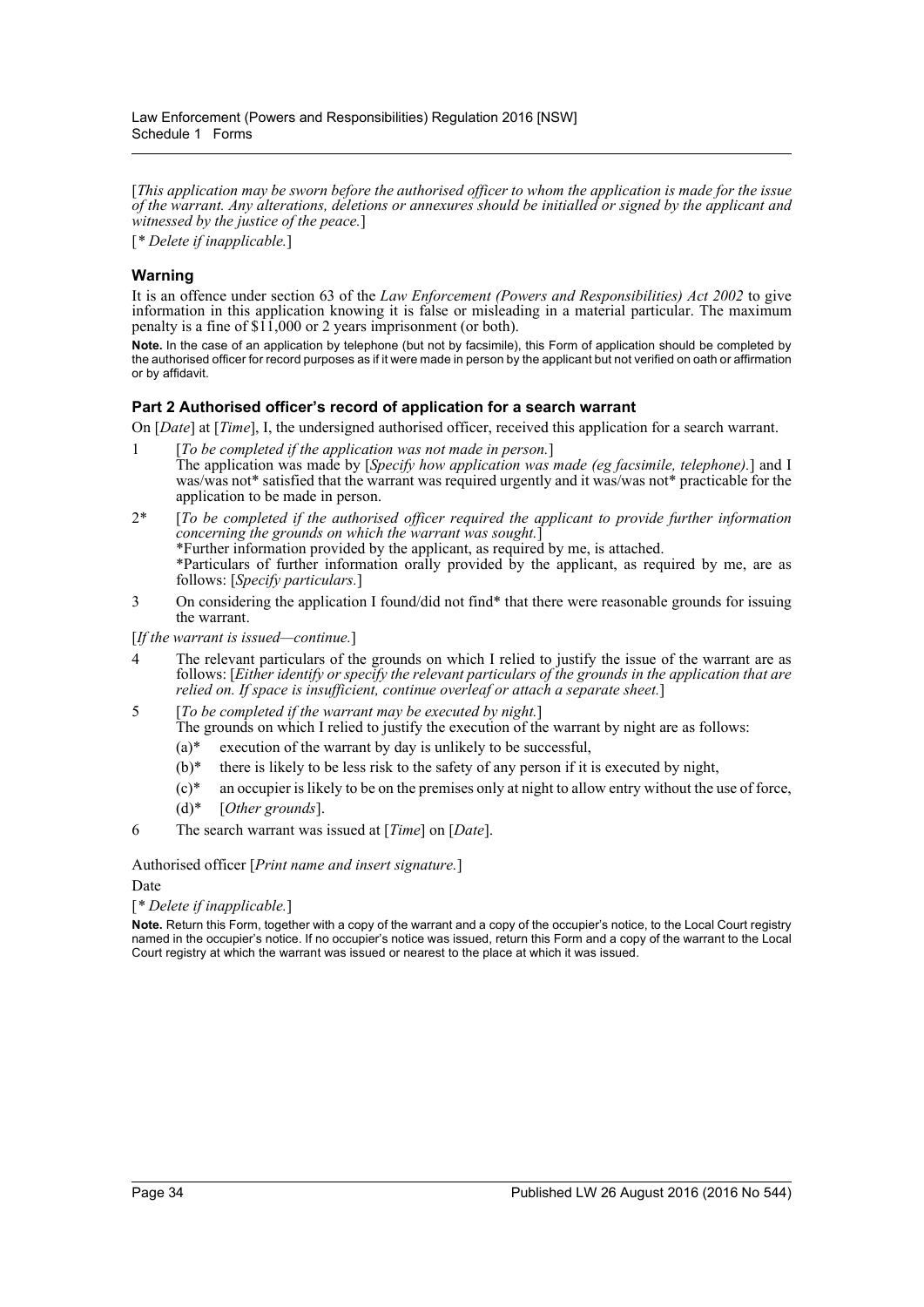### **Form 5 Application/record of application for warrant relating to suspected domestic violence offence—entry by warrant where entry denied**

(Clauses 4 (1) (e) and 5 (e))

(Law Enforcement (Powers and Responsibilities) Act 2002)

### **Part 1 Application**

On [*Date*], I, [*Name and rank*] of [*Place of work*], apply for a warrant to enter the dwelling at [*Address*] in the State of New South Wales and to investigate whether a domestic violence offence has taken place/to take action to prevent the commission/further commission\* of a domestic violence offence.

I swear/solemnly, sincerely and truly declare and affirm\* that:

- 1 I have been denied entry to the dwelling or have been expressly refused authority to remain in the dwelling by an occupier of the dwelling.
- 2 I suspect that:
	- (a) a domestic violence offence is being committed/may have been recently committed/is imminent/is likely to be committed in the dwelling\*, and
	- (b) it is necessary for a police officer to enter the dwelling immediately in order to:
		- (i) \*investigate whether a domestic violence offence has been committed, or
		- (ii) \*take action to prevent the commission/further commission\* of a domestic violence offence.
- 3 I rely on the following grounds in support of this application: [*Include all those matters that justify the issue of a warrant, such as the particular domestic violence offence concerned (if known), observations of police attending the premises, any information from the suspected offender or suspected victim, any information from third parties (eg neighbours) and details of the denial of entry to the dwelling (including anything said or done). If space is insufficient, continue overleaf or attach a separate sheet.*]

[*4 and 5 are to be completed if a previous application for the warrant has been made and refused. Attach a copy of the previous application to this Form.*]

- 4 The following are details of the refusal of a previous application:
- 5 [*Need not be completed if the previous application was made to an authorised officer who was not a Magistrate and this application is made to a Magistrate.*]

The additional information that I consider justifies the making of this further application is:

Sworn/declared and affirmed\* before me on [*Date*] at [*Place*] in the State of New South Wales.

#### Applicant [*Print name and insert signature.*]

#### Justice of the Peace [*Print name and insert signature.*]

[*This application may be sworn before the authorised officer to whom the application is made for the issue of the warrant. Any alterations, deletions or annexures should be initialled or signed by the applicant and witnessed by the justice of the peace.*]

[*\* Delete if inapplicable.*]

### **Warning**

It is an offence under section 63 of the *Law Enforcement (Powers and Responsibilities) Act 2002* to give information in this application knowing it is false or misleading in a material particular. The maximum penalty is a fine of \$11,000 or 2 years imprisonment (or both).

**Note.** In the case of an application by telephone (but not by facsimile), this Form of application should be completed by the authorised officer for record purposes as if it were made in person by the applicant but not verified on oath or affirmation or by affidavit.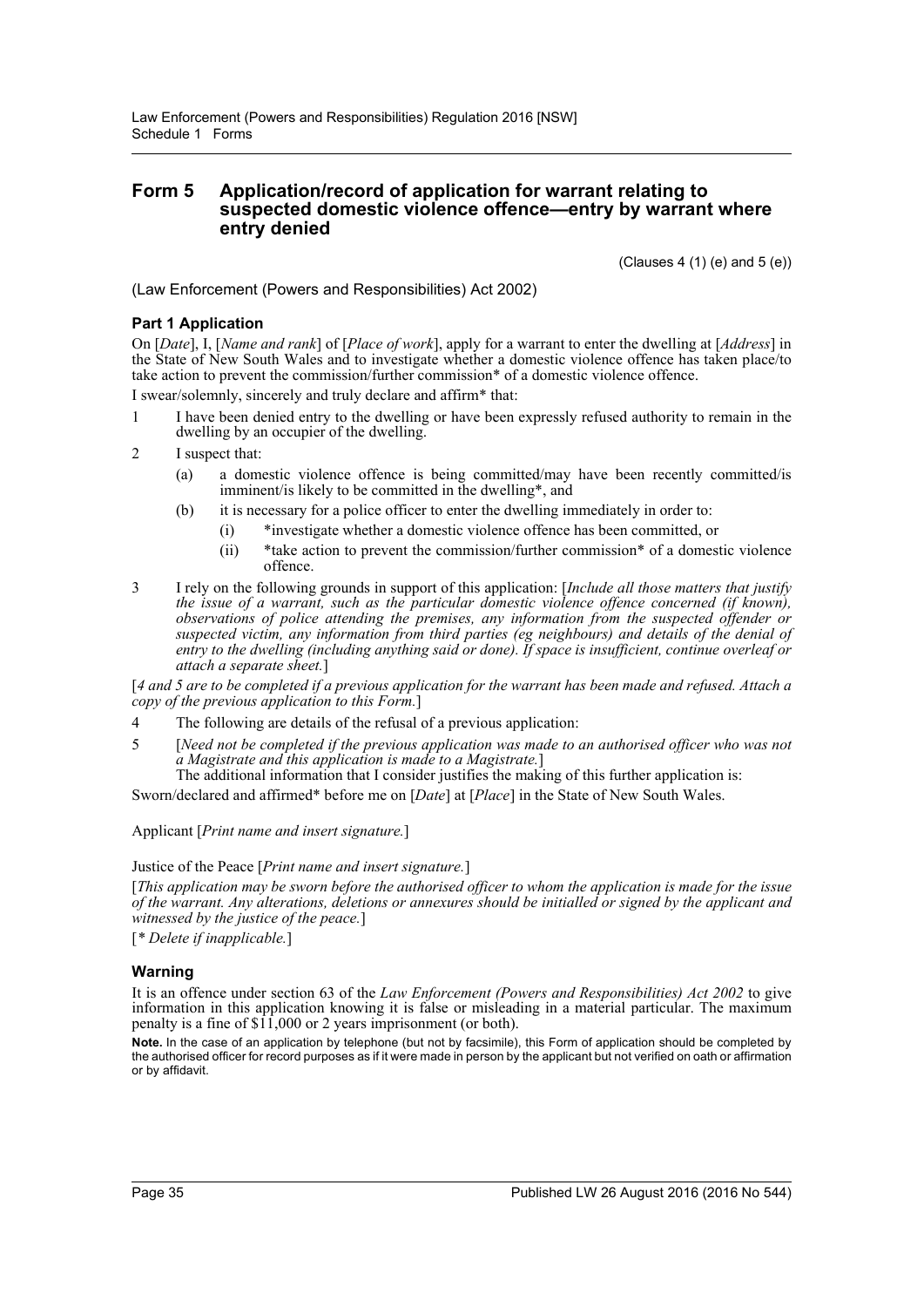### **Part 2 Authorised officer's record of application for a warrant**

On [*Date*] at [*Time*], I, the undersigned authorised officer, received this application for a warrant issued under section 83 of the *Law Enforcement (Powers and Responsibilities) Act 2002*.

- 1 [*To be completed if the application was not made in person.*] The application was made by [*Specify how the application was made (eg facsimile, telephone).*] and I was/was not\* satisfied that the warrant was required urgently and it was/was not\* practicable for the application to be made in person.
- 2\* [*To be completed if the authorised officer required the applicant to provide further information concerning the grounds on which the warrant was sought.*] \*Further information provided by the applicant, as required by me, is attached. \*Particulars of further information orally provided by the applicant, as required by me, are as follows: [*Specify particulars.*]
- 3 On considering the application I found/did not find\* that there were reasonable grounds for the applicant's suspicion.

[*If the warrant is issued—continue.*]

- 4 The relevant particulars of the grounds on which I relied to justify the issue of the warrant are as follows: [*Either identify or specify the relevant particulars of the grounds in the application that are relied on. If space is insufficient, continue overleaf or attach a separate sheet.*]
- 5 [*To be completed if the warrant may be executed by night.*] The grounds on which I relied to justify the execution of the warrant by night are as follows:
	- $(a)^*$  execution of the warrant by day is unlikely to be successful,
	- $(b)*$  there is likely to be less risk to the safety of any person if it is executed by night,
	- $(c)^*$  an occupier is likely to be on the premises only at night to allow entry without the use of force,
	- (d)\* [*Other grounds*].
- 6 The warrant was issued at [*Time*] on [*Date*].

Authorised officer [*Print name and insert signature.*] Date

[*\* Delete if inapplicable.*]

**Note.** Return this Form, together with a copy of the warrant, to the Local Court registry at which the warrant was issued or nearest to the place at which it was issued.

### **Form 6 Application for crime scene warrant/record of application**

(Clauses  $4(1)(f)$  and  $5(f)$ )

(Law Enforcement (Powers and Responsibilities) Act 2002)

### **Part 1 Application**

On [*Date*], I, [*Name and rank*] of [*Place of work*], apply for a crime scene warrant to enter the premises known as [*Address*] in the State of New South Wales, being a [*Description of premises (eg dwelling house)*], and to exercise all reasonably necessary crime scene powers at, or in relation to, [*Specify crime scene*].

I swear/solemnly, sincerely and truly declare and affirm\* that:

- 1 I have reasonable grounds for suspecting that it is necessary to exercise crime scene powers at the crime scene for the purpose of preserving, or searching for and gathering, evidence of the commission of:
	- (a)\* the offence of [*Specify offence.*], which is a serious indictable offence.
	- (b)\* the offence of [*Specify offence.*] that is being/was/may have been\* committed in connection with a traffic accident that has resulted in the death of/serious injury to\* a person.
- 2 I rely on the following grounds in support of this application: [*Insert the reasonable grounds on which the application for the crime scene warrant is based. If space is insufficient, continue overleaf or attach a separate sheet.*]

[*3 and 4 are to be completed if a previous application for the warrant has been made and refused. Attach a copy of the previous application to this Form.*]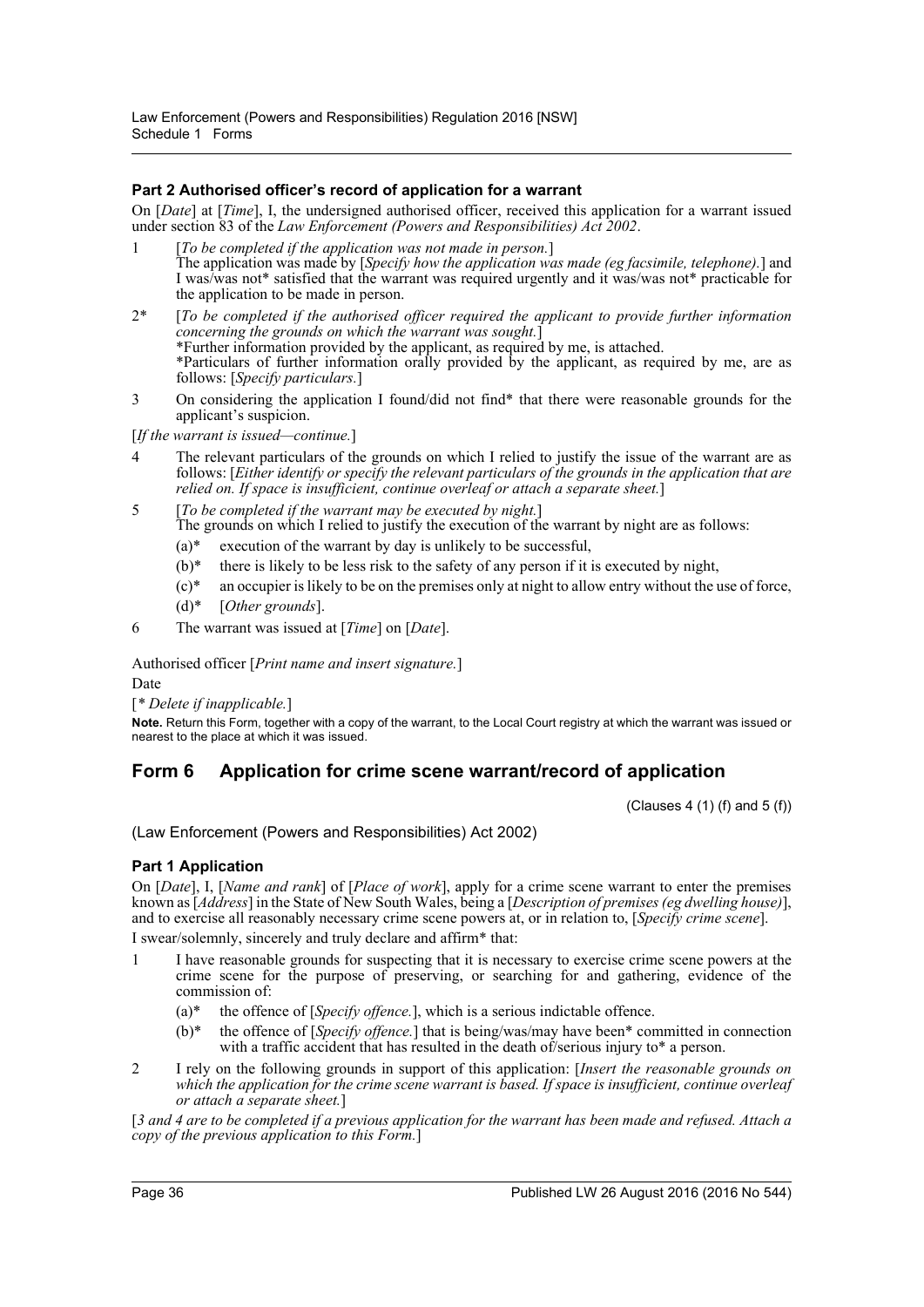- 3 The following are details of the refusal of a previous application:
- 4 [*Need not be completed if the previous application was made to an authorised officer who was not a Magistrate and this application is made to a Magistrate.*]
- The additional information that I consider justifies the making of this further application is:

Sworn/declared and affirmed\* before me on [*Date*] at [*Place*] in the State of New South Wales.

Applicant [*Print name and insert signature.*]

Justice of the Peace [*Print name and insert signature.*]

[*This application may be sworn before the authorised officer to whom the application is made for the issue of the warrant. Any alterations, deletions or annexures should be initialled or signed by the applicant and witnessed by the justice of the peace.*]

[*\* Delete if inapplicable.*]

# **Warning**

It is an offence under section 63 of the *Law Enforcement (Powers and Responsibilities) Act 2002* to give information in this application knowing it is false or misleading in a material particular. The maximum penalty is a fine of \$11,000 or 2 years imprisonment (or both).

**Note.** In the case of an application by telephone (but not by facsimile), this Form of application should be completed by the authorised officer for record purposes as if it were made in person by the applicant but not verified on oath or affirmation or by affidavit.

## **Part 2 Authorised officer's record of application for a crime scene warrant**

On [*Date*] at [*Time*], I, the undersigned authorised officer, received this application for a crime scene warrant.

- 1 [*To be completed if the application was not made in person.*] The application was made by [*Specify how the application was made (eg facsimile, telephone).*] and I was/was not\* satisfied that the warrant was required urgently and it was/was not\* practicable for the application to be made in person.
- 2\* [*To be completed if the authorised officer required the applicant to provide further information concerning the grounds on which the warrant was sought.*] \*Further information provided by the applicant, as required by me, is attached. \*Particulars of further information orally provided by the applicant, as required by me, are as follows: [*Specify particulars.*]
- 3 On considering the application I found/did not find\* that there were reasonable grounds for issuing the warrant.

[*If the warrant is issued—continue.*]

- 4 The relevant particulars of the grounds on which I relied to justify the issue of the warrant are as follows: [*Either identify or specify the relevant particulars of the grounds in the application that are relied on. If space is insufficient, continue overleaf or attach a separate sheet.*]
- 5 [*To be completed if the warrant may be executed by night.*] The grounds on which I relied to justify the execution of the warrant by night are as follows:
	- $(a)^*$  execution of the warrant by day is unlikely to be successful.
	- $(b)^*$  there is likely to be less risk to the safety of any person if it is executed by night,
	- $(c)*$  an occupier is likely to be on the premises only at night to allow entry without the use of force,
	- (d)\* [*Other grounds*].
- 6 The crime scene warrant was issued at [*Time*] on [*Date*].

Authorised officer [*Print name and insert signature.*] Date

[*\* Delete if inapplicable.*]

**Note.** Return this Form, together with a copy of the warrant and a copy of the occupier's notice, to the Local Court registry named in the occupier's notice.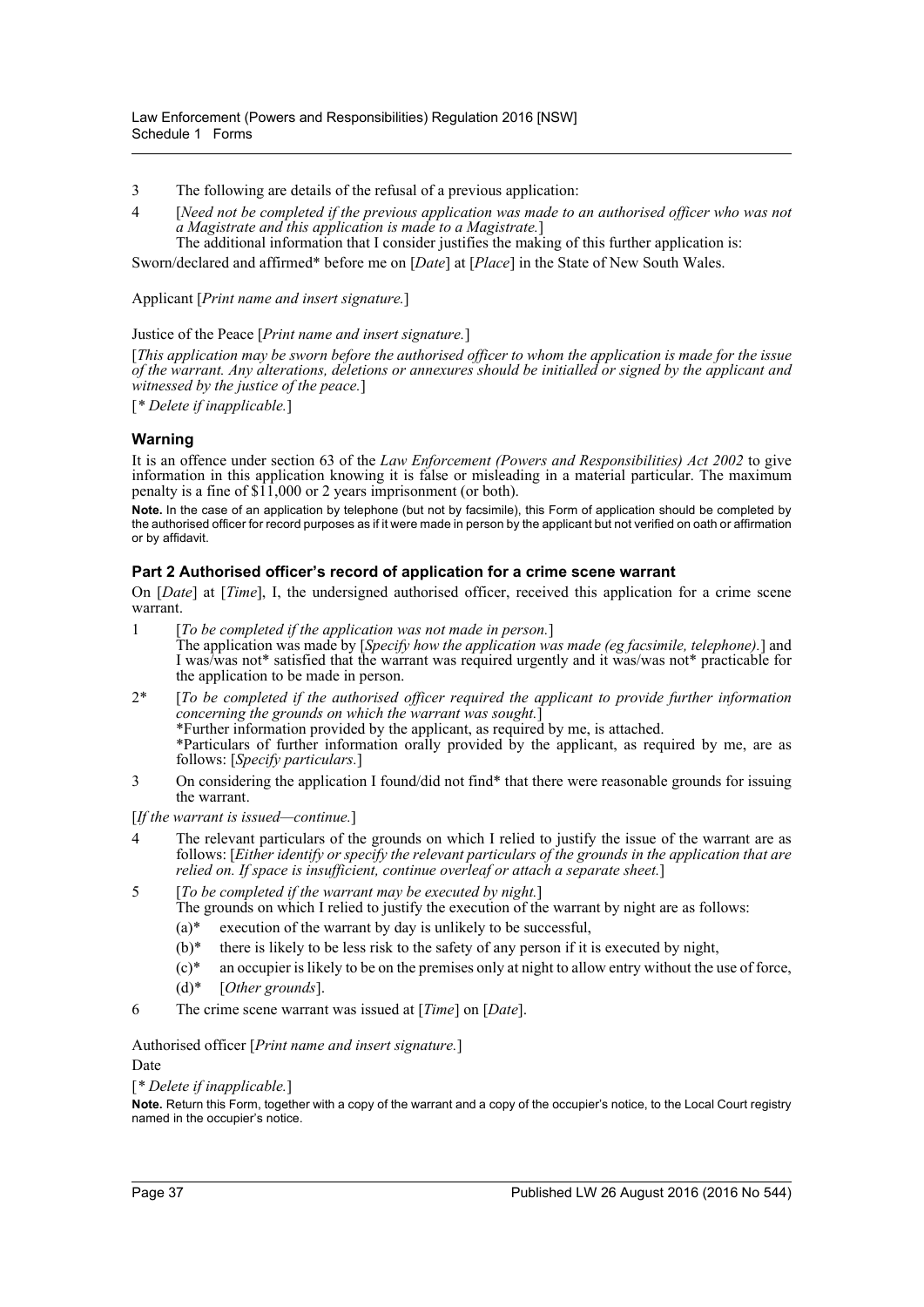# **Form 7 Application for warrant to use dog to carry out general drug detection/record of application**

 $(Clauses 4 (1) (g) and 5 (g))$ 

(Law Enforcement (Powers and Responsibilities) Act 2002)

# **Part 1 Application**

On [*Date*], I, [*Name and rank*] of [*Place of work*], apply for a warrant to use a dog to carry out general drug detection in a public place in New South Wales, being [*Address/description of public place*] during the period/periods\* of [*Describe period/periods.*]

I swear/solemnly, sincerely and truly declare and affirm\* that:

- 1 I have reasonable grounds for believing that the persons at the public place may include persons committing drug offences.
- 2 I rely on the following grounds in support of this application: [*Insert the reasonable grounds on which the application for the search warrant is based. If an offence or breach of an Act or regulation is alleged, specify the particular offence. If the experience of the applicant or source of the information is relevant, then include this in the grounds. If space is insufficient, continue overleaf or attach a separate sheet.*]
- 3 Any general drug detection to be carried out under the warrant will/will not\* be part of a covert police operation. The reason the warrant is to be part of a covert police operation is:

[*4 and 5 are to be completed if a previous application for the warrant has been made and refused. Attach a copy of the previous application to this Form.*]

- 4 The following are details of the refusal of a previous application:
- 5 [*Need not be completed if the previous application was made to an authorised officer who was not a Magistrate and this application is made to a Magistrate.*]

The additional information that I consider justifies the making of this further application is:

Sworn/declared and affirmed\* before me on [*Date*] at [*Place*] in the State of New South Wales.

Applicant [*Print name and insert signature.*]

#### Justice of the Peace [*Print name and insert signature.*]

[*This application may be sworn before the authorised officer to whom the application is made for the issue of the warrant. Any alterations, deletions or annexures should be initialled or signed by the applicant and witnessed by the justice of the peace.*]

[*\* Delete if inapplicable.*]

## **Warning**

It is an offence under section 63 of the *Law Enforcement (Powers and Responsibilities) Act 2002* to give information in this application knowing it is false or misleading in a material particular. The maximum penalty is a fine of \$11,000 or 2 years imprisonment (or both).

**Note.** In the case of an application by telephone (but not by facsimile), this Form of application should be completed by the authorised officer for record purposes as if it were made in person by the applicant but not verified on oath or affirmation or by affidavit.

## **Part 2 Authorised officer's record of application for a warrant**

On [*Date*] at [*Time*], I, the undersigned authorised officer, received this application for a warrant under Division 2 of Part 11 of the *Law Enforcement (Powers and Responsibilities) Act 2002*.

- 1 [*To be completed if the application was not made in person.*] The application was made by [*Specify how the application was made (eg facsimile, telephone).*] and I was/was not\* satisfied that the warrant was required urgently and it was/was not\* practicable for the application to be made in person.
- 2\* [*To be completed if the authorised officer required the applicant to provide further information concerning the grounds on which the warrant was sought.*] \*Further information provided by the applicant, as required by me, is attached.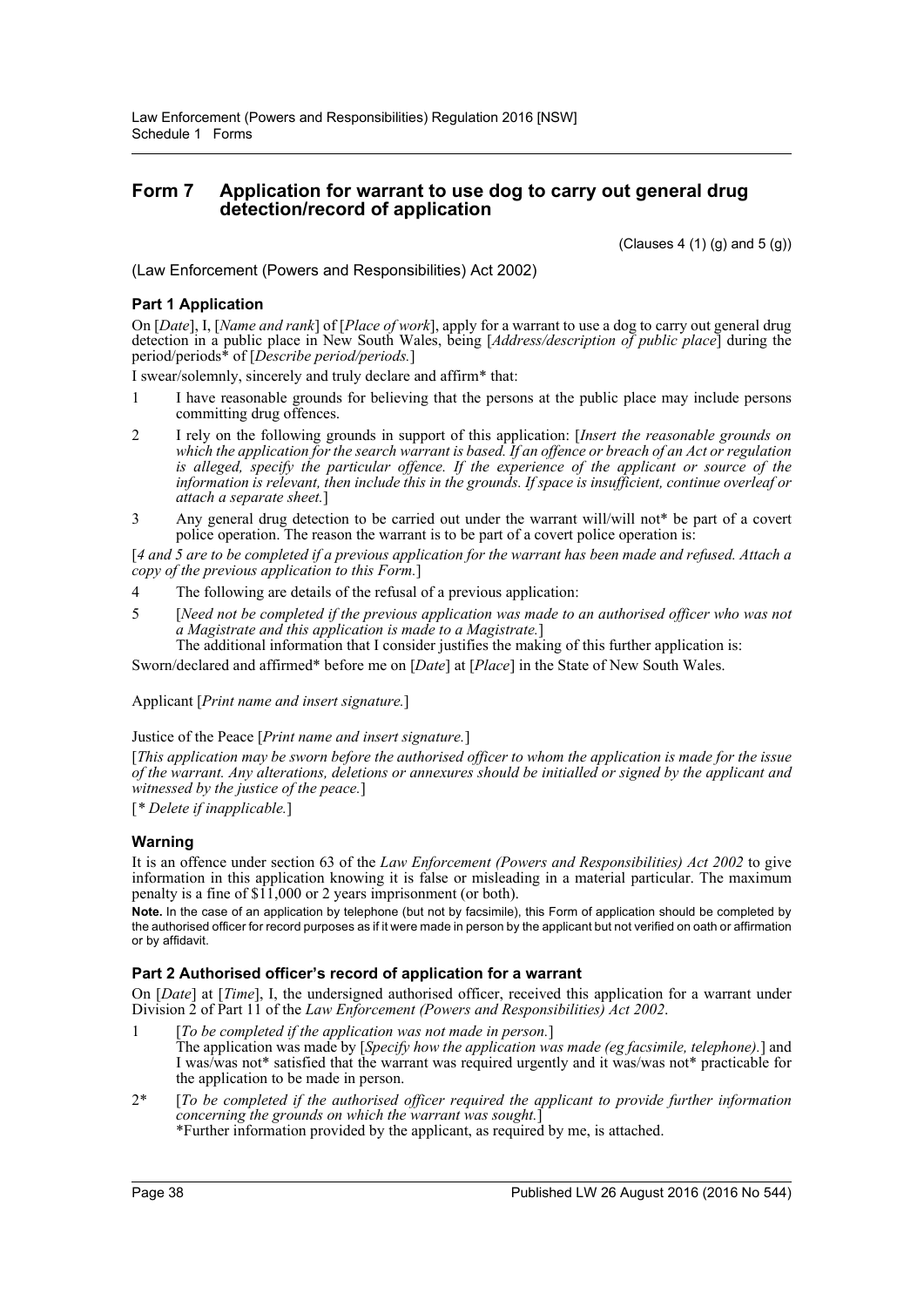\*Particulars of further information orally provided by the applicant, as required by me, are as follows: [*Specify particulars.*]

3 On considering the application I found/did not find\* that there were reasonable grounds for issuing the warrant.

[*If the warrant is issued—continue.*]

- 4 The relevant particulars of the grounds on which I relied to justify the issue of the warrant are as follows: [*Either identify or specify the relevant particulars of the grounds in the application that are relied on. If space is insufficient, continue overleaf or attach a separate sheet.*]
- 5 [*To be completed if the warrant may be executed by night.*] The grounds on which I relied to justify the execution of the warrant by night are as follows:
	- (a) \*execution of the warrant by day is unlikely to be successful,
	- (b) \*there is likely to be less risk to the safety of any person if it is executed by night,
	- (c) \*[*Other grounds*].
- 6 The warrant was issued at [*Time*] on [*Date*].

Authorised officer [*Print name and insert signature.*]

**Note.** Return this Form, together with a copy of the warrant, to the Local Court registry at which the warrant was issued or nearest to the place at which it was issued.

# **Form 8 Application for notice to produce documents/record of application**

 $(Clauses 4 (1) (h) and 5 (h))$ 

(Law Enforcement (Powers and Responsibilities) Act 2002)

## **Part 1 Application**

On [*Date*], I, [*Name and rank*] of [*Place of work*], apply for a notice to require documents believed to be held by [*Specify name of authorised deposit-taking institution.*], an authorised deposit-taking institution, to be produced to me.

I swear/solemnly, sincerely and truly declare and affirm\* that:

- 1 I have reasonable grounds for believing that [*Specify name of authorised deposit-taking institution.*] holds documents that may be connected with the offence of [*Specify offence.*] committed by someone other than that institution.
- 2 The documents in relation to which this application is made are: [*Describe documents and (if desired) form (eg hardcopy, mail, CD in RTF format, facsimile), together with details of where applicant wishes documents to be produced (eg premises where to be produced, email address, fax number (including person to whom fax to be addressed)). The applicant may wish to specify a combination of types of forms in which documents may be produced.*]
- 3 I rely on the following grounds in support of this application: [*Insert the reasonable grounds on which the application for the notice to produce documents is based. If space is insufficient, continue overleaf or attach a separate sheet.*]

[*4 and 5 are to be completed if a previous application for the notice has been made and refused. Attach a copy of the previous application to this Form.*]

- 4 The following are details of the refusal of a previous application:
- 5 [*Need not be completed if the previous application was made to an authorised officer who was not a Magistrate and this application is made to a Magistrate.*]

The additional information that I consider justifies the making of this further application is:

Sworn/declared and affirmed\* before me on [*Date*] at [*Place*] in the State of New South Wales.

Applicant [*Print name and insert signature.*]

Justice of the Peace [*Print name and insert signature.*]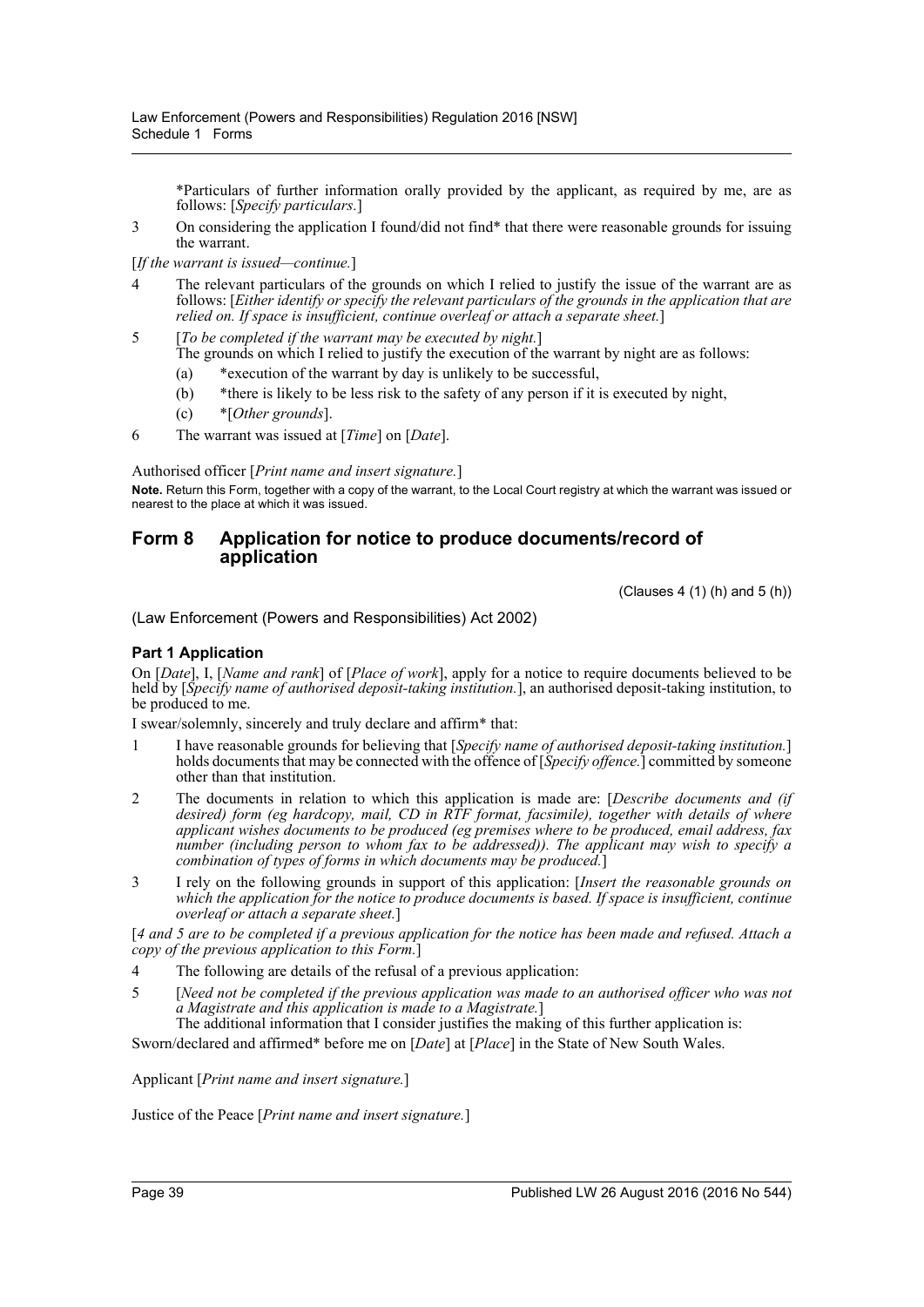[*This application may be sworn before the authorised officer to whom the application is made for the issue of the notice. Any alterations, deletions or annexures should be initialled or signed by the applicant and witnessed by the justice of the peace.*]

[*\* Delete if inapplicable.*]

# **Warning**

It is an offence under section 63 of the *Law Enforcement (Powers and Responsibilities) Act 2002* to give information in this application knowing it is false or misleading in a material particular. The maximum penalty is a fine of \$11,000 or 2 years imprisonment (or both).

**Note.** In the case of an application by telephone (but not by facsimile), this Form of application should be completed by the authorised officer for record purposes as if it were made in person by the applicant but not verified on oath or affirmation or by affidavit.

# **Part 2 Authorised officer's record of application for a notice to produce documents**

On [*Date*] at [*Time*], I, the undersigned authorised officer, received this application for a notice to produce documents.

- 1 [*To be completed if the application was not made in person.*] The application was made by [*Specify how the application was made (eg facsimile, telephone).*] and I was/was not\* satisfied that the notice was required urgently and it was/was not\* practicable for the application to be made in person.
- 2\* [*To be completed if the authorised officer required the applicant to provide further information concerning the grounds on which the notice was sought.*] \*Further information provided by the applicant, as required by me, is attached. \*Particulars of further information orally provided by the applicant, as required by me, are as follows: [*Specify particulars.*]
- 3 On considering the application I found/did not find\* that there were reasonable grounds for issuing the notice.

[*If the notice is issued—continue.*]

- 4 The relevant particulars of the grounds on which I relied to justify the issue of the notice are as follows: [*Either identify or specify the relevant particulars of the grounds in the application that are relied on. If space is insufficient, continue overleaf or attach a separate sheet.*]
- 5 The notice was issued at [*Time*] on [*Date*].

Authorised officer [*Print name and insert signature.*]

[*\* Delete if inapplicable.*]

**Note.** Return this Form, together with a copy of the notice to the Local Court registry at which the notice was issued or nearest to the place at which it was issued.

# **Form 9 Application for warrant for arrest of person unlawfully at large/record of application**

 $(Clauses 4 (2) and 5 (i))$ 

(Law Enforcement (Powers and Responsibilities) Act 2002)

## **Part 1 Application**

On [*Date*], I, [*Name and rank*] of [*Place of work*], apply for a warrant for the arrest of [*Specify name of person.*]

I swear/solemnly, sincerely and truly declare and affirm\* that:

- 1 I have reasonable grounds for believing that [*Specify name of person.*] is unlawfully at large.
- 2 Other known identifying particulars of [*Name of person who is unlawfully at large*] are as follows: [*Insert particulars, if known, such as date of birth, last known address, management index number (MIN) allocated by the Department of Corrective Services.*]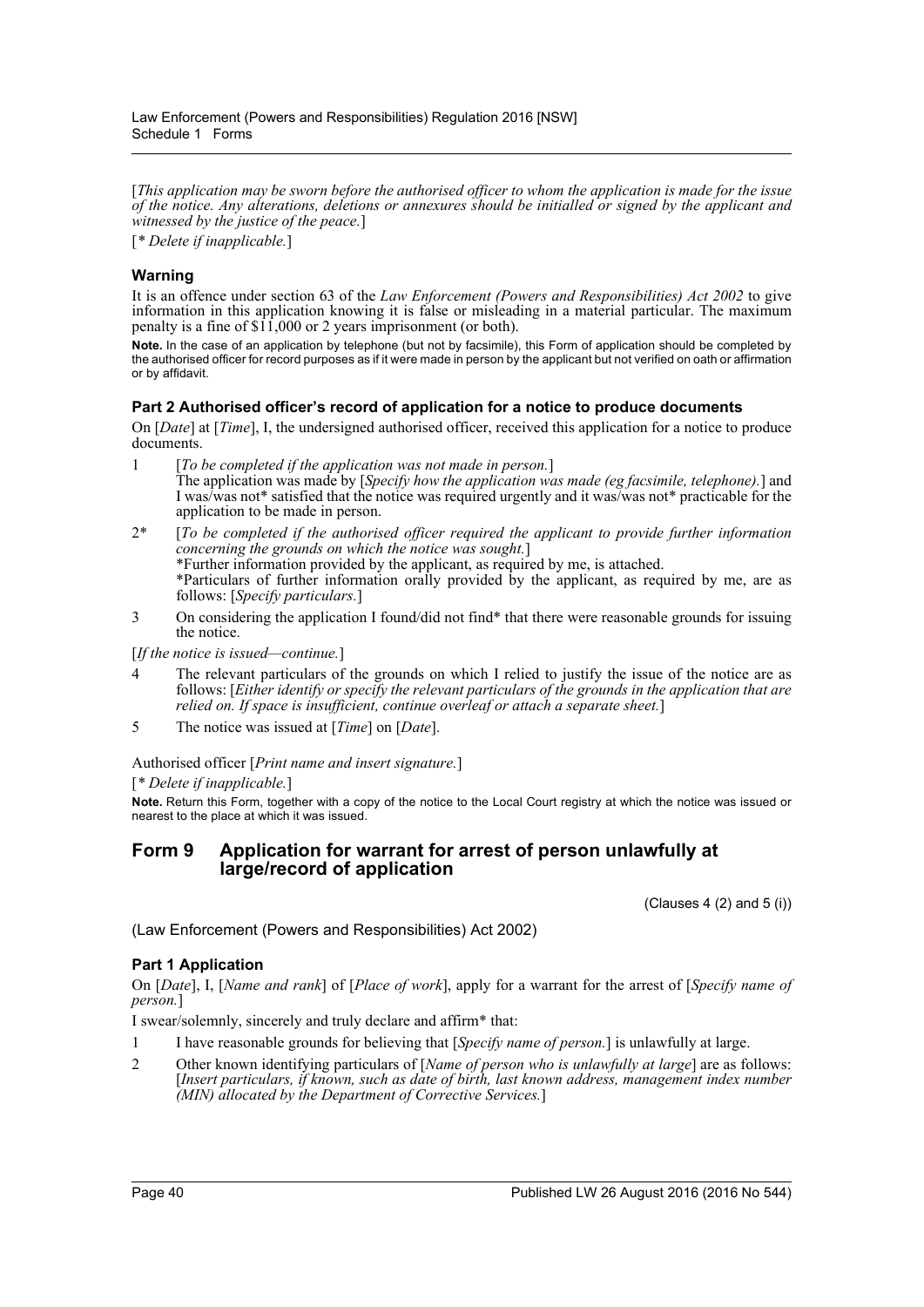3 I rely on the following grounds in support of this application: [*Insert the reasonable grounds on which the application for the warrant is based. If space is insufficient, continue overleaf or attach a separate sheet.*]

Sworn/declared and affirmed\* before me on [*Date*] at [*Place*] in the State of New South Wales.

Applicant [*Print name and insert signature.*]

Justice of the Peace [*Print name and insert signature.*]

[*This application may be sworn before the authorised officer to whom the application is made for the issue of the warrant. Any alterations, deletions or annexures should be initialled or signed by the applicant and witnessed by the justice of the peace.*]

[*\* Delete if inapplicable.*]

# **Part 2 Authorised officer's record of application for warrant**

On [*Date*] at [*Time*], I, the undersigned authorised officer, received this application for a search warrant.

1 On considering the application I found/did not find\* that there were reasonable grounds for issuing the warrant.

[*If the warrant is issued—continue.*]

- 2 The relevant particulars of the grounds on which I relied to justify the issue of the warrant are as follows: [*Either identify or specify the relevant particulars of the grounds in the application that are relied on. If space is insufficient, continue overleaf or attach a separate sheet.*]
- 3 The warrant was issued at [*Time*] on [*Date*].

Authorised officer [*Print name and insert signature.*]

[*\* Delete if inapplicable.*]

**Note.** Return this Form, together with a copy of the warrant, to the Local Court registry at which the warrant was issued or that is nearest to the place at which it was issued.

# **Form 10 Application for detention warrant/record of application**

 $(Clauses 4 (3) and 5 (i))$ 

(Law Enforcement (Powers and Responsibilities) Act 2002)

## **Part 1 Application**

On [*Date*], I, [*Name and rank*] of [*Place of work*], apply for a warrant to extend the maximum investigation period beyond 6 hours in relation to [*Name of detained person*] of [*Address*] by [*Specify hours and minutes.*] (excluding times that are to be taken into account under section 117 of the *Law Enforcement (Powers and Responsibilities) Act 2002*) from [*Time*] on [*Date*].

I swear/solemnly, sincerely and truly declare\* and affirm that:

- 1 The detained person was arrested (within the meaning of Part 9 of the *Law Enforcement (Powers and Responsibilities) Act 2002*) at [*Time*] on [*Date*].
- 2 The nature of the offence under investigation is as follows: [*Specify nature of offence.*]
- 3 The general nature of the evidence on which the detained person was arrested is as follows: [*Specify nature of evidence.*]
- 4 The following investigation has taken place to date: [*Specify details.*]
- 5 Further investigation of the offence is proposed as follows: [*Specify details.*]
- 6 The period (if any) during which the person was a protected suspect in relation to the investigation.
- 7 Details of the times that under section 117 of the *Law Enforcement (Powers and Responsibilities) Act 2002* are not to be taken into account are as follows: [*Specify the nature and duration of the times and the reasons why they are not to be taken into account.*]
- 8 The detained person has co-operated in the investigation to date as follows: [*Specify details and extent to which the person has co-operated.*]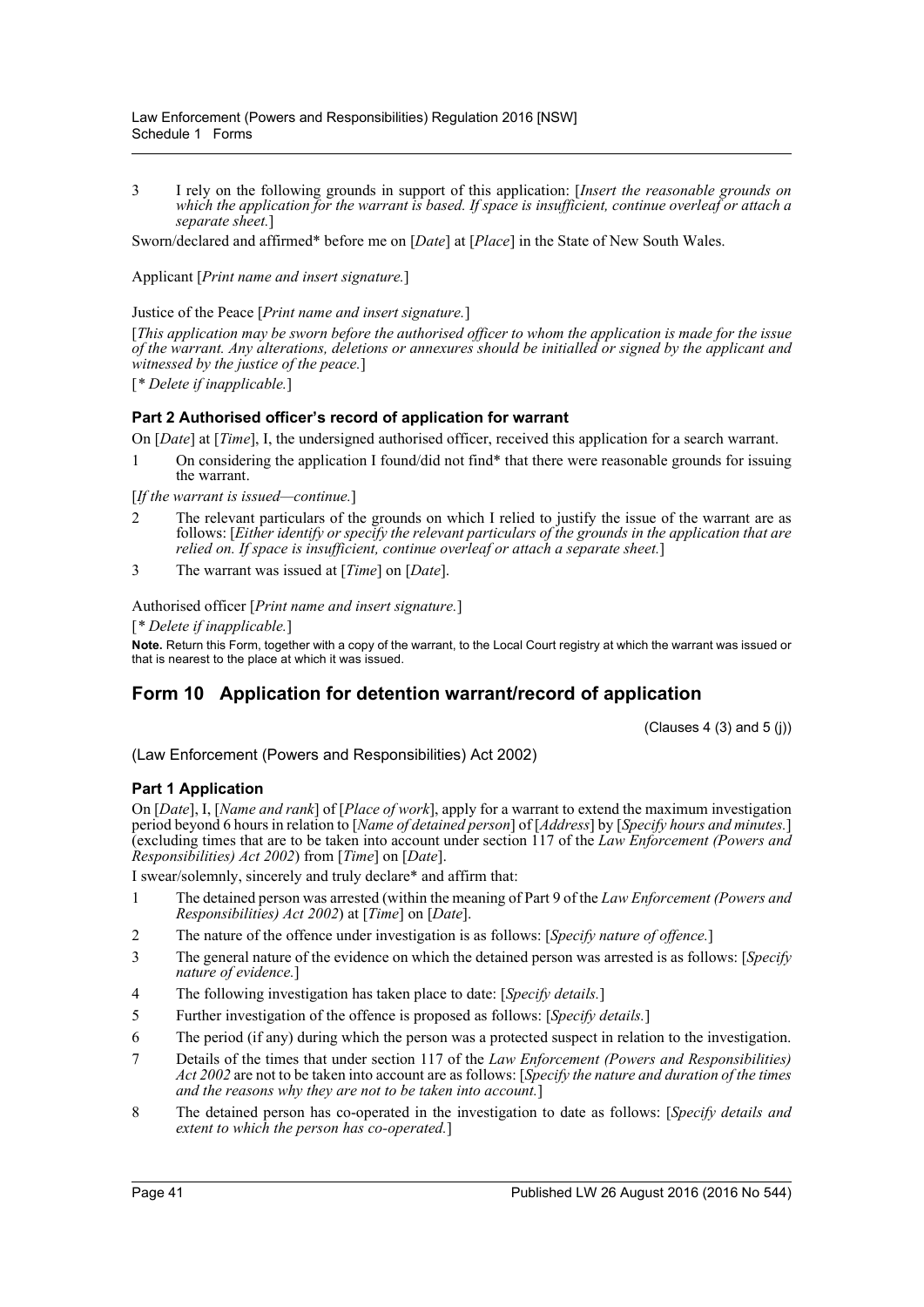- 9 The detained person has/does not\* have a legal representative.
- 10 The detained person has/has not\* been informed of the right of the detained person, or the detained person's legal representative, to make representations to the authorised officer.
- 11 The detained person, or the detained person's legal representative, has/has not\* requested to make representations to the authorised officer.
- 12 I believe that the continued detention of the detained person is reasonably necessary to complete the investigation for the following reasons: [*Specify reasons.*]
- 13 I believe that there is no reasonable alternative means of completing the investigation otherwise than by the continued detention of the person for the following reasons: [*Specify reasons.*]
- 14 I believe that the following circumstances make it impracticable for the investigation to be completed within the 6-hour period that would apply if this application is refused: [*Specify circumstances.*]
- 15\* The detained person is a vulnerable person as the detained person is a child/Aboriginal person/Torres Strait Islander/is of non-English speaking background/has impaired intellectual functioning/has impaired physical functioning\*.
- 16\* [*Name*] of [*Address*] is present at the place of detention as a support person for the detained person. The support person is [*Specify relationship to detained person.*]
- 17\* The following precautions have been taken in respect of the detained person because of the detained person's vulnerability: [*Specify precautions.*]

[*18 and 19 are to be completed if a previous application for the warrant has been made and refused. Attach a copy of the previous application to this Form.*]

- 18 The following are details of the refusal of a previous application: [*Specify details.*]
- 19 The additional information that I consider justifies the making of this further application is: [*Specify details.*]

Sworn/declared and affirmed\* before me on [*Date*] at [*Place*] in the State of New South Wales.

Applicant [*Print name and insert signature.*]

#### Justice of the Peace [*Print name and insert signature.*]

[*This application may be sworn before the authorised officer to whom the application is made for the issue of the warrant. Any alterations, deletions or annexures should be initialled or signed by the applicant and witnessed by the justice of the peace.*]

[*\* Delete if inapplicable.*]

## **Warning**

It is an offence under section 63 of the *Law Enforcement (Powers and Responsibilities) Act 2002* to give information in this application knowing it is false or misleading in a material particular. The maximum penalty is a fine of \$11,000 or 2 years imprisonment (or both).

**Note.** In the case of an application by telephone (but not by facsimile), this Form of application should be completed by the authorised officer for record purposes as if it were made in person by the applicant but not verified on oath or affirmation or by affidavit.

## **Part 2 Authorised officer's record of application for a warrant**

On [*Date*] at [*Time*], I, the undersigned authorised officer, received this application for a detention warrant issued under Part 9 of the *Law Enforcement (Powers and Responsibilities) Act 2002*.

- 1 [*To be completed if the application was not made in person.*] The application was made by [*Specify how the application was made (eg facsimile, telephone).*] and I was/was not\* satisfied that the warrant was required urgently and it was/was not\* practicable for the application to be made in person.
- 2\* [*To be completed if the authorised officer required the applicant to provide further information concerning the grounds on which the warrant was sought.*] \*Further information provided by the applicant, as required by me, is attached. \*Particulars of further information orally provided by the applicant, as required by me, are as follows: [*Specify particulars.*]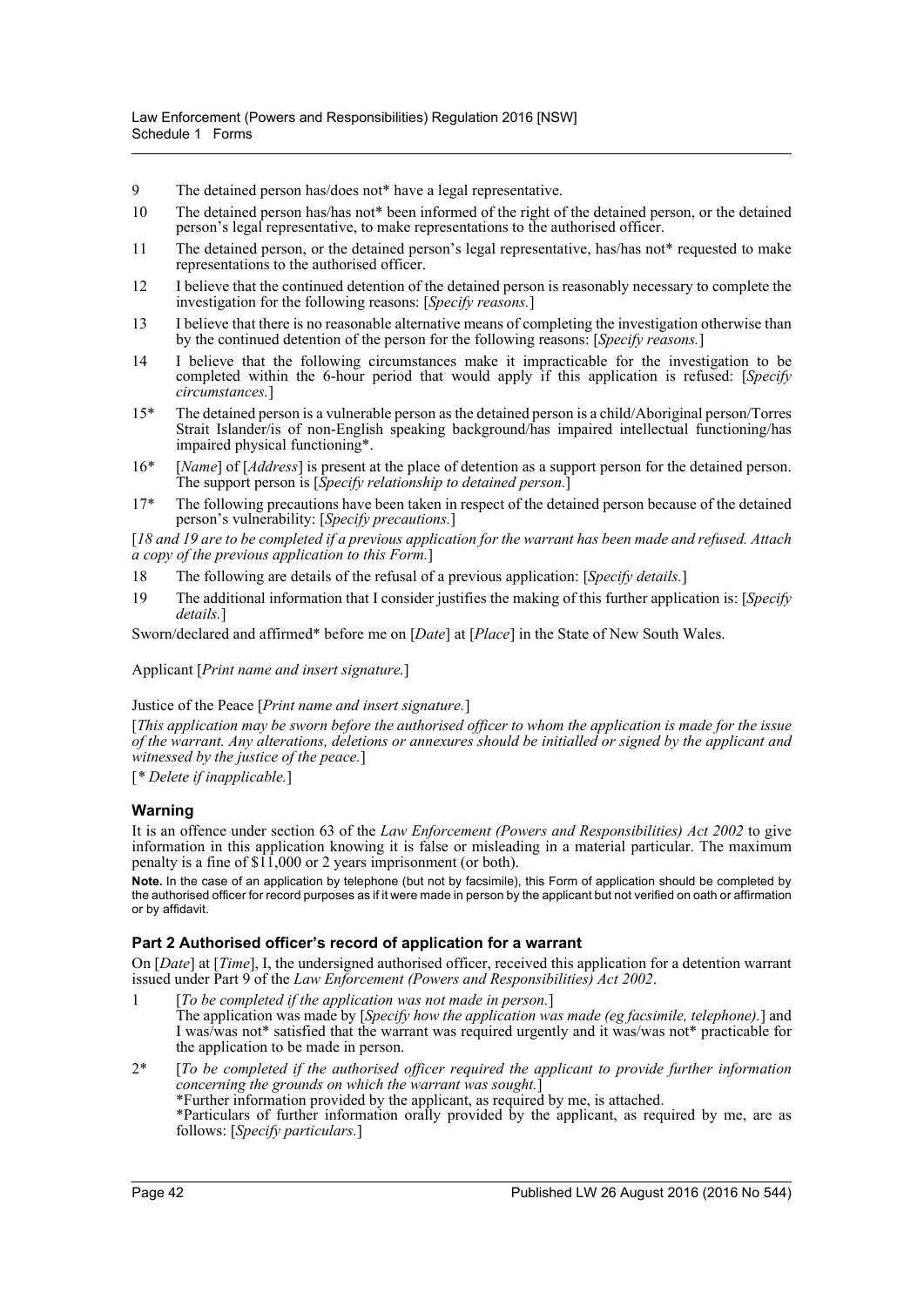- 3\* [*To be completed if the detained person, or the detained person's legal representative, made representations to the authorised officer.*] Particulars of representations made to me by the detained person, or the detained person's legal representative are as follows: [*If space is insufficient, continue overleaf or attach a separate sheet.*]
- 4 On considering the application I was/was not\* satisfied that each of the following criteria were met:
	- (a) the investigation is being conducted diligently and without delay,
	- (b) a further period of detention of the detained person is reasonably necessary to complete the investigation,
	- (c) there is no reasonable alternative means of completing the investigation otherwise than by the continued detention of the person,
	- (d) circumstances exist in the matter that make it impracticable for the investigation to be completed within the 6-hour period.

[*If the warrant is issued—continue.*]

- 5 The relevant particulars of the grounds on which I relied to justify the issue of the warrant are as follows: [*Either identify or specify the relevant particulars of the grounds in the application that are relied on. If space is insufficient, continue overleaf or attach a separate sheet.*]
- 6 The maximum investigation period for the detained person is extended by [*Specify hours and minutes.*] (excluding times that are not to be taken into account under section 117 of the *Law Enforcement (Powers and Responsibilities) Act 2002*) from [*Time*] on [*Date*].
- 7 The warrant was issued at [*Time*] on [*Date*].

#### Authorised officer [*Print name and insert signature.*]

#### [*\* Delete if inapplicable.*]

**Note.** Return this Form, together with a copy of the warrant, to the Local Court registry at which the warrant was issued or nearest to the place at which it was issued.

# **Form 11 Part 5 search warrant (other than covert or criminal organisation search warrant)**

(Clause 6 (1) (a))

## (Law Enforcement (Powers and Responsibilities) Act 2002)

This search warrant expires at [*Time*] on [*Date*] and must not be used after that time.

On [*Date*], an eligible issuing officer empowered to grant search warrants under Division 2 of Part 5 of the *Law Enforcement (Powers and Responsibilities) Act 2002*, granted this search warrant authorising [*Name and rank*] of [*Place of work*] (the applicant), a police officer, and all other police officers, as follows:

- 1 To enter the premises known as [*Address*] being a [*Description of premises (eg dwelling house)*].
- 2\* To search those premises for any of the following things: [*List and describe the things to be searched for with particularity. If space is insufficient, continue overleaf or attach a separate sheet.*] The applicant has reasonable grounds for believing that those things are connected with the following searchable offences: [*Specify relevant offences.*]
- 3\* To search those premises in connection with the following child prostitution offence(s): [*Specify the offences under the Crimes Act 1900 in relation to which the search is to be made.*]

This search warrant may be executed:

- $(a)^*$  only by day (ie between 6 am and 9 pm)
- $(b)*$  by day (ie between 6 am and 9 pm) or night (ie between 9 pm and 6 am).
- [*\* Delete if inapplicable.*]

In executing this search warrant a police officer may exercise the powers provided by the *Law Enforcement (Powers and Responsibilities) Act 2002*. These include the following powers:

- (a) to enter the named premises,
- (b) to search for the things (if any) mentioned in this warrant,
- (c) to use any persons necessary to assist in the execution of the warrant,
- (d) to use such force as is reasonably necessary to enter the premises,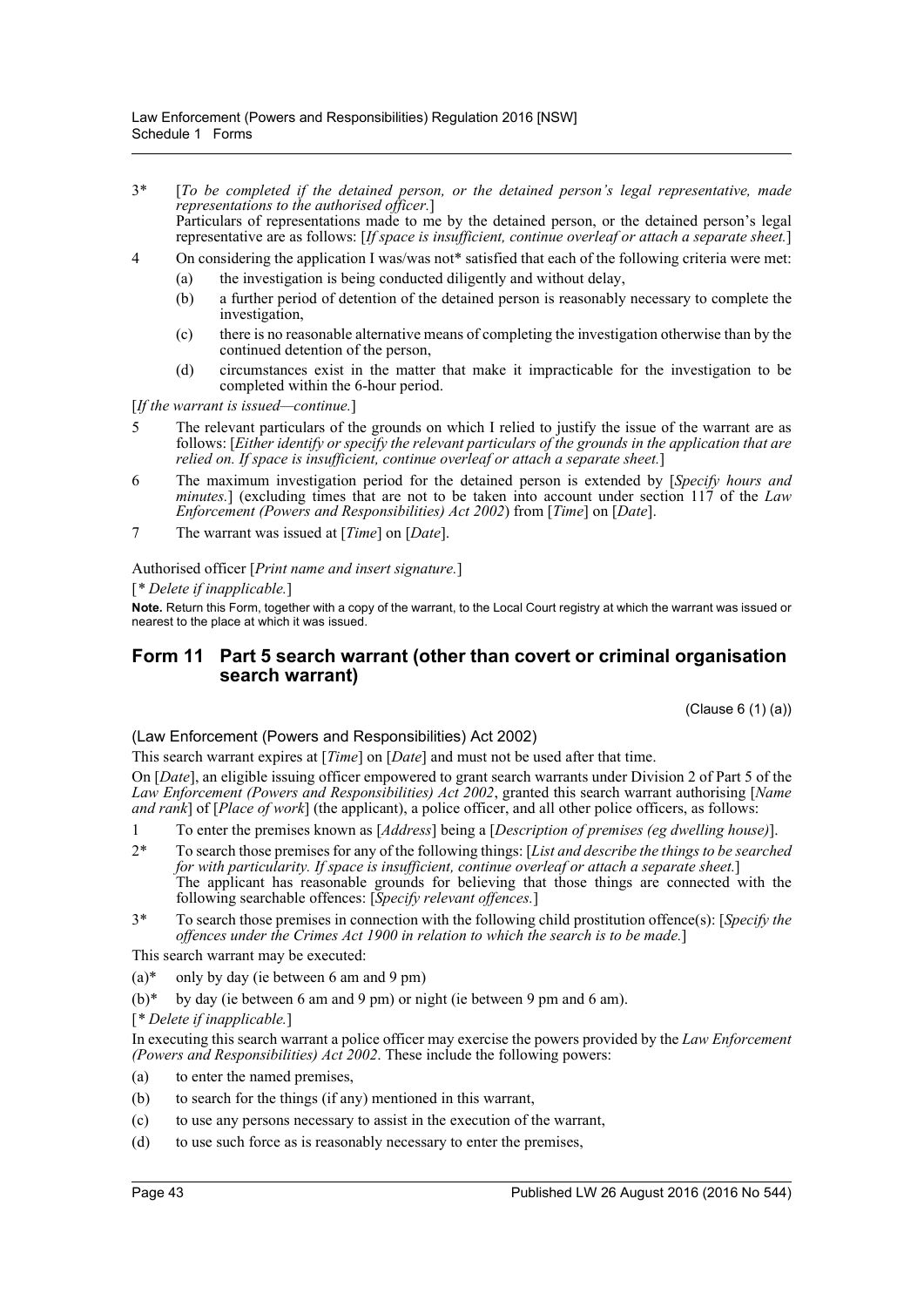- (e) to break open any receptacle in or on the premises for the purposes of the search of the premises if it is reasonably necessary to do so,
- (f) to search any persons found in or on the premises who are reasonably suspected of having a thing mentioned in this warrant,
- (g) to arrest any persons found in or on the premises whom a police officer suspects on reasonable grounds of having committed an offence,
- (h) to seize, detain, remove from the premises or guard anything mentioned in this warrant and any other thing found by a police officer in the course of executing this warrant that the police officer believes on reasonable grounds is connected with any offence,
- (i) if the warrant is issued in relation to a child prostitution offence—to make, in the premises, inquiries relating to any such offence,
- (j) to disable any alarm, camera or surveillance device at the premises,
- (k) to pacify any guard dog at the premises,
- (l) to render safe any dangerous article found in or on the premises,
- (m) to operate electronic and other equipment brought to the premises or at the premises to examine a thing found at the premises,
- (n) to move a thing found at the premises to another place for examination in order to determine whether it is or contains a thing that may be seized,
- (o) to operate equipment at the premises to access data (including data held at premises other than the subject premises),
- (p) to do anything that it is reasonably necessary to do for the purpose of preventing the loss or destruction of, or damage to, any thing connected with an offence that the police believe on reasonable grounds to be at those premises, including by blocking any drains at or used in connection with the premises.

Signed [*Insert signature.*]

Date

[*The eligible issuing officer should sign and date the warrant and initial any corrections. In the case of a telephone search warrant, in circumstances where the warrant is issued but not furnished to the applicant (for example, because facsimile facilities are not available), the applicant is to complete this Form of warrant in the terms dictated by the eligible issuing officer and write on it the date and time when the warrant was signed.*]

# **Form 12 Covert search warrant**

(Clause 6 (1) (b))

(Law Enforcement (Powers and Responsibilities) Act 2002)

## **Part 1 Information about this covert search warrant**

This covert search warrant expires at [*Time*] on [*Date*] and must not be used after that time.

On [*Date*], an eligible issuing officer empowered to grant covert search warrants under Division 2 of Part 5 of the *Law Enforcement (Powers and Responsibilities) Act 2002*, granted this covert search warrant authorising [*Name and rank or position*] of [*Place of work*] (the applicant), any police officer, any member of staff of the Police Integrity Commission and any member of staff of the New South Wales Crime Commission [*Delete any that are not applicable*], as follows:

- 1 To enter the premises known as [*Address*] being a [*Description of premises (eg dwelling house)*].
- 2 To search those premises for any of the following things: [*List and describe the things to be searched for with particularity. If space is insufficient, continue overleaf or attach a separate sheet.*] The applicant has reasonable grounds for suspecting that those things are of a kind connected with the offence(s) of: [*Specify relevant offences.*]

This covert search warrant may be executed by day or by night.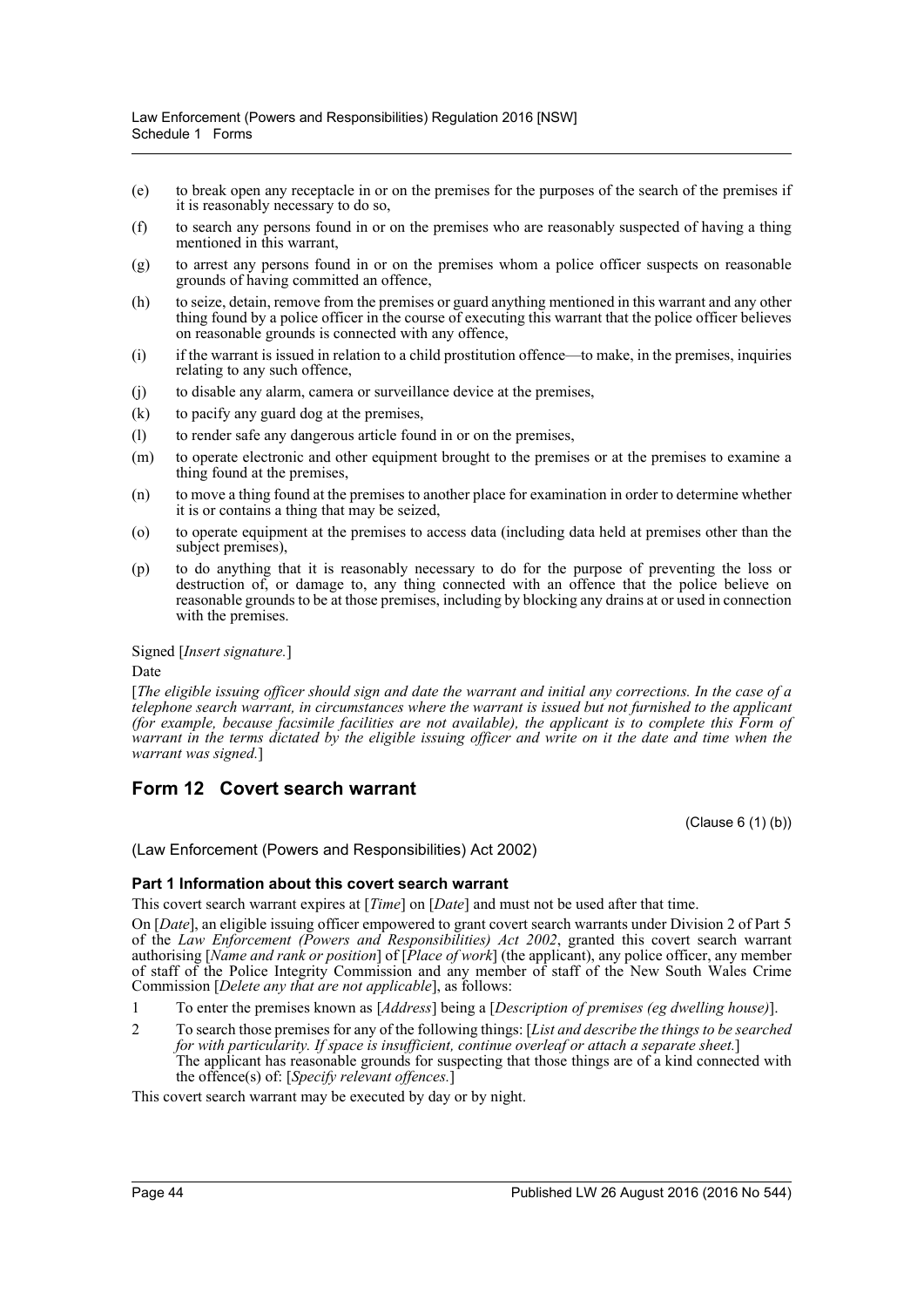In executing this covert search warrant, the following powers may be exercised under the *Law Enforcement (Powers and Responsibilities) Act 2002*. These include the following powers:

- (a) to enter the named premises with or without the knowledge of any occupier of the premises,
- (b) to search for the things (if any) mentioned in this warrant with or without the knowledge of any occupier of the premises,
- (c) to use any persons necessary to assist in the execution of the warrant,
- (d) to use such force as is reasonably necessary to enter the premises,
- (e) to break open any receptacle in or on the premises for the purposes of the search of the premises if it is reasonably necessary to do so,
- (f) to search any persons found in or on the premises who are reasonably suspected of having a thing mentioned in this warrant,
- (g) to arrest any persons found in or on the premises whom a police officer suspects on reasonable grounds of having committed an offence,
- (h) to seize, detain, remove from the premises or guard anything mentioned in this warrant and any other thing found by an executing officer in the course of executing this warrant that the executing officer believes on reasonable grounds is connected with any offence,
- (i) if the warrant is issued in relation to a child prostitution offence—to make, in the premises, inquiries relating to any such offence,
- (j) to disable any alarm, camera or surveillance device at the premises,
- (k) to pacify any guard dog at the premises,
- (l) to do anything that it is reasonably necessary to do for the purpose of preventing the loss or destruction of, or damage to, any thing connected with an offence that an executing officer believes on reasonable grounds to be at those premises, including by blocking any drains at or used in connection with the premises,
- (m) to impersonate another person for the purposes of executing the warrant,
- (n) to do anything else that is reasonable for the purpose of concealing anything done in the execution of the warrant from the occupier of the premises, including the following: [*Insert powers*],
- (o) to render safe any dangerous article found in or on the premises,
- (p) to operate electronic and other equipment brought to the premises or at the premises to examine a thing found at the premises,
- (q) to move a thing found at the premises to another place for examination in order to determine whether it is or contains a thing that may be seized,
- (r) to operate equipment at the premises to access data (including data held at premises other than the subject premises).

#### **Part 2 Additional information**

- 1\* This covert search warrant authorises [*Name and rank or position*] of [*Place of work*] (the applicant), any police officer, any member of staff of the Police Integrity Commission and any member of staff of the New South Wales Crime Commission [*Delete any that are not applicable*], to enter the following premises that adjoins or provides access to the subject premises specified in Part 1 without the knowledge of the occupier of the adjoining premises: [*Specify address or other description of adjoining premises.*]
- 2\* The name of the occupier of the subject premises is [*Name*].
- 3\* The following persons are believed to have committed, or to be intending to commit, the searchable offence(s) specified in Part 1: [*Insert names.*]
- 4 The occupier of the subject premises is/is not\* believed to be knowingly concerned with the commission of the searchable offence(s) specified in Part 1.
- 5 This covert search is subject to the following conditions: [*Specify conditions.*]
- 6 The following kinds of things may be placed in substitution for a thing seized from the subject premises: [*Specify kinds of things.*]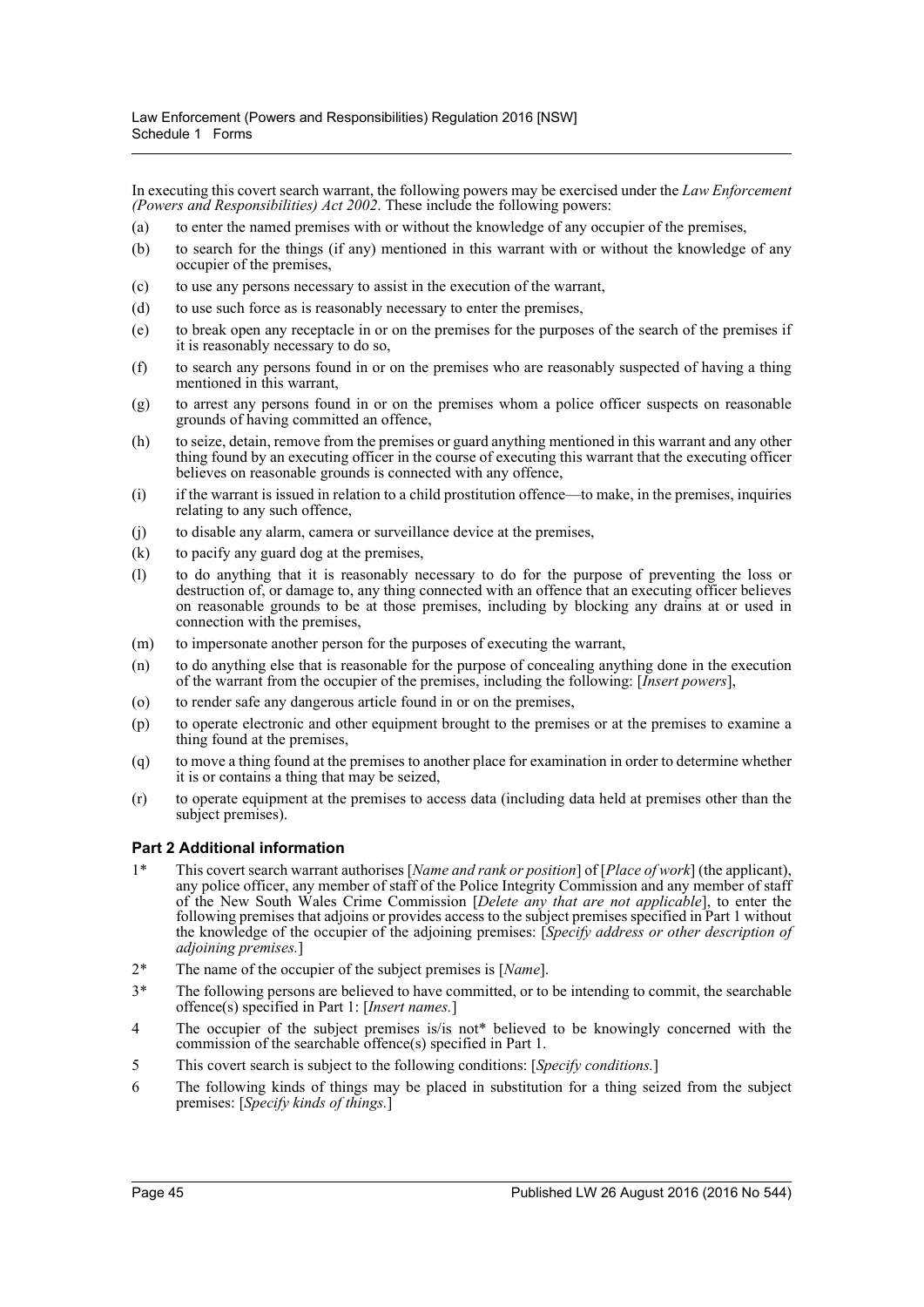7\* This covert search warrant authorises the following:

- $(a)^*$  the return of a thing seized from the subject premises,
- $(b)*$  the retrieval of a thing from the subject premises placed in substitution for a thing seized from the premises,
- (c)\* the re-entry to the subject premises to return or retrieve the thing, but only within [*Insert period* of the first entry under this warrant.

[*\* Delete if inapplicable.*]

Signed [*Insert signature.*]

Date

[*The eligible issuing officer should sign and date the warrant and initial any corrections. In the case of a telephone search warrant, in circumstances where the warrant is issued but not furnished to the applicant (for example, because facsimile facilities are not available), the applicant is to complete this Form of warrant in the terms dictated by the eligible issuing officer and write on it the date and time when the warrant was signed.*]

# **Form 13 Criminal organisation search warrant**

(Clause 6 (1) (c))

(Law Enforcement (Powers and Responsibilities) Act 2002)

This search warrant expires at [*Time*] on [*Date*] and must not be used after that time.

On [*Date*], an eligible issuing officer empowered to grant search warrants under Division 2 of Part 5 of the *Law Enforcement (Powers and Responsibilities) Act 2002*, granted this search warrant authorising [*Name and rank*] of [*Place of work*] (the applicant), a police officer, and all other police officers, as follows:

- 1 To enter the premises known as [*Address*] being a [*Description of premises (eg dwelling house)*].
- 2 To search those premises for any of the following things: [*List and describe the things to be searched for with particularity. If space is insufficient, continue overleaf or attach a separate sheet.*] The applicant has reasonable grounds for suspecting that those things are connected with the following searchable offences: [*Specify relevant offences.*]

This search warrant may be executed:

- $(a)^*$  only by day (ie between 6 am and 9 pm)
- $(b)*$  by day (ie between 6 am and 9 pm) or night (ie between 9 pm and 6 am).

[*\* Delete if inapplicable.*]

In executing this search warrant a police officer may exercise the powers provided by the *Law Enforcement (Powers and Responsibilities) Act 2002*. These include the following powers:

- (a) to enter the named premises,
- (b) to search for the things (if any) mentioned in this warrant,
- (c) to use any persons necessary to assist in the execution of the warrant,
- (d) to use such force as is reasonably necessary to enter the premises,
- (e) to break open any receptacle in or on the premises for the purposes of the search of the premises if it is reasonably necessary to do so,
- (f) to search any persons found in or on the premises who are reasonably suspected of having a thing mentioned in this warrant,
- (g) to arrest any persons found in or on the premises whom a police officer suspects on reasonable grounds of having committed an offence,
- (h) to seize, detain, remove from the premises or guard anything mentioned in this warrant and any other thing found by a police officer in the course of executing this warrant that the police officer believes on reasonable grounds is connected with any offence,
- (i) to disable any alarm, camera or surveillance device at the premises,
- (j) to pacify any guard dog at the premises,
- (k) to render safe any dangerous article found in or on the premises,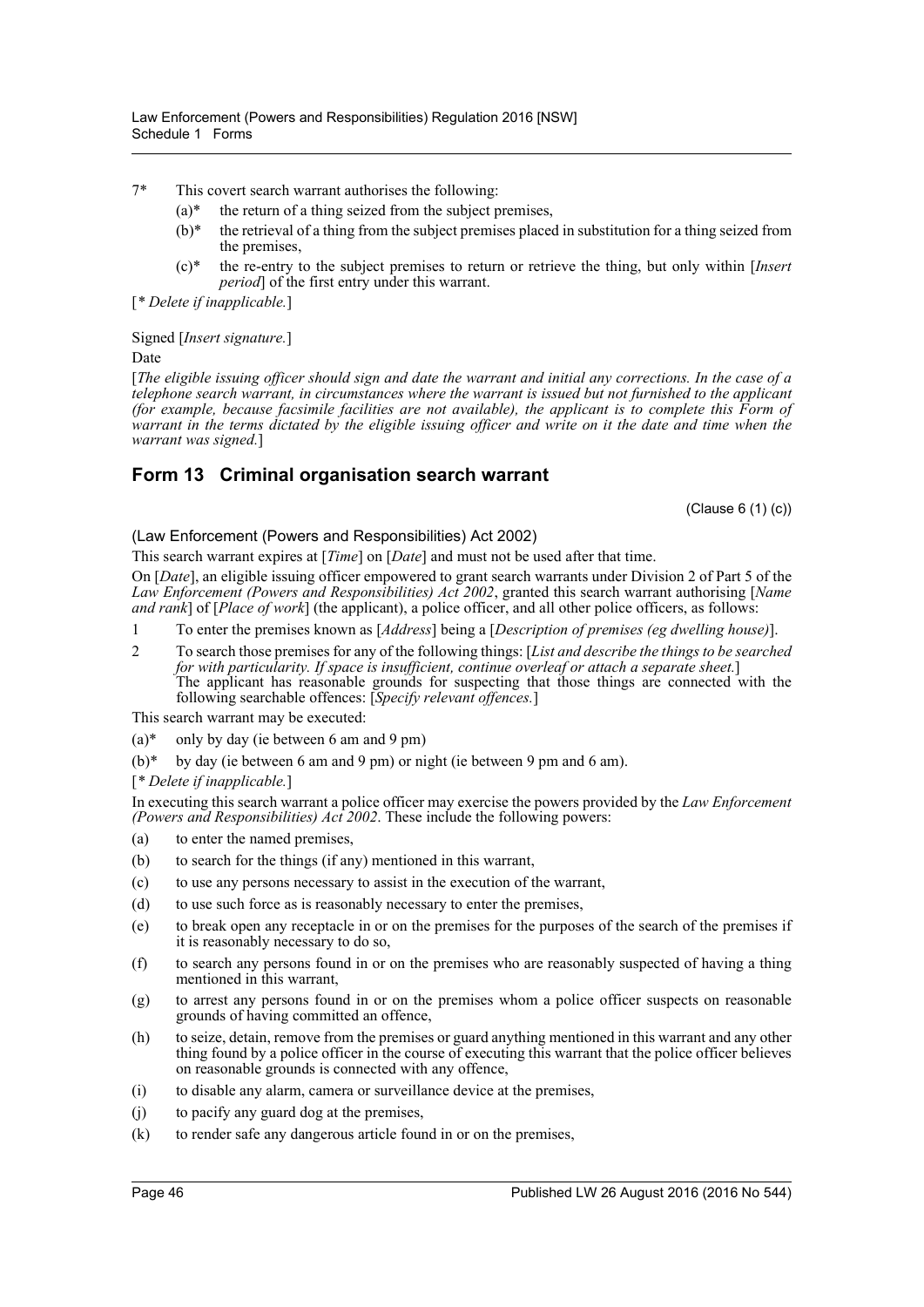- (l) to operate electronic and other equipment brought to the premises or at the premises to examine a thing found at the premises,
- (m) to move a thing found at the premises to another place for examination in order to determine whether it is or contains a thing that may be seized,
- (n) to operate equipment at the premises to access data (including data held at premises other than the subject premises),
- (o) to do anything that it is reasonably necessary to do for the purpose of preventing the loss or destruction of, or damage to, any thing connected with an offence that the police believe on reasonable grounds to be at those premises, including by blocking any drains at or used in connection with the premises.

Signed [*Insert signature.*]

Date

[*The eligible issuing officer should sign and date the warrant and initial any corrections. In the case of a telephone search warrant, in circumstances where the warrant is issued but not furnished to the applicant (for example, because facsimile facilities are not available), the applicant is to complete this Form of warrant in the terms dictated by the eligible issuing officer and write on it the date and time when the warrant was signed.*]

# **Form 14 Search warrant—other than Part 5 search warrant**

(Clause 6 (1) (d))

(Law Enforcement (Powers and Responsibilities) Act 2002)

This search warrant expires at [*Time*] on [*Date*] and must not be used after that time.

On [*Date*], an authorised officer empowered to issue search warrants under [*Insert section and name of the Act under which the warrant is issued.*], granted this search warrant authorising [*Name*, *designation*, *etc*] of [*Name of employer or place of work*] (the applicant), and [*Add any additional person (eg a police officer) who is required to accompany applicant.*]:

- 1 to enter the premises known as [*Address*], being a [*Description of premises (eg dwelling house)*] [*Note any restriction under the enabling Act on the category of places that can be entered.*], and
- 2 to [*Specify the type of search or inquiry and the purpose of the search or inquiry to be performed on entry. Functions on entry must be within those authorised by the enabling Act. Specify with particularity anything to be seized. Specify the offence(s), if any, with respect to which search or inquiry is to be made.*]

This search warrant may be executed:

- (a)\* only by day (ie between 6 am and 9 pm)
- $(b)^*$  by day (ie between 6 am and 9 pm) or night (ie between 9 pm and 6 am).

[*\* Delete if inapplicable.*]

In executing this search warrant the applicant may exercise the powers provided by the *Law Enforcement (Powers and Responsibilities) Act 2002* and any other Act named above. These include the following powers:

- (a) to enter the named premises,
- (b) to use any persons necessary to assist in the execution of this warrant,
- (c) to use such force as is reasonably necessary to enter the premises,
- (d) to break open any receptacle on the premises for the purposes of the search of the premises if it is reasonably necessary to do so,
- (e) [*Specify (if relevant) any special additional powers of personal search, seizure, arrest, inspection, etc, provided under the enabling Act.*]

Signed [*Insert signature.*]

Date

[*The authorised officer should sign and date the warrant and initial any corrections. In the case of a telephone search warrant, in circumstances where the warrant is issued but not furnished to the applicant*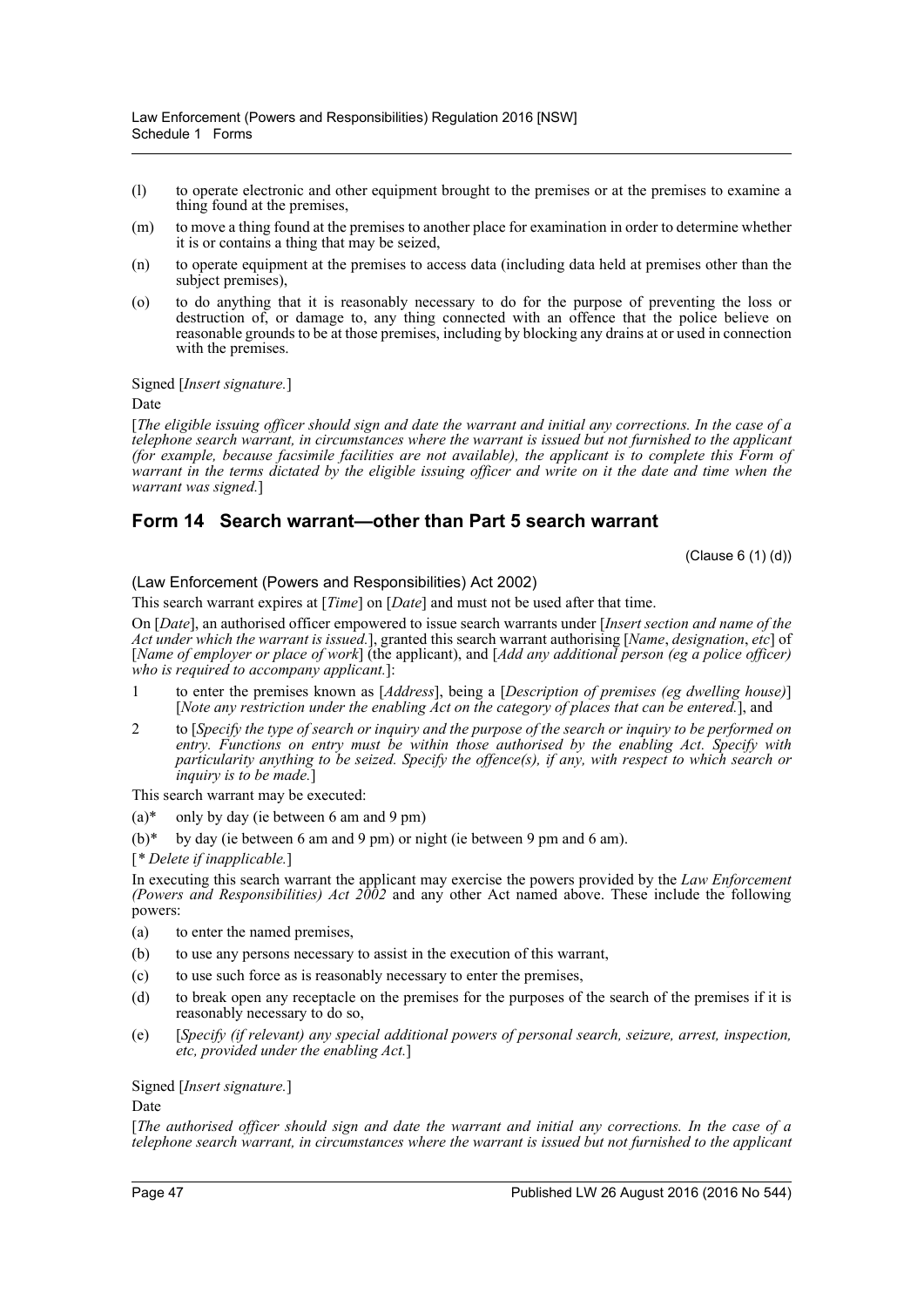*(for example, because facsimile facilities are not available), the applicant is to complete this Form of warrant in the terms dictated by the authorised officer and write on it the date and time when the warrant was signed.*]

# **Form 15 Warrant relating to suspected domestic violence offence—entry by warrant where entry denied**

(Clause 6 (1) (e))

(Law Enforcement (Powers and Responsibilities) Act 2002)

This warrant expires at [*Time*] on [*Date*] and must not be used after that time.

On [*Date*], [*Name of authorised officer*], an authorised officer empowered to issue warrants under section 83 of the *Law Enforcement (Powers and Responsibilities) Act 2002*, granted this warrant authorising [*Name and rank*] of [*Place of work*] (the applicant) as follows:

1 to enter the dwelling at [*Address*],

2 \*to investigate whether a domestic violence offence has taken place,

3 \*to take action to prevent the commission/further commission\* of a domestic violence offence.

[*\* Delete if inapplicable.*]

This warrant may be executed:

 $(a)^*$  only by day (ie between 6 am and 9 pm)

 $(b)^*$  by day (ie between 6 am and 9 pm) or night (ie between 9 pm and 6 am).

[*\* Delete if inapplicable.*]

In executing this warrant the applicant may exercise the powers provided by the *Law Enforcement (Powers and Responsibilities) Act 2002*. These include the following powers:

- (a) to enter the named premises,
- (b) to use any persons necessary to assist in the execution of this warrant,
- (c) to use such force as is reasonably necessary to enter the premises.

However, in executing this warrant the applicant and any other police officers who enter the dwelling are to take only the action in the dwelling that is reasonably necessary:

- (a) to investigate whether a domestic violence offence has been committed, and
- (b) to render aid to any person who appears to be injured, and
- (c) to exercise any lawful power to arrest a person, and
- (d) to prevent the commission or further commission of a domestic violence offence.

A police officer who enters the dwelling under this warrant must inquire as to the presence of any firearms in the dwelling and, if informed that there is a firearm, must take all such action as is reasonably practicable to search for and to seize and detain the firearm.

A police officer who enters the dwelling under this warrant may search the dwelling for a dangerous article and seize and detain the dangerous article if the police officer believes, on reasonable grounds, that:

- (a) the dangerous article is in the dwelling, and
- (b) the dangerous article is being, or was, or may have been or may be used to commit a domestic violence offence.

A police officer entering the dwelling under this warrant is to remain in the dwelling only as long as it is necessary to take the actions required or permitted under Part 6 of the *Law Enforcement (Powers and Responsibilities) Act 2002*.

Signed [*Print name and insert signature.*]

Date

[*The authorised officer should sign and date the warrant and initial any corrections. In the case of a telephone search warrant, in circumstances where the warrant is issued but not furnished to the applicant (for example, because facsimile facilities are not available), the applicant is to complete this Form of warrant in the terms dictated by the authorised officer and write on it the name of that authorised officer and the date and time when the warrant was signed.*]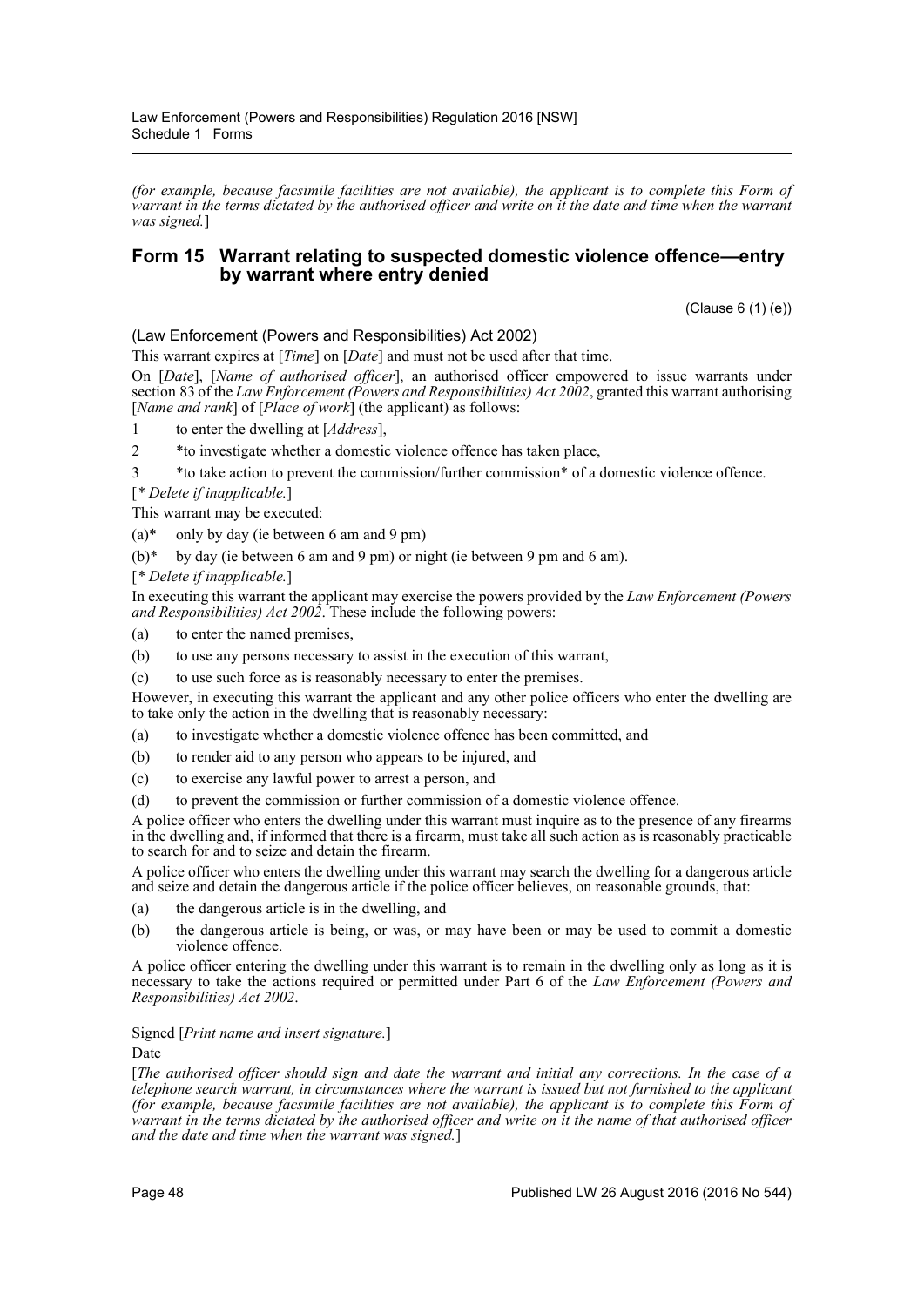# **Form 16 Crime scene warrant**

(Clause 6 (1) (f))

(Law Enforcement (Powers and Responsibilities) Act 2002)

This warrant expires at [*Time*] on [*Date*] and must not be used after that time.

On [*Date*], an authorised officer empowered to issue crime scene warrants under Part 7 of the *Law Enforcement (Powers and Responsibilities) Act 2002*, granted this warrant authorising [*Name and rank*] of [*Place of work*] (the applicant), a police officer, and all other police officers:

- 1 to enter the premises known as [*Address*], being a [*Description of premises (eg dwelling house)*], and
- 2 to exercise all reasonably necessary crime scene powers, as listed in paragraphs (d)–(s) below, at, or in relation to, [*Specify crime scene*].

The applicant has reasonable grounds for suspecting that it is necessary to exercise crime scene powers at the crime scene for the purpose of preserving, or searching for and gathering, evidence of the commission of:

- (a)\* the offence of [*Specify offence.*], which is a serious indictable offence
- (b)\* the offence of [*Specify offence.*] that is being/was/may have been\* committed in connection with a traffic accident that has resulted in the death of/serious injury to\* a person.

This warrant may be executed:

- $(a)^*$  only by day (ie between 6 am and 9 pm)
- $(b)^*$  by day (ie between 6 am and 9 pm) or night (ie between 9 pm and 6 am).

### [*\* Delete if inapplicable.*]

In executing this warrant a police officer may exercise the powers provided by the *Law Enforcement (Powers and Responsibilities) Act 2002*. These include the following powers:

- (a) to enter the named premises, using such force as is reasonably necessary for that purpose,
- (b) to use any persons necessary to assist in the execution of this warrant,
- (c) to exercise any lawful power to arrest a person,
- (d) to direct a person to leave the crime scene or remove a vehicle, vessel or aircraft from the crime scene,
- (e) to remove from the crime scene a person who fails to comply with a direction to leave the crime scene or a vehicle, vessel or aircraft a person fails to remove from the crime scene,
- (f) to direct a person not to enter the crime scene,
- (g) to prevent a person from entering the crime scene,
- (h) to prevent a person from removing evidence from or otherwise interfering with the crime scene or anything in it and, for that purpose, detain and search the person,
- (i) to remove or cause to be removed an obstruction from the crime scene,
- (j) to perform any necessary investigation, including, for example, search the crime scene and inspect anything in it to obtain evidence of the commission of an offence,
- (k) to conduct any examination, or process, for the purpose of performing any necessary investigation,
- (l) to open anything at the crime scene that is locked,
- (m) to take electricity, gas or any other utility, for use at the crime scene,
- (n) to direct the occupier of the premises or a person apparently involved in the management or control of the premises to maintain a continuous supply of electricity at the premises,
- (o) to photograph or otherwise record the crime scene and anything in it,
- (p) to seize, detain, remove from the crime scene or guard all or part of a thing that might provide evidence of the commission of an offence,
- (q) to dig up anything at the crime scene,
- (r) to remove wall or ceiling linings or floors of a building, or panels of a vehicle,
- (s) to exercise any other power reasonably necessary or incidental to a power conferred by paragraphs  $(d)$ – $(r)$ ,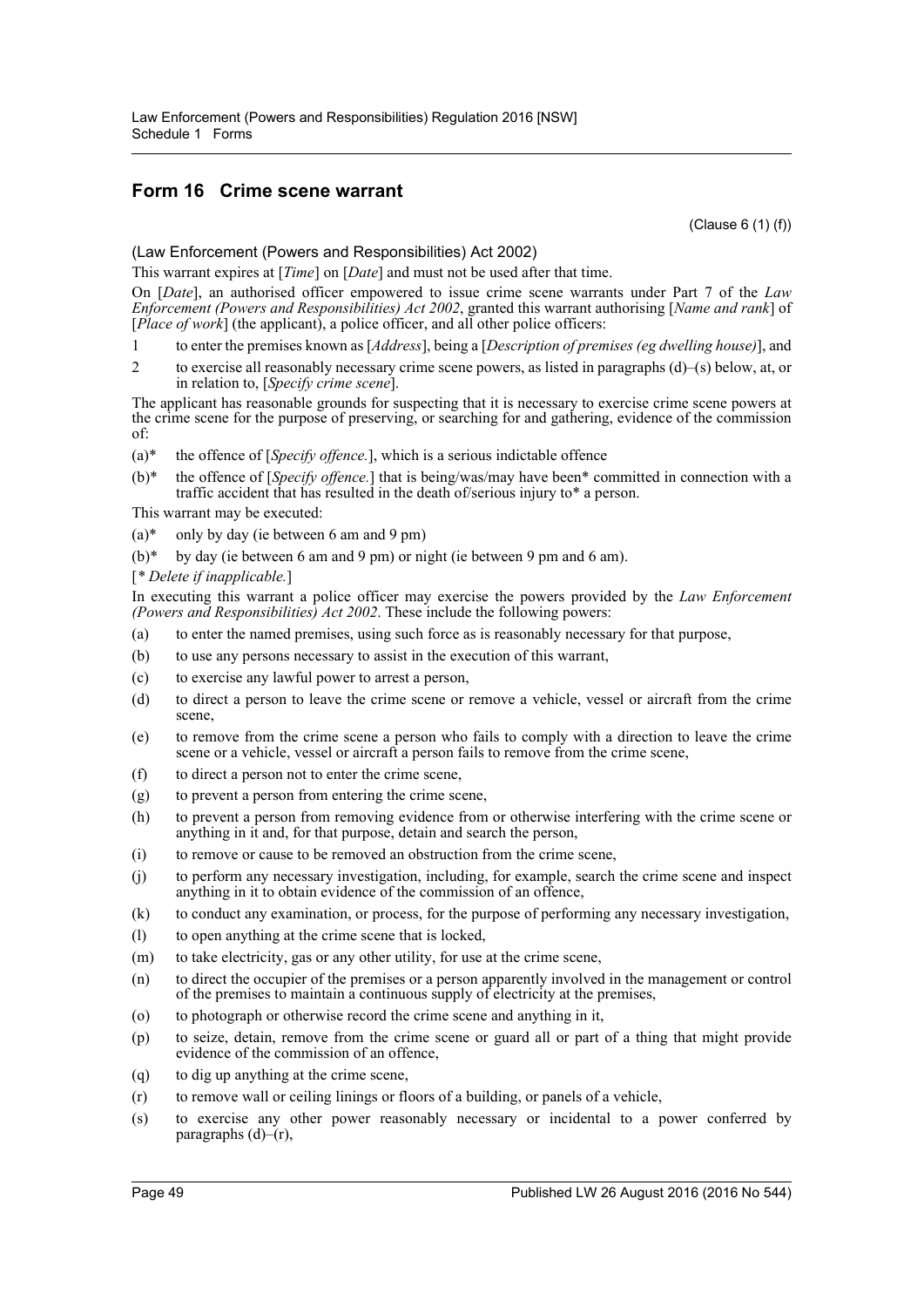(t) to stay on the premises for the purpose of exercising the powers set out in paragraphs  $(d)$ –(s).

Signed [*Insert signature.*]

Date

[*The authorised officer should sign and date the warrant and initial any corrections. In the case of a telephone search warrant, in circumstances where the warrant is issued but not furnished to the applicant (for example, because facsimile facilities are not available), the applicant is to complete this Form of warrant in the terms dictated by the authorised officer and write on it the date and time when the warrant was signed.*]

# **Form 17 Detention warrant**

(Clause 6 (1) (g))

### (Law Enforcement (Powers and Responsibilities) Act 2002)

On [*Date*], [*Name of authorised officer*], an authorised officer empowered to issue detention warrants under Part 9 of the *Law Enforcement (Powers and Responsibilities) Act 2002*, granted this warrant to extend the maximum investigation period in relation to [*Name of detained person*] of [*Address*] beyond 6 hours by [*Specify hours and minutes.*] (excluding times that are not to be taken into account under section 117 of the *Law Enforcement (Powers and Responsibilities) Act 2002*) from [*Time*] on [*Date*].

Signed [*Print name and insert signature.*]

Date

[*The authorised officer should sign and date the warrant and initial any corrections. In the case of a telephone search warrant, in circumstances where the warrant is issued but not furnished to the applicant (for example, because facsimile facilities are not available), the applicant is to complete this Form of warrant in the terms dictated by the authorised officer and write on it the name of that authorised officer and the date and time when the warrant was signed.*]

**Note.** If the application for the detention warrant was made by telephone, the applicant must, within one day after the day on which the warrant is issued, give or transmit to the authorised officer an affidavit setting out the information on which the application was based that was given to the authorised officer when the application was made.

# **Form 18 Warrant authorising use of dog to carry out general drug detection**

(Clause 6 (1) (h))

(Law Enforcement (Powers and Responsibilities) Act 2002)

This warrant expires at [*Time*] on [*Date*] and must not be used after that time.

On [*Date*], [*Name of authorised officer*], an authorised officer empowered to issue warrants under Division 2 of Part 11 of the *Law Enforcement (Powers and Responsibilities) Act 2002*, granted this warrant authorising [*Name and rank*] of [*Place of work*] (the applicant), a police officer, and all other police officers, to use a dog to carry out general drug detection in [*Describe public place.*], a public place, during the period/periods\* of [*Describe period or periods concerned.*]

This warrant may be executed:

 $(a)^*$  only by day (ie between 6 am and 9 pm)

 $(b)^*$  by day (ie between 6 am and 9 pm) or night (ie between 9 pm and 6 am).

In executing this warrant a police officer may exercise the powers provided by the *Law Enforcement (Powers and Responsibilities) Act 2002*. These include the following powers:

- (a) to use any persons necessary to assist in the execution of this warrant,
- (b) to use a dog to carry out the detection of prohibited drugs or plants in the possession or control of a person.

Signed [*Print name and insert signature.*] Date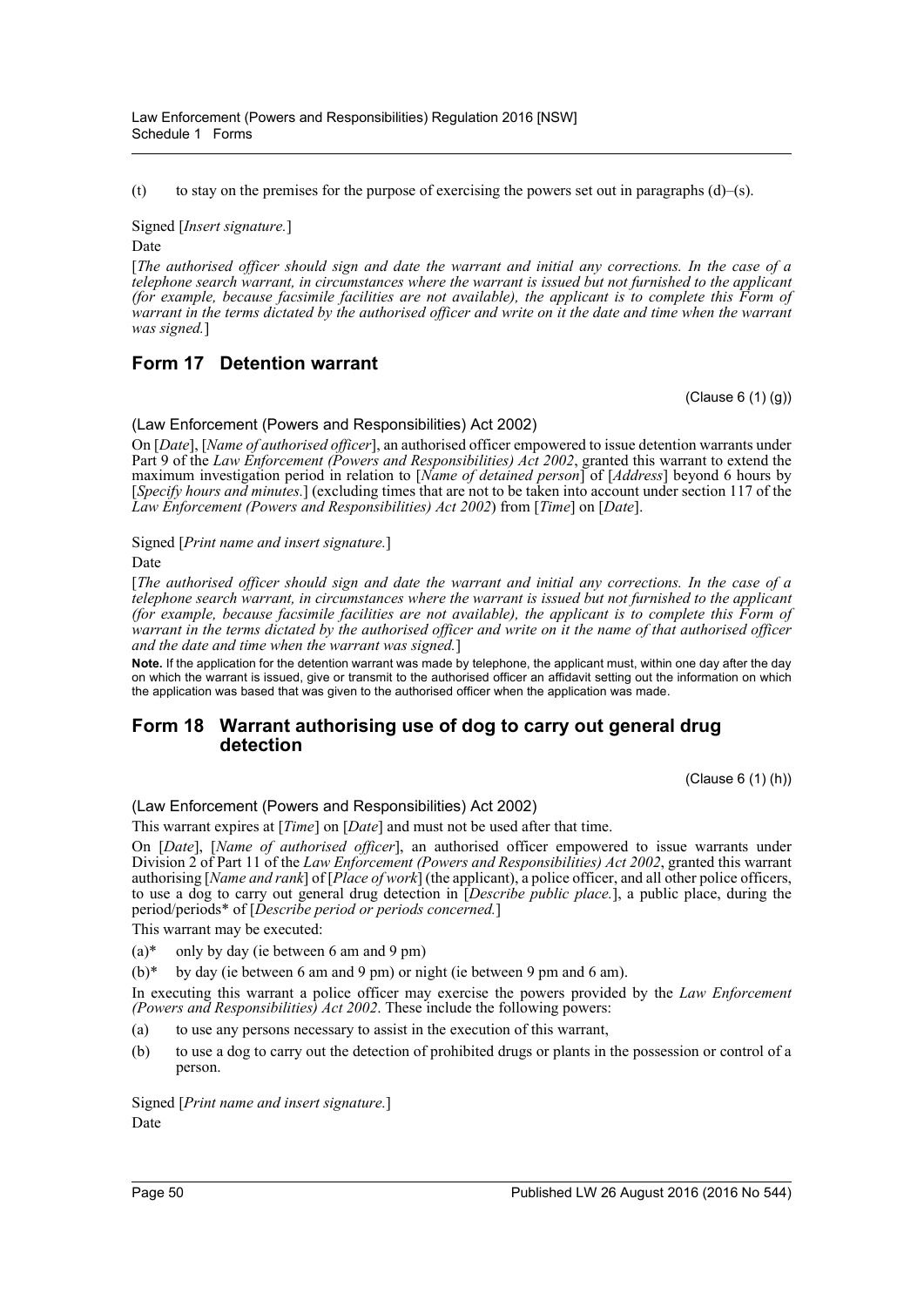### [*\* Delete if inapplicable.*]

[*The authorised officer should sign and date the warrant and initial any corrections. In the case of a telephone warrant, in circumstances where the warrant is issued but not furnished to the applicant (for example, because facsimile facilities are not available), the applicant is to complete this Form of warrant in the terms dictated by the authorised officer and write on it the name of that authorised officer and the date and time when the warrant was signed.*]

# **Form 19 Notice to produce documents**

(Clause 6 (1) (i))

(Law Enforcement (Powers and Responsibilities) Act 2002)

This notice expires at [*Time*] on [*Date*] and must not be given after that time.

On [*Date*], [*Name of authorised officer*], an authorised officer empowered to grant notices to produce documents under Division 3 of Part 5 of the *Law Enforcement (Powers and Responsibilities) Act 2002*, granted this notice requiring [*Name of authorised deposit-taking institution*] or an officer of [*Name of authorised deposit-taking institution*] to produce the documents described below to [*Name and rank*] of [*Place of work*] (the applicant), a police officer by/within\* [*Time and date or period*].

The documents are [*Description of documents*].

The documents are to be produced [*Specify whether documents are to be produced in hardcopy or electronic form (including kind of electronic form, eg email, CD in RTF format, facsimile transmission). If to be produced in hardcopy form, specify address. If to be produced electronically, specify relevant details such as email address, fax number (including person to whom fax to be addressed). The Notice may specify a combination of types of forms in which documents may be produced.*]

[*\* Delete if inapplicable.*]

Signed [*Print name and insert signature.*]

Date

[*The authorised officer should sign and date the notice and initial any corrections. In the case of a telephone notice, in circumstances where the notice is issued but not furnished to the applicant (for example, because facsimile facilities are not available), the applicant is to complete this Form of notice in the terms dictated by the authorised officer and write on it the name of that authorised officer and the date and time when the notice was signed.*]

# **Form 20 Warrant for arrest of person unlawfully at large**

(Clause 6 (2))

## (Law Enforcement (Powers and Responsibilities) Act 2002)

On [*Date*], [*Name of authorised officer*], an authorised officer who is empowered to grant warrants under section 103 of the *Law Enforcement (Powers and Responsibilities) Act 2002*, granted this warrant authorising the arrest of [*Name of person who is unlawfully at large*], who is unlawfully at large.

Other known identifying particulars of [*Name of person who is unlawfully at large*] are as follows: [*Insert particulars, if known, such as date of birth, last known address, management index number (MIN) allocated by the Department of Corrective Services.*]

Signed [*Print name and insert signature.*] Date

# **Form 21 Occupier's notice for Part 5 search warrant (other than covert or criminal organisation search warrant)**

(Clause 7 (a))

(Law Enforcement (Powers and Responsibilities) Act 2002)

A search warrant has been issued by an eligible issuing officer. It gives the authority and power to the police to enter and search the premises at [*Address*], being a [*Description of premises (eg dwelling house)*].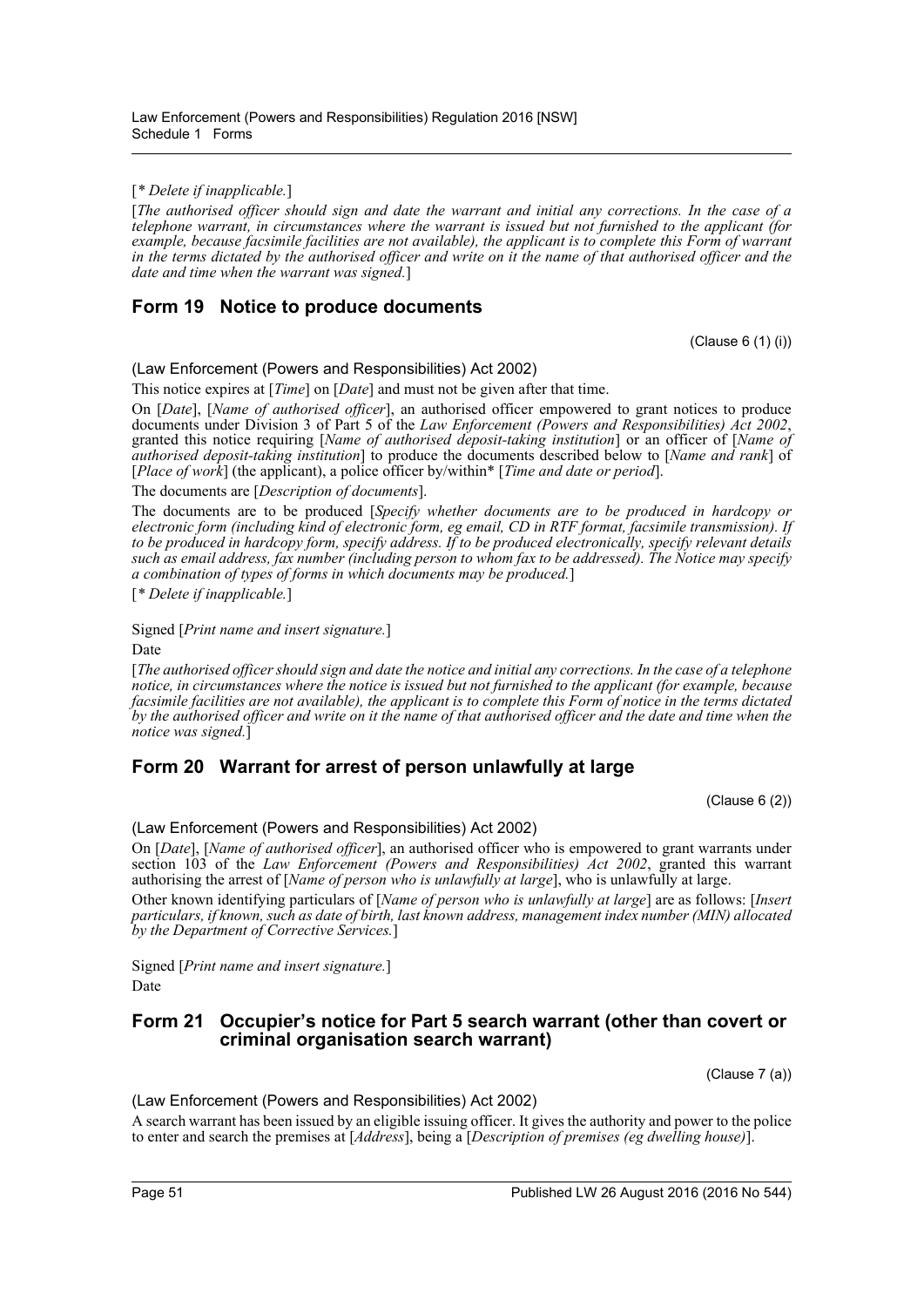# **Expiry**

The search warrant will expire at [*Time*] on [*Date*] / expired on at [*Time*] on [*Date*] [*Delete whichever is not applicable.*]

# **Warnings**

1. You have the right to inspect the search warrant, but you must not hinder or obstruct the search, as to do so may be a criminal offence. Under section 52 of the *Law Enforcement (Powers and Responsibilities) Act 2002*, the maximum penalty for obstructing or hindering a search without reasonable excuse is a fine of \$11,000 or 2 years imprisonment (or both).

2. It is an offence under section 63 (1A) of the *Law Enforcement (Powers and Responsibilities) Act 2002* to give information in this notice knowing it is false or misleading in a material particular. The maximum penalty is a fine of \$11,000 or 2 years imprisonment (or both).

## **Powers given by the search warrant**

This search warrant authorises police to use such force as is reasonably necessary to enter the premises and to carry out the purposes of the warrant.

The things the police are empowered to search for are: [*If space is insufficient, continue overleaf or attach a separate sheet.*]

The police can seize, detain, remove from the premises or guard any of the things mentioned in the warrant and anything that they find, while executing the search warrant, that is believed on reasonable grounds to be connected with any offence.

The police also have the power to:

- (a) break open any receptacle in or on the premises for the purposes of the search of the premises if it is reasonably necessary to do so, and
- (b) search any persons on the premises who are reasonably suspected of having a thing that is mentioned in the warrant, and
- (c) arrest any person who is reasonably suspected of committing an offence, and
- (d) if the warrant is issued in relation to a child prostitution offence—make inquiries relating to any such offence, and
- (e) disable any alarm, camera or surveillance device at the premises, and
- (f) pacify any guard dog at the premises, and
- (g) render safe any dangerous article found in or on the premises, and
- (h) operate electronic and other equipment brought to the premises or at the premises to examine a thing found at the premises, and
- (i) move a thing found at the premises to another place for examination in order to determine whether it is or contains a thing that may be seized, and
- (j) operate equipment at the premises to access data (including data held at premises other than the subject premises), and
- (k) do anything that it is reasonably necessary to do for the purpose of preventing the loss or destruction of, or damage to, any thing connected with an offence that the police believe on reasonable grounds to be at those premises, including by blocking any drains at or used in connection with the premises.

## **Issue details**

The search warrant was granted by an eligible issuing officer under the *Law Enforcement (Powers and Responsibilities) Act 2002* on [*Date*] at [*Time*].

The warrant was issued on the application of [*Name and rank*] of [*Place of work*].

## **Basis for the issue of the warrant**

The warrant was granted on the basis that the eligible issuing officer found that there were reasonable grounds for the issue of the warrant and, in particular, that the applicant had reasonable grounds to believe that:

 $(a)^*$  there were on the premises the things listed above, which were things connected with the offence of: [*Specify offence.*]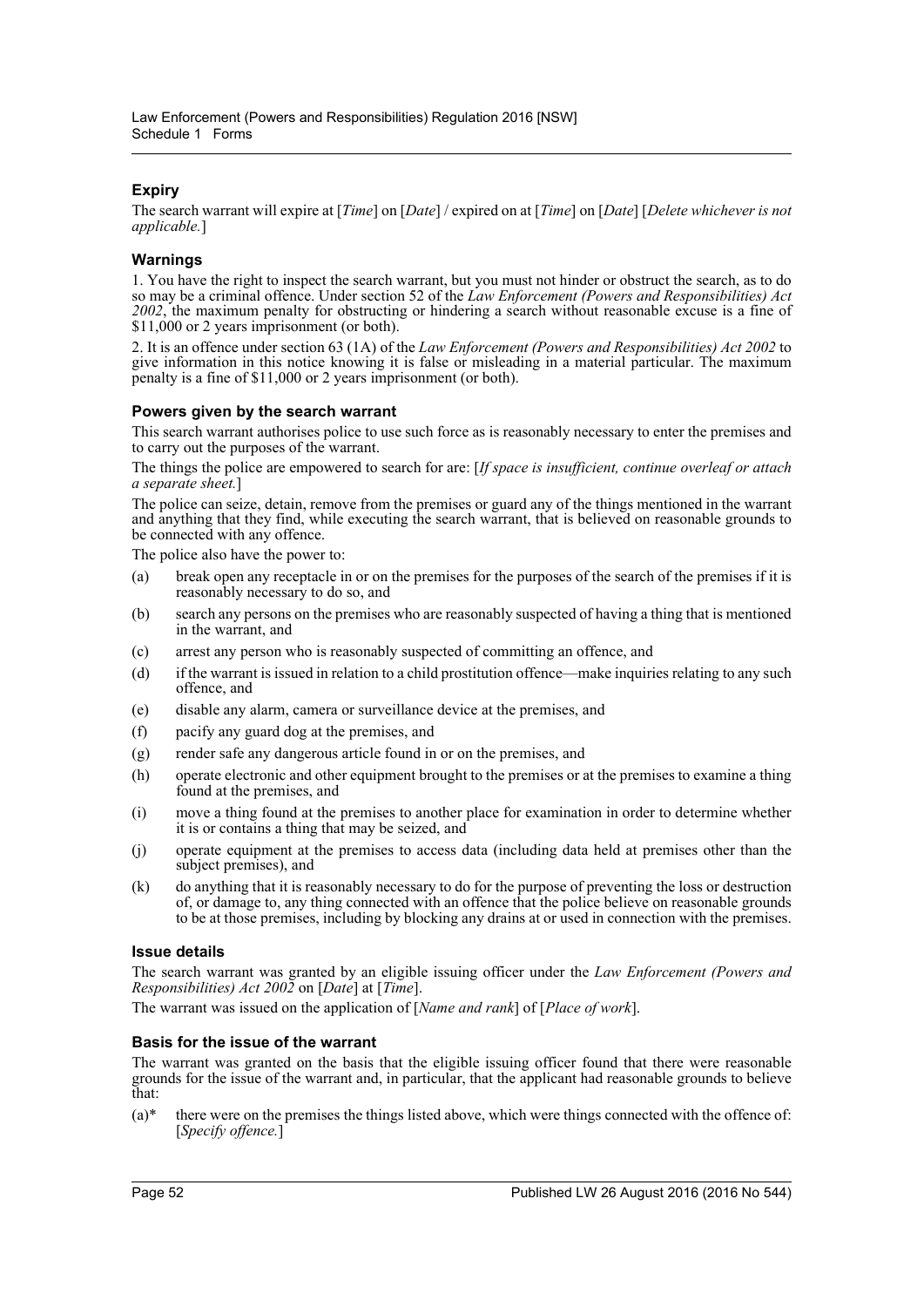(b)\* a child prostitution offence has been, is being, or will be, committed on or with respect to the premises.

[*\* Delete if inapplicable.*]

## **Challenging the issue of the warrant or the conduct of the search**

If you are dissatisfied with the issue of the warrant or the conduct of the search, you should seek legal advice. This advice may assist you to decide whether your rights have been infringed and what action you can take. If your rights have been infringed you may be entitled to a legal remedy.

You should keep this notice as it will assist you if you seek advice.

### **Limitations on the powers conferred**

The following limitations apply to the warrant:

- (a) the warrant must be executed before the date and time of the expiry given above,
- (b) any force used to enter the premises must be reasonably necessary,
- (c) the warrant must be executed between 6 am and 9 pm unless the warrant states that it may be executed by day or night,
- (d) the warrant must be shown to you if you ask to see it,
- (e) nothing other than the things mentioned in the warrant can be seized unless it was found by a police officer while executing the search and the officer believes on reasonable grounds that it is connected with any offence (not including a thing that may be moved to another place for examination in order to determine whether it is or contains a thing that may be seized).

#### **Inspection**

The application for the warrant, written reasons for the issue of the warrant and other associated documents are to be held at [*Insert the appropriate Local Court registry.*] You may seek to inspect those documents by arrangement with that registry. You should produce this notice at the registry when seeking to inspect those documents.

Signed [*Insert signature.*] [*In the case of a notice relating to a telephone search warrant, in circumstances where the warrant is issued but the notice is not furnished to the applicant (for example, because facsimile facilities are not available), the applicant officer is to complete this Form of notice in the terms dictated by the eligible issuing officer.*]

Date

# **Form 22 Occupier's notice for covert search warrant**

(Clause 7 (b))

(Law Enforcement (Powers and Responsibilities) Act 2002)

A covert search warrant has been issued by an eligible issuing officer. It gives the authority and power to an executing officer to enter and search the premises at [*Address*], being a [*Description of premises (eg dwelling house)*].

#### **Expiry**

The covert search warrant will expire at [*Time*] on [*Date*].

#### **Warning**

1. You must not hinder or obstruct the search, as to do so may be a criminal offence. Under section 52 of the *Law Enforcement (Powers and Responsibilities) Act 2002*, the maximum penalty for obstructing or hindering a search without reasonable excuse is a fine of \$11,000 or 2 years imprisonment (or both).

2. It is an offence under section 63 (1A) of the *Law Enforcement (Powers and Responsibilities) Act 2002* to give information in this notice knowing it is false or misleading in a material particular. The maximum penalty is a fine of \$11,000 or 2 years imprisonment (or both).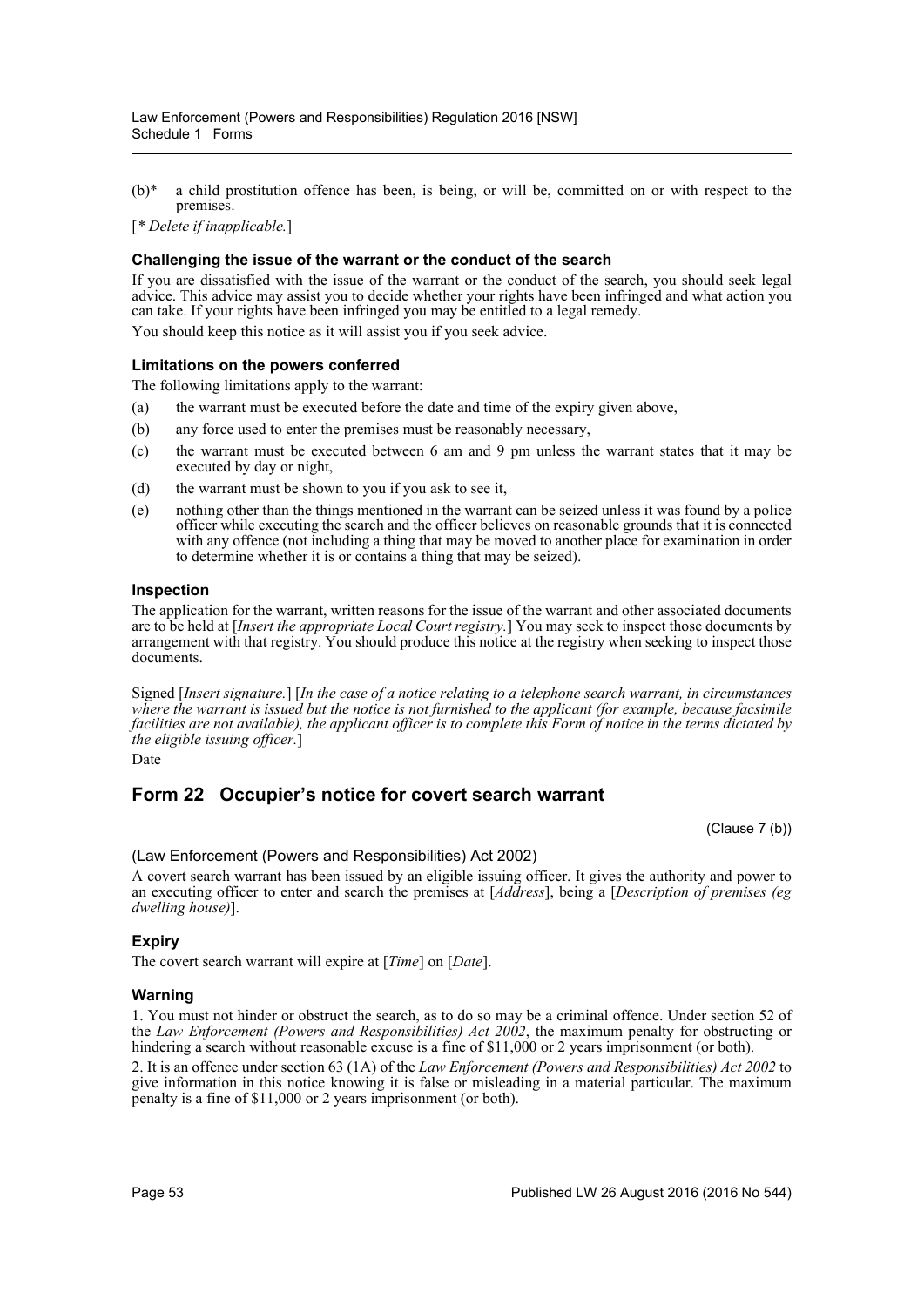### **Powers given by the covert search warrant**

In executing this covert search warrant an executing officer may exercise the powers provided by the *Law Enforcement (Powers and Responsibilities) Act 2002*. These include the following powers:

- (a) to enter the named premises with or without the knowledge of any occupier of the premises,
- (b) to search for the following things with or without the knowledge of any occupier of the premises: [*If space is insufficient, continue overleaf or attach a separate sheet.*],
- (c) to use any persons necessary to assist in the execution of the warrant,
- (d) to use such force as is reasonably necessary to enter the premises,
- (e) to break open any receptacle in or on the premises for the purposes of the search of the premises if it is reasonably necessary to do so,
- (f) to search any persons found in or on the premises who are reasonably suspected of having a thing mentioned in this warrant,
- (g) to arrest any persons found in or on the premises whom a police officer suspects on reasonable grounds of having committed an offence,
- (h) to seize, detain, remove from the premises or guard anything mentioned in this warrant and any other thing found by a police officer in the course of executing this warrant that the police officer believes on reasonable grounds is connected with any offence,
- (i) if the warrant is issued in relation to a child prostitution offence—to make in the premises inquiries relating to any such offence,
- (j) to disable any alarm, camera or surveillance device at the premises,
- (k) to pacify any guard dog at the premises,
- (l) to do anything that it is reasonably necessary to do for the purpose of preventing the loss or destruction of, or damage to, any thing connected with an offence that an executing officer believes on reasonable grounds to be at those premises, including by blocking any drains at or used in connection with the premises,
- (m) to impersonate another person for the purposes of executing the warrant,
- (n) to do anything that is reasonably necessary to do to render safe any dangerous article found in or on the premises,
- (o) to do anything else that is reasonable for the purpose of concealing anything done in the execution of the warrant from the occupier of the premises, including the following: [*Insert powers*],
- (p) to render safe any dangerous article found in or on the premises,
- (q) to operate electronic and other equipment brought to the premises or at the premises to examine a thing found at the premises,
- (r) to move a thing found at the premises to another place for examination in order to determine whether it is or contains a thing that may be seized,
- (s) to operate equipment at the premises to access data (including data held at premises other than the subject premises).

#### **Issue details**

The covert search warrant was granted by an eligible issuing officer under the *Law Enforcement (Powers and Responsibilities) Act 2002* on [*Date*] at [*Time*].

The warrant was issued on the application of [*Name and rank or position*] of [*Place of work*].

#### **Basis for the issue of the warrant**

The warrant was granted on the basis that the eligible issuing officer found that there were reasonable grounds for the issue of the warrant and, in particular:

- (a) that the applicant had reasonable grounds to suspect that there were on the premises the things listed above, which were things connected with the offence of: [*Specify offence.*]
- (b) that the applicant considered it necessary for the entry and search of the premises to be conducted without the knowledge of any occupier of the premises.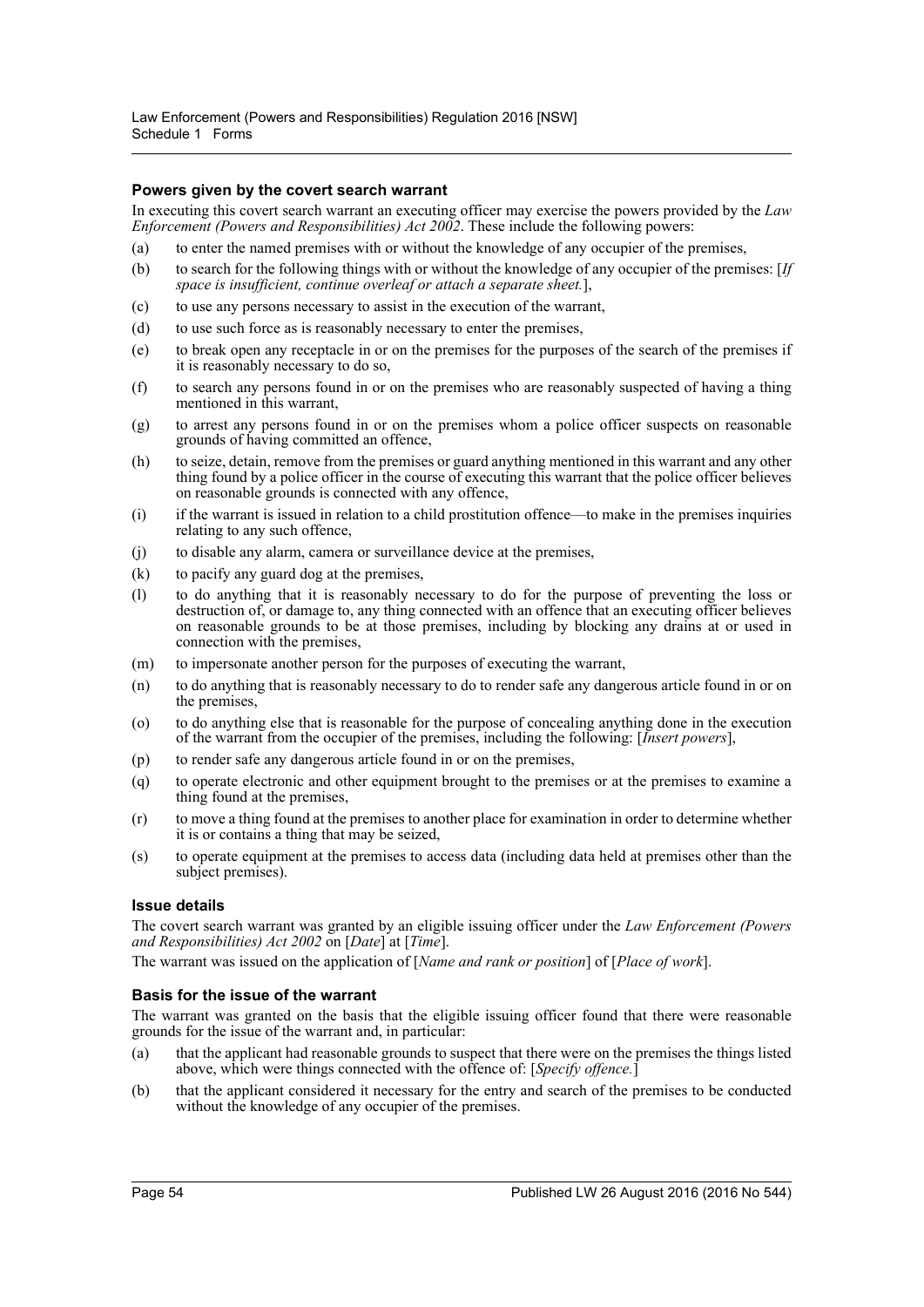### **Challenging the issue of the warrant or the conduct of the search**

If you are dissatisfied with the issue of the warrant or the conduct of the search, you should seek legal advice. This advice may assist you to decide whether your rights have been infringed and what action you can take. If your rights have been infringed you may be entitled to a legal remedy. You should keep this notice as it will assist you if you seek advice.

# **Limitations on the powers conferred**

The following limitations apply to the warrant:

- (a) the warrant must be executed before the date and time of the expiry given above,
- (b) any force used to enter the premises must be reasonably necessary,
- (c) nothing other than the things mentioned in the warrant can be seized unless it was found by a executing officer while executing the search and the officer believes on reasonable grounds that it is connected with any offence (not including a thing that may be moved to another place for examination in order to determine whether it is or contains a thing that may be seized).

#### **Inspection**

The application for the warrant, written reasons for the issue of the warrant and other associated documents are to be held at [*Insert the appropriate Supreme Court registry*]. You may seek to inspect those documents by arrangement with that registry. You should produce this notice at the registry when seeking to inspect those documents.

Signed [*Insert signature.*] [*In the case of a notice relating to a telephone search warrant, in circumstances where the warrant is issued but the notice is not furnished to the applicant (for example, because facsimile facilities are not available), the applicant officer is to complete this Form of notice in the terms dictated by the eligible issuing officer.*]

Date

# **Form 23 Adjoining occupier's notice for covert search warrant**

(Clause 8)

(Law Enforcement (Powers and Responsibilities) Act 2002)

A covert search warrant has been issued by an eligible issuing officer. It gives the authority and power to an executing officer to enter and search the premises (the subject premises) at [*Address*], being a [*Description of premises (eg dwelling house)*].

The warrant was granted by an eligible issuing officer under the *Law Enforcement (Powers and Responsibilities) Act 2002* on [*Date*] at [*Time*].

The warrant was issued on the application of [*Name and rank or position*] of [*Place of work*].

The warrant also gives the authority to an executing officer to enter the following premises that adjoin or provide access to the subject premises without the knowledge of the occupier of the adjoining premises: [*Specify address or other description of adjoining premises.*]

Signed [*Insert signature of applicant.*] Date

# **Form 24 Occupier's notice for criminal organisation search warrant**

(Clause 7 (c))

(Law Enforcement (Powers and Responsibilities) Act 2002)

A search warrant has been issued by an eligible issuing officer. It gives the authority and power to the police to enter and search the premises at [*Address*], being a [*Description of premises (eg dwelling house)*].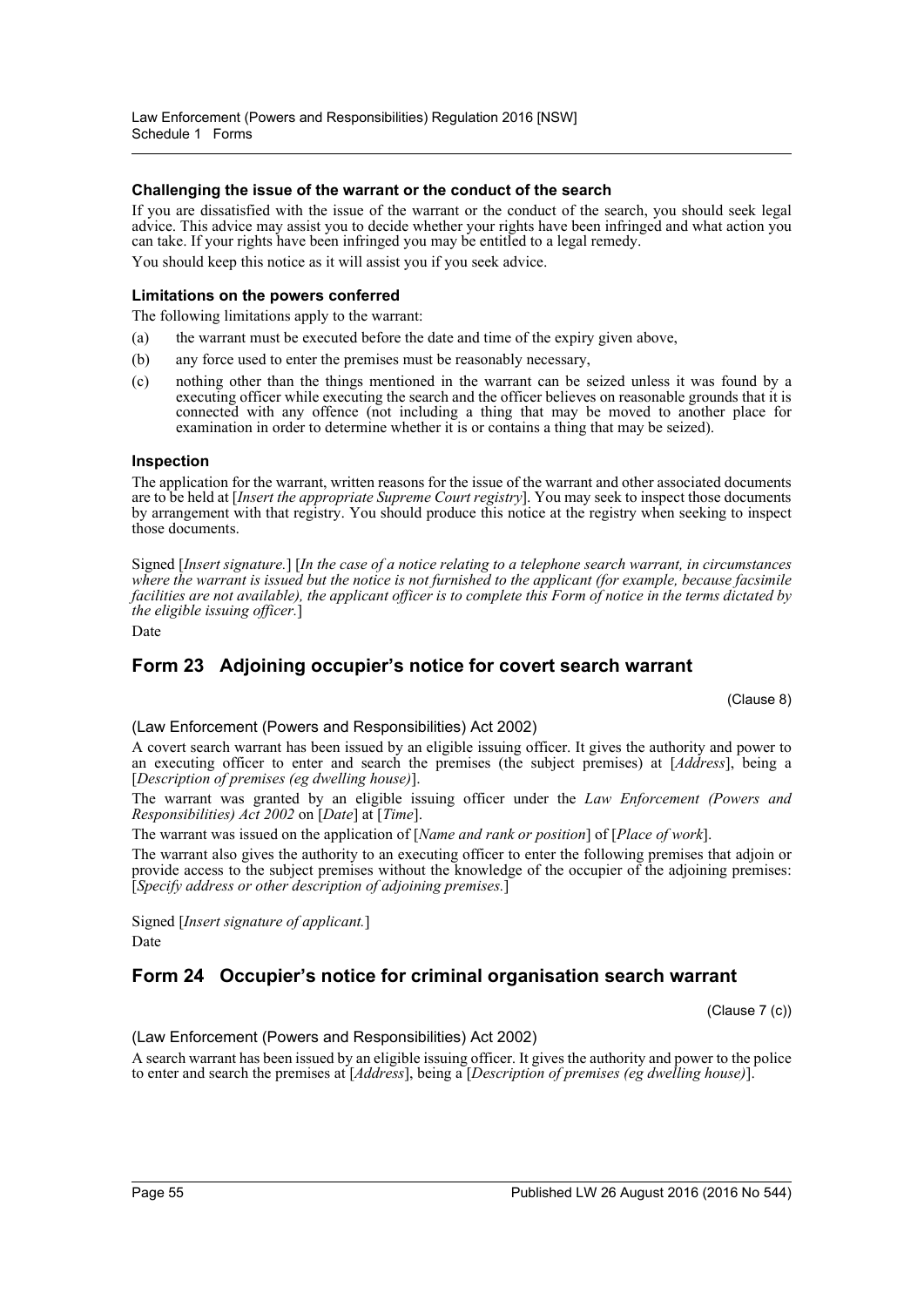# **Expiry**

The search warrant will expire at [*Time*] on [*Date*] / expired on at [*Time*] on [*Date*] [*Delete whichever is not applicable.*]

# **Warnings**

1. You have the right to inspect the search warrant, but you must not hinder or obstruct the search, as to do so may be a criminal offence. Under section 52 of the *Law Enforcement (Powers and Responsibilities) Act 2002*, the maximum penalty for obstructing or hindering a search without reasonable excuse is a fine of \$11,000 or 2 years imprisonment (or both).

2. It is an offence under section 63 (1A) of the *Law Enforcement (Powers and Responsibilities) Act 2002* to give information in this notice knowing it is false or misleading in a material particular. The maximum penalty is a fine of \$11,000 or 2 years imprisonment (or both).

## **Powers given by the search warrant**

This search warrant authorises police to use such force as is reasonably necessary to enter the premises and to carry out the purposes of the warrant.

The things the police are empowered to search for are: [*If space is insufficient, continue overleaf or attach a separate sheet.*]

The police can seize, detain, remove from the premises or guard any of the things mentioned in the warrant and anything that they find, while executing the search warrant, that is believed on reasonable grounds to be connected with any offence.

The police also have the power to:

- (a) break open any receptacle in or on the premises for the purposes of the search of the premises if it is reasonably necessary to do so, and
- (b) search any persons on the premises who are reasonably suspected of having a thing that is mentioned in the warrant, and
- (c) arrest any person who is reasonably suspected of committing an offence, and
- (d) if the warrant is issued in relation to a child prostitution offence—make inquiries relating to any such offence, and
- (e) disable any alarm, camera or surveillance device at the premises, and
- (f) pacify any guard dog at the premises, and
- (g) render safe any dangerous article found in or on the premises, and
- (h) operate electronic and other equipment brought to the premises or at the premises to examine a thing found at the premises, and
- (i) move a thing found at the premises to another place for examination in order to determine whether it is or contains a thing that may be seized, and
- (j) operate equipment at the premises to access data (including data held at premises other than the subject premises), and
- (k) do anything that it is reasonably necessary to do for the purpose of preventing the loss or destruction of, or damage to, any thing connected with an offence that the police believe on reasonable grounds to be at those premises, including by blocking any drains at or used in connection with the premises.

## **Issue details**

The search warrant was granted by an eligible issuing officer under the *Law Enforcement (Powers and Responsibilities) Act 2002* on [*Date*] at [*Time*].

The warrant was issued on the application of [*Name and rank*] of [*Place of work*].

## **Basis for the issue of the warrant**

The warrant was granted on the basis that the eligible issuing officer found that there were reasonable grounds for the issue of the warrant and, in particular, that the applicant had reasonable grounds to suspect that there were on the premises the things listed above, which were things connected with the offence of: [*Specify offence.*]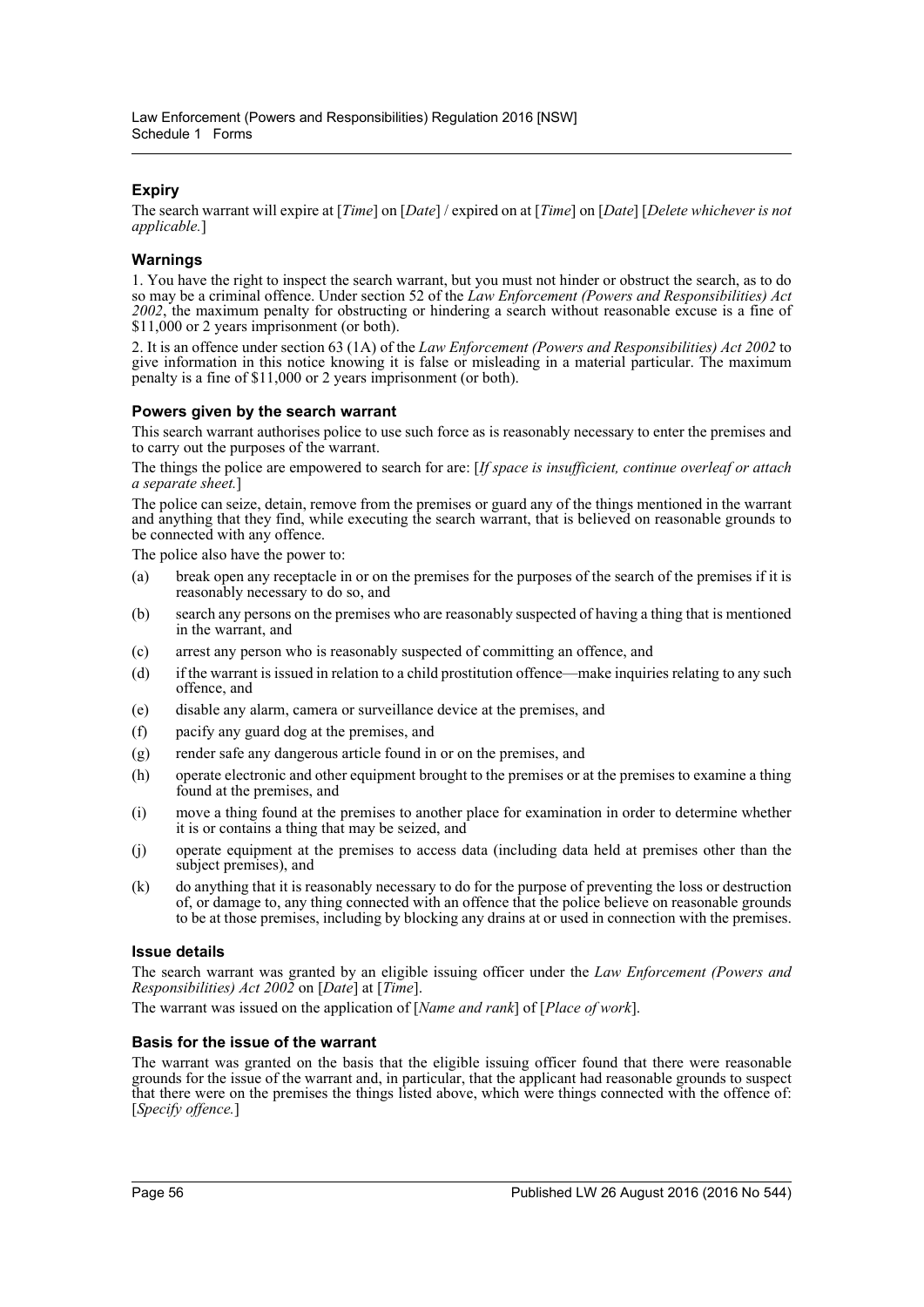### **Challenging the issue of the warrant or the conduct of the search**

If you are dissatisfied with the issue of the warrant or the conduct of the search, you should seek legal advice. This advice may assist you to decide whether your rights have been infringed and what action you can take. If your rights have been infringed you may be entitled to a legal remedy. You should keep this notice as it will assist you if you seek advice.

### **Limitations on the powers conferred**

The following limitations apply to the warrant:

- (a) the warrant must be executed before the date and time of the expiry given above,
- (b) any force used to enter the premises must be reasonably necessary,
- (c) the warrant must be executed between 6 am and 9 pm unless the warrant states that it may be executed by day or night,
- (d) the warrant must be shown to you if you ask to see it,
- (e) nothing other than the things mentioned in the warrant can be seized unless it was found by a police officer while executing the search and the officer believes on reasonable grounds that it is connected with any offence (not including a thing that may be moved to another place for examination in order to determine whether it is or contains a thing that may be seized).

#### **Inspection**

The application for the warrant, written reasons for the issue of the warrant and other associated documents are to be held at [*Insert the appropriate Supreme Court registry.*] You may seek to inspect those documents by arrangement with that registry. You should produce this notice at the registry when seeking to inspect those documents.

Signed [*Insert signature.*] [*In the case of a notice relating to a telephone search warrant, in circumstances where the warrant is issued but the notice is not furnished to the applicant (for example, because facsimile facilities are not available), the applicant officer is to complete this Form of notice in the terms dictated by the eligible issuing officer.*]

Date

# **Form 25 Occupier's notice for search warrant other than Part 5 search warrant**

(Clause 7 (d))

(Law Enforcement (Powers and Responsibilities) Act 2002)

A search warrant has been issued by an authorised officer. It gives the authority and power to the persons named in the search warrant to enter and search the premises at [*Address*], being a [*Description of premises (eg dwelling house)*].

#### **Expiry**

The search warrant will expire at [*Time*] on [*Date*].

#### **Warning**

You have the right to inspect the search warrant. [*If hindering or obstructing the persons executing the search warrant is an offence under the Act authorising the issue of the warrant, state so here and insert name of Act and section of Act under which it is an offence*].

#### **Powers given by the search warrant**

The search warrant gives the power to the persons executing it to do the following things:

- (a) to use such force as is reasonably necessary to enter the premises,
- (b) to break open any receptacle in or on the premises for the purposes of the search of the premises if it is reasonably necessary to do so,
- (c) to search for/inspect the following things: [*List the items to be searched for.*],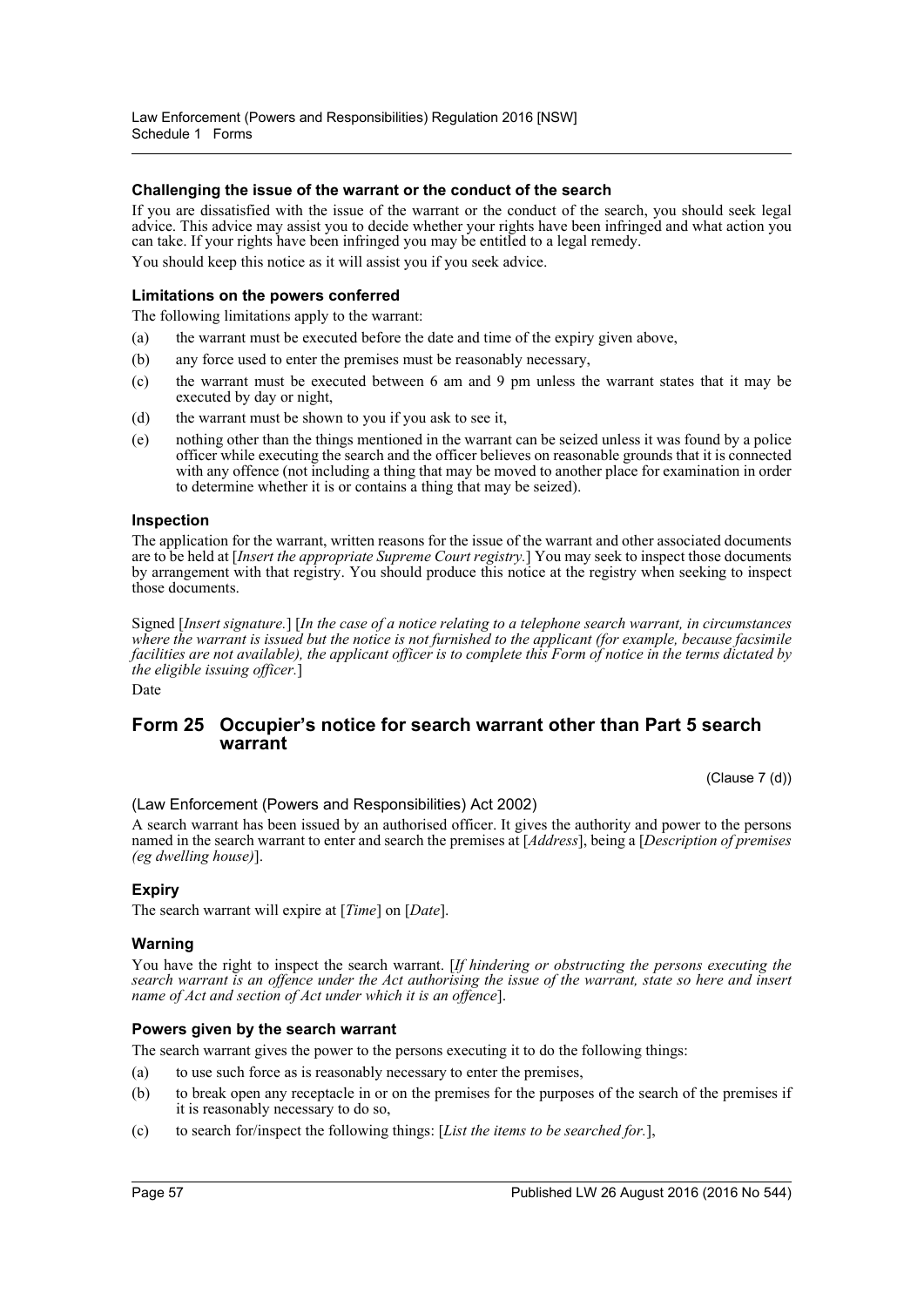- (d) to exercise the following powers: [*List the powers that are specified in the Act authorising the issue of a search warrant specifically required by the applicant.*],
- (e) to exercise such other powers as are specified in [*Insert Act and section of Act under which the warrant was issued.*]. These powers include [*Describe main powers.*]

#### **Issue details**

The search warrant was granted by an authorised officer under [*Insert Act and section of Act under which the warrant was issued.*] on [*Date*] at [*Time*].

The search warrant was issued on the application of [*Insert name, address, title and the organisation to which the applicant belongs.*]

#### **Basis for the issue of the warrant**

The warrant was granted on the basis that the authorised officer found that there were reasonable grounds for the issue of the warrant and, in particular, that the applicant had reasonable grounds to believe [*Insert in summary form the grounds on which the search warrant was issued.*]

#### **Challenging the issue of the warrant or conduct of the search**

If you are dissatisfied with the issue of the warrant or the conduct of the people executing the warrant, you should seek legal advice. This advice may assist you to decide whether your rights have been infringed and what action you can take. If your rights have been infringed you may be entitled to a legal remedy. You should keep this notice as it will assist you if you seek advice.

#### **Limitations on the powers conferred**

The following limitations apply to the warrant:

- (a) the warrant must be executed before the date and time of the expiry given above,
- (b) any force used to enter premises must be reasonably necessary,
- (c) the warrant must be executed between 6 am and 9 pm unless the warrant states that it may be executed by day or night,
- (d) the warrant must be shown to you if you ask to see it,
- (e) only functions and powers authorised under the warrant or by the Act authorising the issue of the warrant may be performed.

#### **Inspection**

The application for the warrant, written reasons for the issue of the warrant and other associated documents are to be held at [*Insert the appropriate Local Court registry.*] You may seek to inspect those documents by arrangement with that registry. You should produce this notice at the registry when seeking to inspect those documents.

Signed [*Insert signature.*] [*In the case of a notice relating to a telephone search warrant, in circumstances where the warrant is issued but the notice is not furnished to the applicant (for example, because facsimile facilities are not available), the applicant officer is to complete this Form of notice in the terms dictated by the authorised officer.*]

Date

# **Form 26 Occupier's notice for crime scene warrant**

(Clause 7 (e))

#### (Law Enforcement (Powers and Responsibilities) Act 2002)

A crime scene warrant has been issued by an authorised officer. It gives the authority and power to the police to enter the premises at [*Address*], being a [*Description of premises (eg dwelling house)*], and exercise all reasonably necessary crime scene powers in relation to [*Specify crime scene.*]

#### **Expiry**

The crime scene warrant will expire at [*Time*] on [*Date*].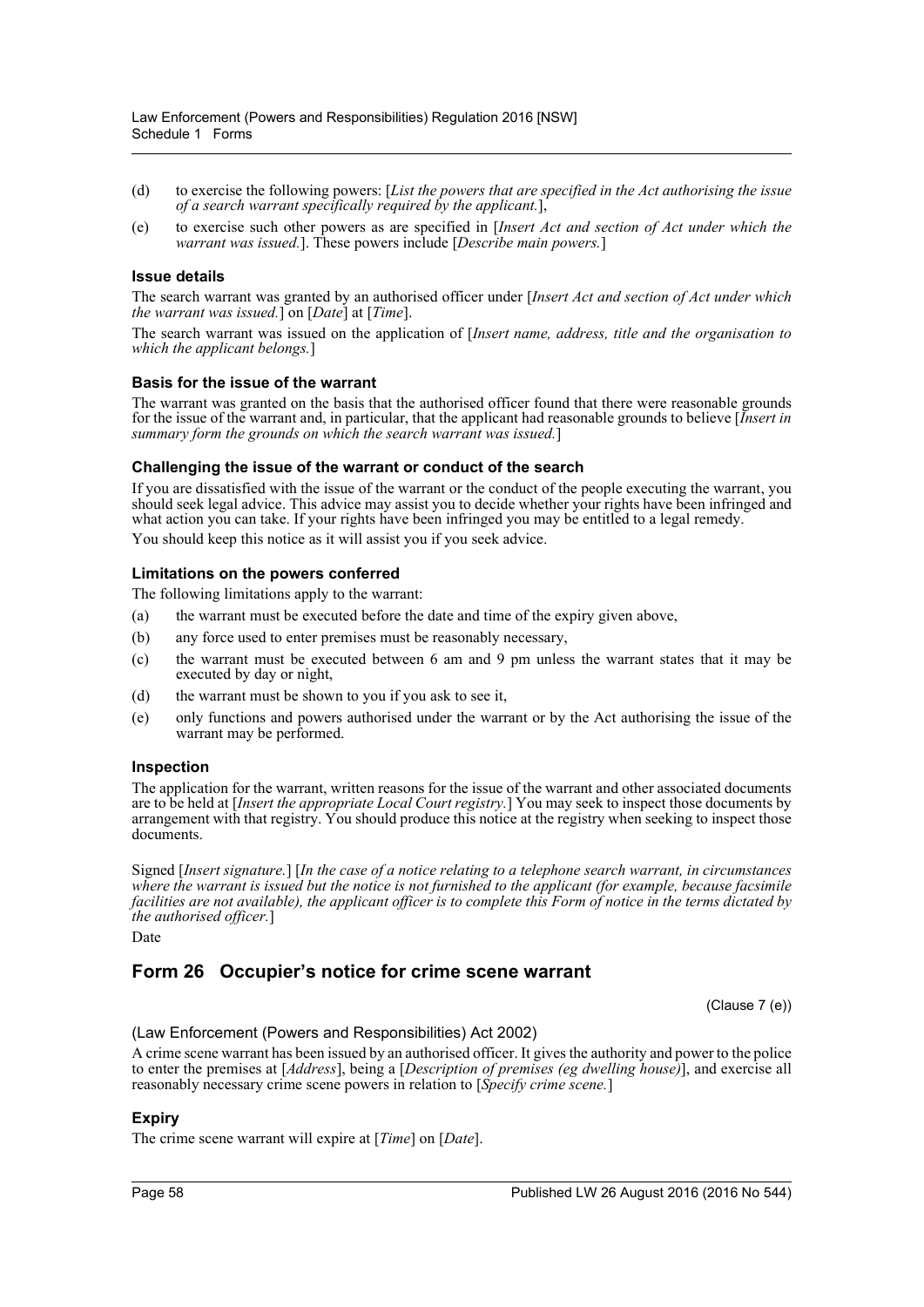# **Warning**

You have the right to inspect the warrant but you must not hinder or obstruct any police officer executing the warrant, as to do so may be a criminal offence. Under section 96 (1) of the *Law Enforcement (Powers and Responsibilities) Act 2002*, the maximum penalty for obstructing or hindering, without reasonable excuse, a person acting under a warrant is a fine of \$11,000 or 2 years imprisonment (or both).

Further, you must not fail or refuse to comply with a request made or direction given by a police officer exercising crime scene powers at the crime scene as to do so may also be a criminal offence. Under section 96 (2) of the *Law Enforcement (Powers and Responsibilities) Act 2002*, the maximum penalty for failing or refusing, without reasonable excuse, to comply with a request made or direction given by a police officer exercising such powers under this warrant is a fine of \$1,100.

## **Powers given by the warrant**

The police have the following powers:

- (a) to enter the named premises, using such force as is reasonably necessary for that purpose,
- (b) to use any persons necessary to assist in the execution of this warrant,
- (c) to exercise any lawful power to arrest a person,
- (d) to direct a person to leave the crime scene or remove a vehicle, vessel or aircraft from the crime scene,
- (e) to remove from the crime scene a person who fails to comply with a direction to leave the crime scene or a vehicle, vessel or aircraft a person fails to remove from the crime scene,
- (f) to direct a person not to enter the crime scene,
- (g) to prevent a person from entering the crime scene,
- (h) to prevent a person from removing evidence from or otherwise interfering with the crime scene or anything in it and, for that purpose, detain and search the person,
- (i) to remove or cause to be removed an obstruction from the crime scene,
- (j) to perform any necessary investigation, including, for example, search the crime scene and inspect anything in it to obtain evidence of the commission of an offence,
- (k) for the purpose of performing any necessary investigation, to conduct any examination or process,
- (l) to open anything at the crime scene that is locked,
- (m) to take electricity, gas or any other utility, for use at the crime scene,
- (n) to direct the occupier of the premises or a person apparently involved in the management or control of the premises to maintain a continuous supply of electricity at the premises,
- (o) to photograph or otherwise record the crime scene and anything in it,
- (p) to seize, detain, remove from the crime scene or guard all or part of a thing that might provide evidence of the commission of an offence,
- (q) to dig up anything at the crime scene,
- (r) to remove wall or ceiling linings or floors of a building, or panels of a vehicle,
- (s) to exercise any other power reasonably necessary or incidental to a power listed in paragraphs  $(e)$ – $(s)$ ,
- (t) to stay on the premises for the purpose of exercising the powers set out in paragraphs  $(d)$ –(s).

## **Issue details**

The warrant was granted by an authorised officer under the *Law Enforcement (Powers and Responsibilities) Act 2002* on [*Date*] at [*Time*].

The warrant was issued on the application of [*Name and rank*] of [*Place of work*].

## **Basis for the issue of the warrant**

The warrant was granted on the basis that the authorised officer found that there were reasonable grounds for the issue of the warrant and, in particular, that the applicant police officer had reasonable grounds to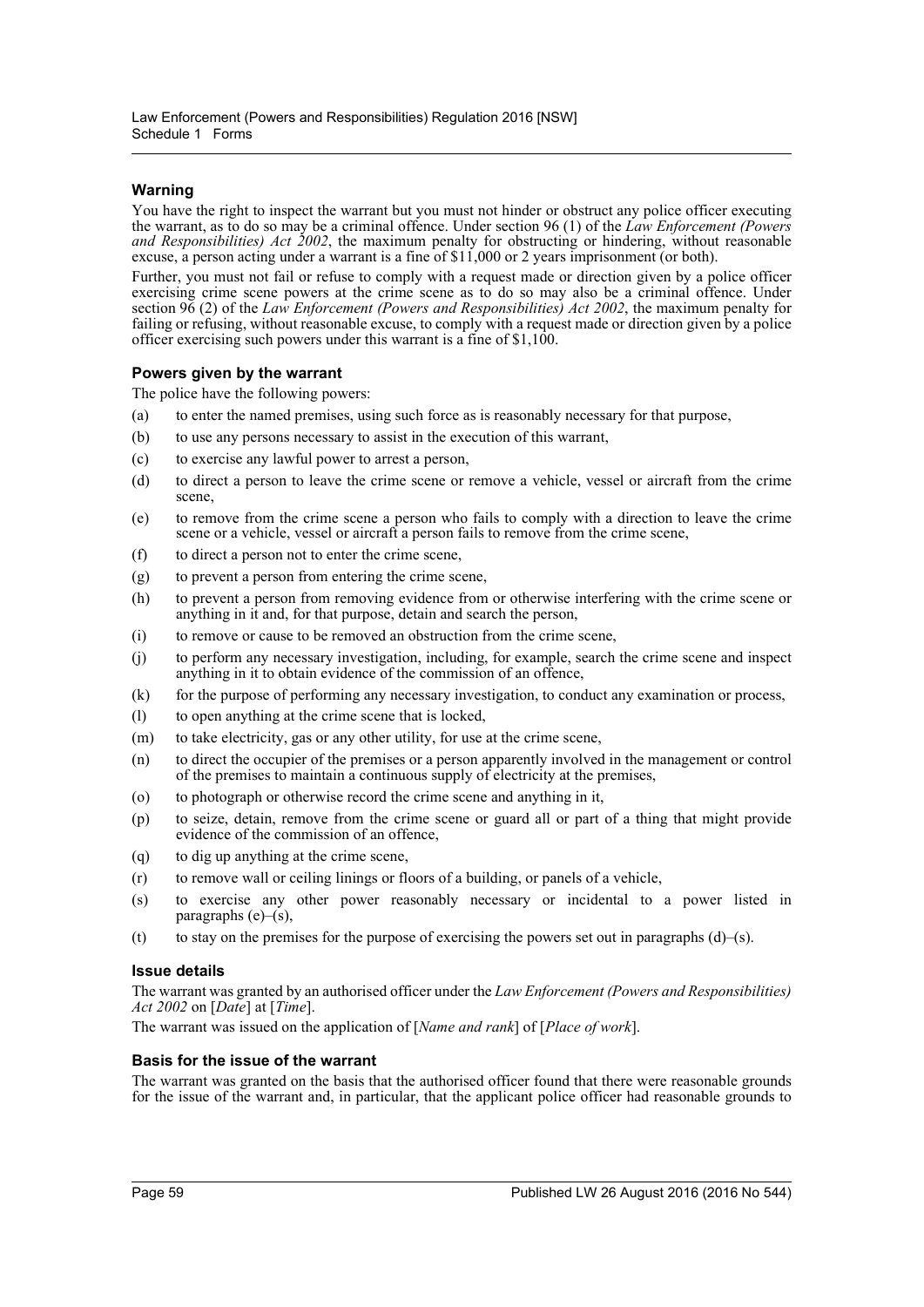suspect that it was necessary to exercise crime scene powers at a crime scene for the purpose of preserving, or searching for and gathering, evidence of the commission of:

- (a) \*the offence of [*Specify offence.*], which is a serious indictable offence,
- (b) \*the offence of [*Specify offence.*] that is being/was/may have been\* committed in connection with a traffic accident that has resulted in the death of/serious injury to\* a person.
- [*\* Delete if inapplicable.*]

#### **Challenging the issue or execution of the warrant**

If you are dissatisfied with the issue or the execution of the warrant, you should seek legal advice. This advice may assist you to decide whether your rights have been infringed and what action you can take. If your rights have been infringed you may be entitled to a legal remedy.

You should keep this notice as it will assist you if you seek advice.

Under section 94A of the *Law Enforcement (Powers and Responsibilities) Act 2002* you have, if you are the occupier of private premises, the right to apply to an authorised officer to have the warrant reviewed.

#### **Limitations on the powers conferred**

The following limitations apply to the warrant:

- (a) the warrant must be executed before the date and time of the expiry given above,
- (b) any force used to enter the premises must be reasonably necessary,
- (c) the warrant must be executed between 6 am and 9 pm unless the warrant states that it may be executed by day or night,
- (d) the warrant must be shown to you if you ask to see it,
- (e) the powers listed in paragraphs (d)–(s) under the heading "**Powers given by the warrant**" may be exercised only if it is reasonably necessary to do so.

#### **Inspection**

The application for the warrant, written reasons for the issue of the warrant and other associated documents are to be held at [*Insert the appropriate Local Court registry*]. You may seek to inspect those documents by arrangement with that registry. You should produce this notice at the registry when seeking to inspect those documents.

Signed [*Insert signature.*] [*In the case of a notice relating to a telephone crime scene warrant, in circumstances where the warrant is issued but the notice is not furnished to the applicant (for example, because facsimile facilities are not available), the applicant officer is to complete this Form of notice in the terms dictated by the authorised officer.*]

#### Date

# **Form 27 Report to eligible issuing officer about execution of warrant (other than covert search warrant)**

(Clause 11 (1))

(Law Enforcement (Powers and Responsibilities) Act 2002) **Note.** This report must be made within 10 days after the execution of the warrant or the expiry of the warrant, whichever first occurs.

This report is made to the eligible issuing officer who issued the attached warrant. [*Unless completed on the back of the warrant, attach the original warrant issued by the eligible issuing officer or telephone warrant completed by the applicant.*]

- \*1 The warrant was not executed for the following reasons:
- \*2 The warrant was executed on [*Date*].
- \*3 [*To be completed unless 4 applies.*] The warrant was executed at [*Specify time at which execution of warrant was completed.*]
- \*4 [*To be completed if the warrant authorised the use of a dog for general drug detection.*] The warrant was executed during the period/periods\* of [*Specify period/periods.*]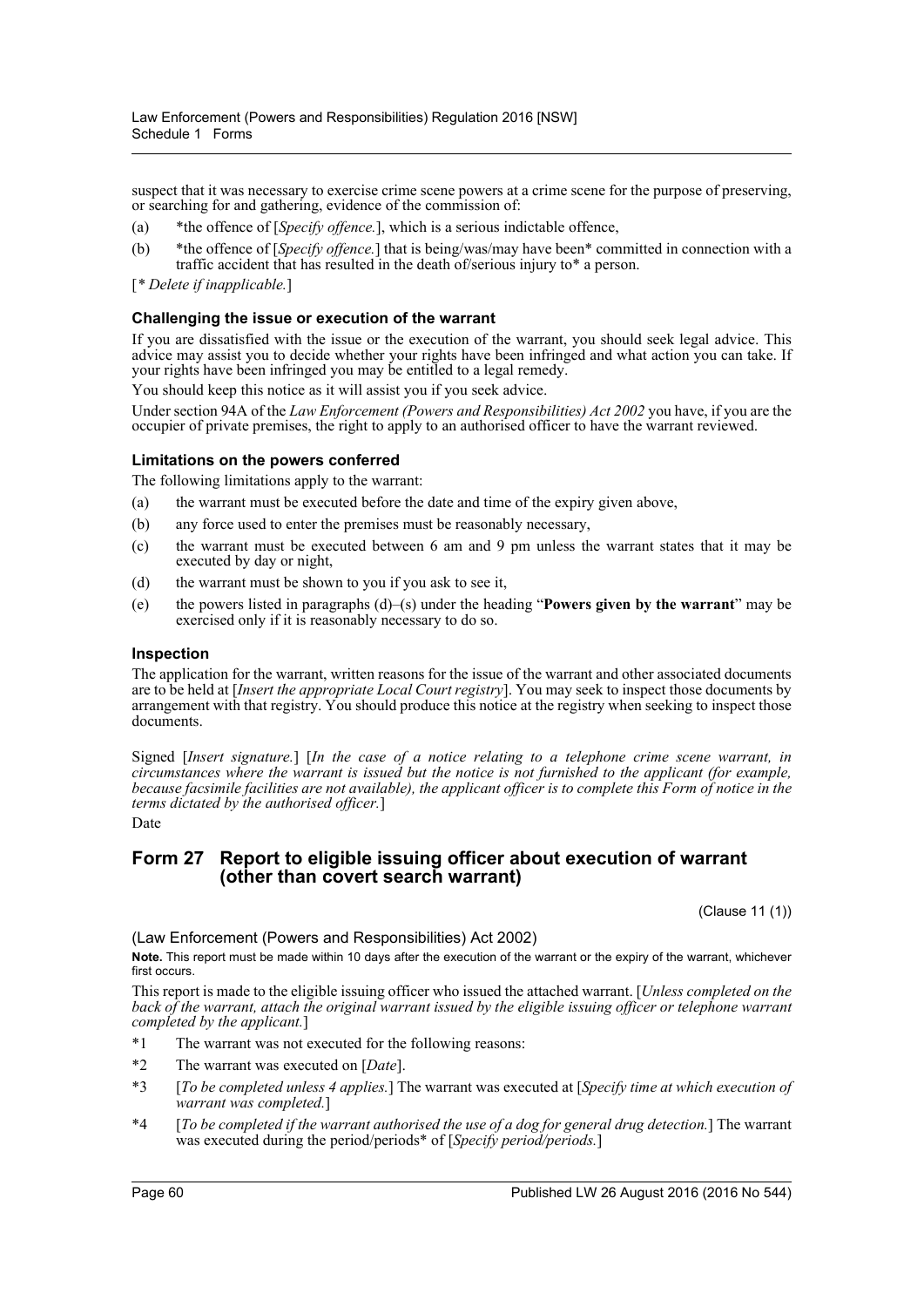- \*5 [*To be completed in the case of a crime scene warrant.*] The warrant was executed in relation to [*Specify address of premises in relation to which crime scene warrant was executed.*]
- \*6 The result of the execution of the warrant (including a description of the things seized) is briefly as follows: [*If a receipt is given for anything seized, attach a copy.*]
- \*7 The things seized are now in the custody of [*Specify the person who has responsibility for the safekeeping of the things seized. Specify the place where the things are held unless specifying the place where they are held would adversely affect the security of the things seized.*]
- \*8 The occupier's notice was not served/served on\* [*Specify manner of service and on whom notice was served.*]

[*\* Delete if inapplicable.*]

Signed [*Print name and insert signature.*] Date Rank or designation Place of work

Date of receipt of report by eligible issuing officer

Eligible issuing officer [*Print name and insert signature.*]

**Note.** On completion of the report, forward the report and attachments to the Local Court registry or the Supreme Court registry named in the Occupier's Notice.

# **Form 28 Report to eligible issuing officer about execution of covert search warrant**

(Clause 12 (1))

(Law Enforcement (Powers and Responsibilities) Act 2002)

**Note.** This report must be made within 10 days after the execution of the covert search warrant or the expiry of the warrant, whichever first occurs.

This report is made to the eligible issuing officer who issued the attached warrant. [*Unless completed on the back of the warrant, attach the original warrant issued by the eligible issuing officer or telephone warrant completed by the applicant.*]

- \*1 The warrant was not executed for the following reasons:
- \*2 The warrant was executed at [*Specify the address or other description of the subject premises.*]
- \*3 The warrant was executed on [*Date*].
- \*4 The warrant was executed at [*Specify time at which execution of warrant was completed.*]
- \*5 The person in charge when the warrant was executed was [*Specify name or code-name.*]
- \*6 The persons who entered the subject premises to assist in the execution of the warrant were, and the nature of the assistance provided was as follows: [*Specify name(s) or code-name(s) and nature of assistance in relation to each person.*]
- \*7 The following powers were exercised under the warrant: [*Specify powers.*]
- \*8 The result of the execution of the warrant (including a description of the things seized, placed in substitution for a seized thing or examined and any data accessed under section 75B of the *Law Enforcement (Powers and Responsibilities) Act 2002*) is briefly as follows: [*If a receipt is given for anything seized, attach a copy.*]:
- \*9 The things seized are now in the custody of [*Specify the person who has responsibility for the safekeeping of the things seized. Specify the place where the things are held unless specifying the place where they are held would adversely affect the security of the things seized.*]

[*\* Delete if inapplicable.*]

Signed [*Print name and insert signature.*] Date Rank or position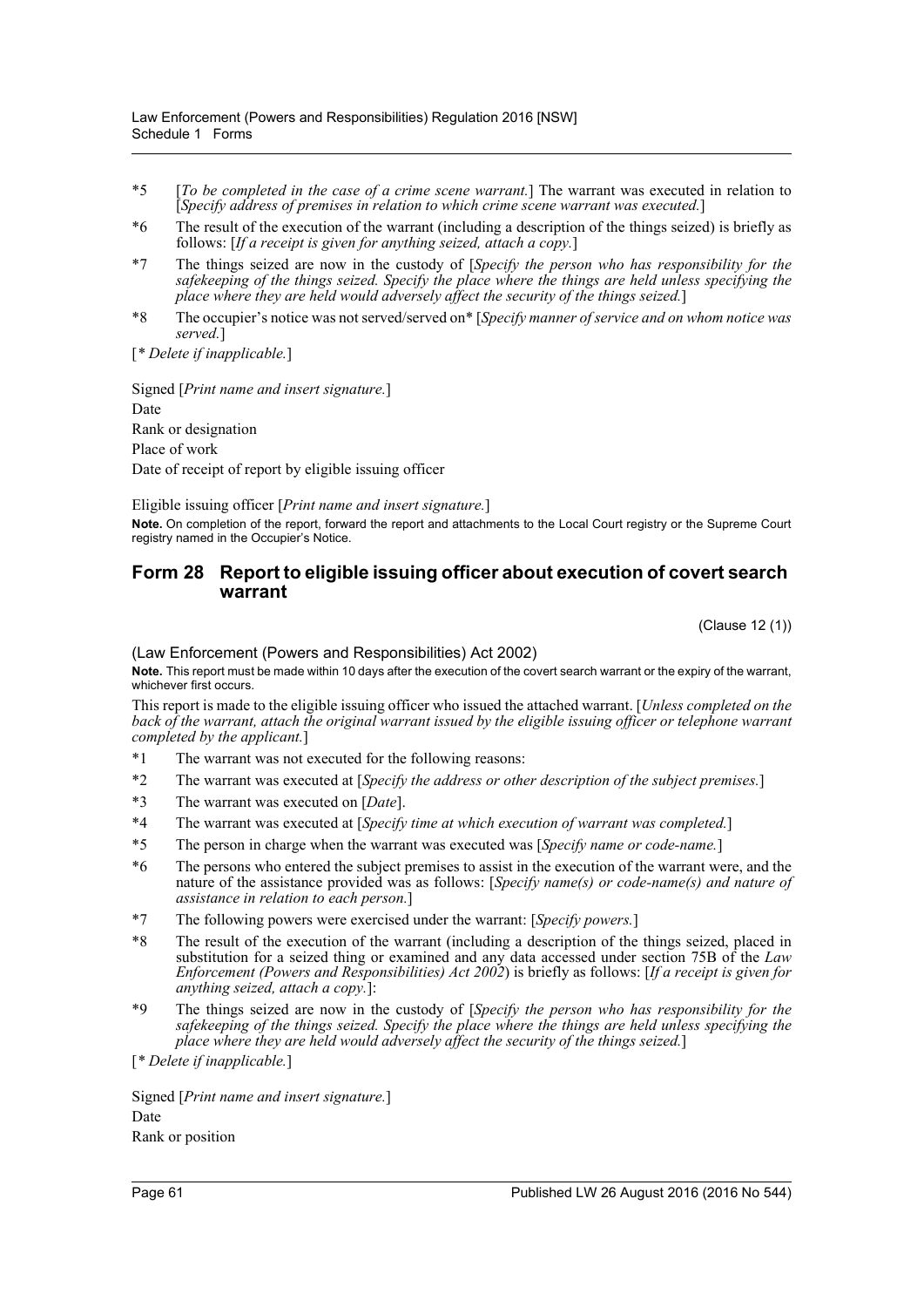Place of work

Date of receipt of report by eligible issuing officer

Eligible issuing officer [*Print name and insert signature.*]

**Note.** On completion of the report, forward the report and attachments to the Supreme Court registry named in the Occupier's Notice.

# **Form 29 Report to eligible issuing officer about return or retrieval of thing following execution of covert search warrant**

(Clause 12 (2))

(Law Enforcement (Powers and Responsibilities) Act 2002)

**Note.** This report must be made within 10 days after the entry to the premises the subject of a covert search warrant for the purposes of retrieving or returning a thing under section 49A of the *Law Enforcement (Powers and Responsibilities) Act 2002*.

This report is made to the eligible issuing officer who issued the attached warrant. [*Unless completed on the back of the warrant, attach the original warrant issued by the eligible issuing officer or telephone warrant completed by the applicant.*]

- \*1 The warrant was executed at [*Specify the address or other description of the subject premises.*]
- \*2 The warrant was executed on [*Date*].
- \*3 The subject premises were re-entered on [*Date*].
- \*4 The thing was not returned or retrieved for the following reasons:
- \*5 The thing returned or retrieved was: [*Set out a brief description of thing.*]
- \*6 The persons who entered the premises for the purposes of the return or retrieval of the thing are [*Specify names or code-names.*]
- \*7 The persons who entered the premises to assist in the return or retrieval of the thing are, and the nature of the assistance provided was, as follows: [*Specify names or code-names and nature of assistance in relation to each person.*]

[*\* Delete if inapplicable.*]

Signed [*Print name and insert signature.*] Date Rank or position Place of work

Date of receipt of report by eligible issuing officer

Eligible issuing officer [*Print name and insert signature.*]

**Note.** On completion of the report, forward the report and attachments to the Supreme Court registry named in the Occupier's Notice.

# **Form 30 Report to eligible issuing officer about notice to produce documents**

(Clause 11 (2))

(Law Enforcement (Powers and Responsibilities) Act 2002)

**Note.** This report must be made within 10 days after the giving of the notice to produce documents to the authorised deposit-taking institution concerned or the expiry of the notice, whichever first occurs.

This report is made to the eligible issuing officer who issued the attached notice to produce documents. [*Unless completed on the back of the notice, attach the original notice issued by the eligible issuing officer or telephone notice completed by the applicant.*]

- \*1 The notice was not given for the following reasons:
- \*2 The notice was given on [*Date*] at [*Time*].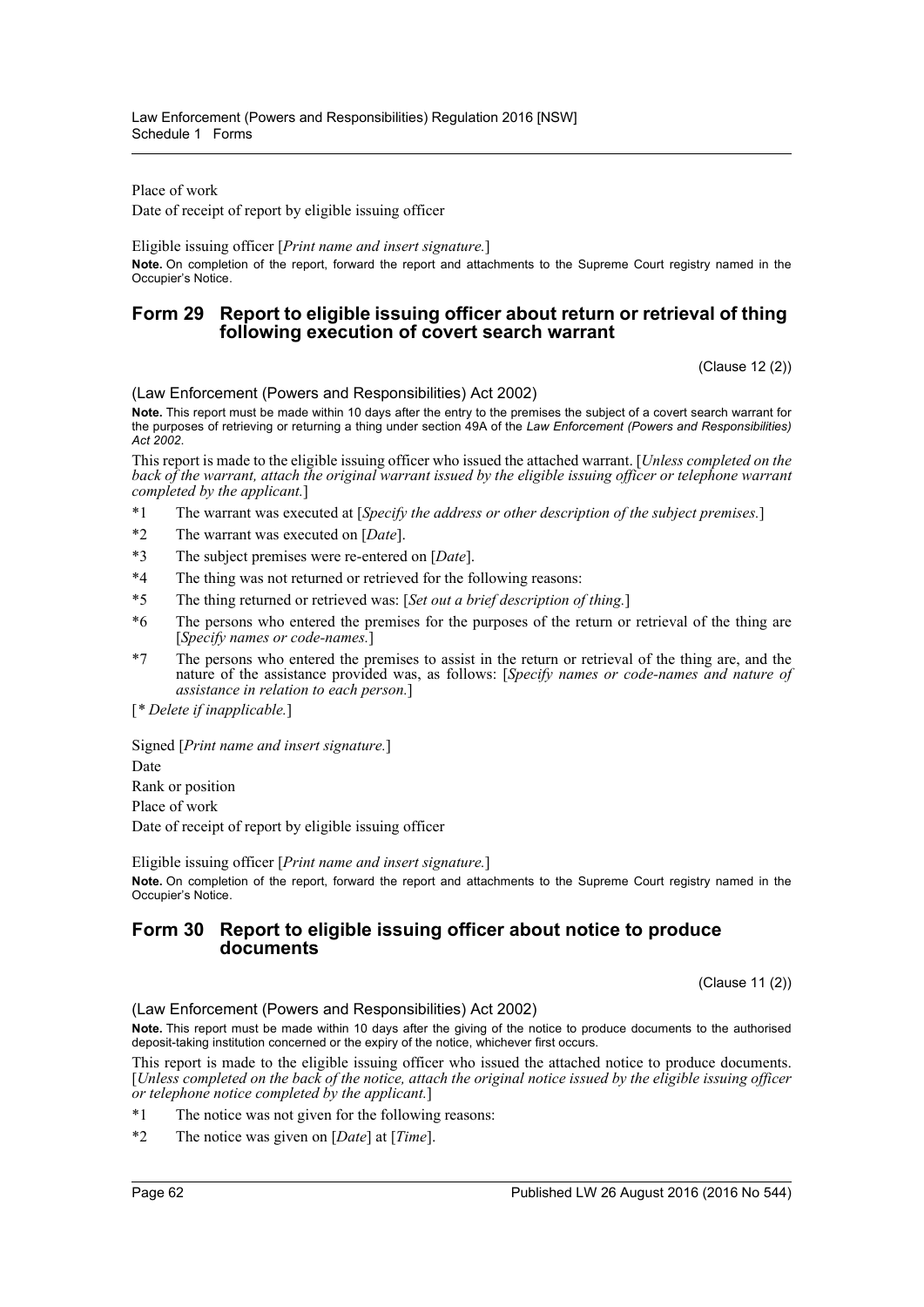- \*3 The result of the giving of the notice (including a description of the documents produced) is briefly as follows: [*If a receipt is given for anything produced, attach a copy.*]
- \*4 The documents are now in the custody of [*Specify the person who has responsibility for the safekeeping of the documents produced. Specify the place where the documents are held unless specifying the place where they are held would adversely affect the security of the documents.*]

[*\* Delete if inapplicable.*]

Signed [*Print name and insert signature.*] Date Rank or designation Place of work Date of receipt of report by eligible issuing officer

Eligible issuing officer [*Print name and insert signature.*] **Note.** On completion of the report, forward the report and attachments to the Local Court registry at which the notice was issued or nearest to the place at which it was issued.

# **Form 31 Summary of Part 9 of Act for detained persons**

(Clause 20 (a))

(Law Enforcement (Powers and Responsibilities) Act 2002)

# **Summary of Part 9 of the Law Enforcement (Powers and Responsibilities) Act 2002 for detained persons**

My name is:

I am your custody manager while you are at: [*Insert name of police station or other place.*] If you have any concerns about your treatment here you should tell me.

- 1. This form tells you about your rights when you are in police custody here.
- 2. If you cannot speak English, I will get an interpreter to help you and the investigating police will wait until the interpreter gets here.

## **Caution**

- 3. While in police custody, you do not have to say or do anything, but anything you say or do may be used in evidence. Do you understand that?
- 4. There are some exceptions to this right not to say or do anything. If one of these exceptions applies to you, police will tell you that you are required to answer questions or do something, and will explain the particular law that requires you to answer questions or do something.

## **Time in custody**

5. The investigating police can keep you in their custody for up to 6 hours while they conduct their investigations. However, there are times that do not count towards the 6 hour investigation period. The times that do not count are listed on the back of this form. If the police want to keep you longer than 6 hours they must apply to a magistrate or other authorised officer. If this happens you or your lawyer can talk to the magistrate or authorised officer about whether the extension of time should be granted. If an extension is granted you will be given a copy of the document that authorises that.

## **Contacting a lawyer, friend, relative, guardian, independent person or consular official**

- 6. I will help you speak to a lawyer of your choice if you want legal advice, or if you want to ask the lawyer to come here. I will let you do this without being overheard, if it is possible in the circumstances. If your lawyer comes here, I will allow you to speak to the lawyer in private. Your lawyer may be present during any investigative procedure you participate in, such as an interview or identification parade, and give you advice.
- 7. I will also help you speak to a friend, relative, guardian or independent person so you can tell them where you are. I will let you do this without being overheard, if it is possible in the circumstances.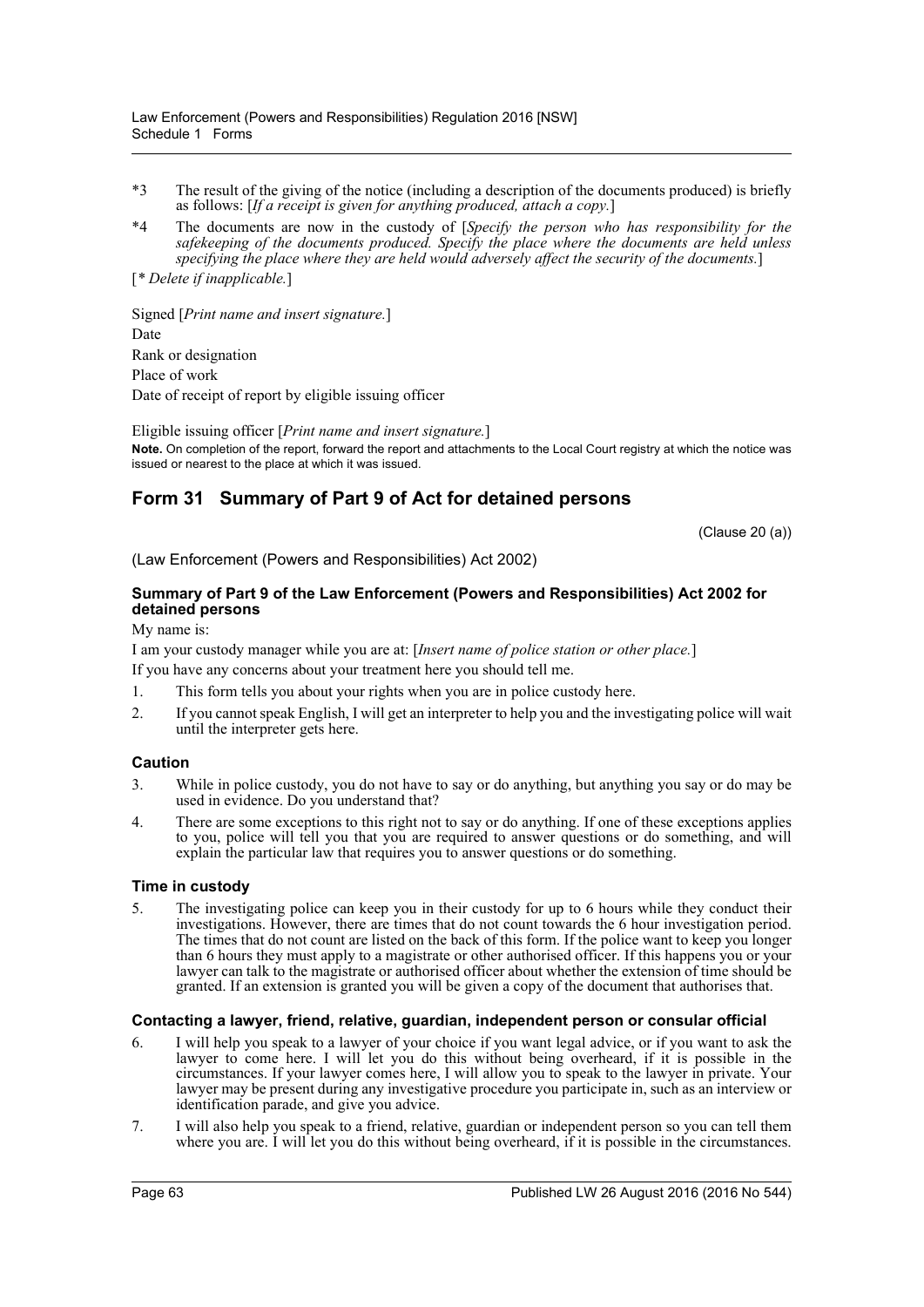You may also ask them to come here. If the person comes here, I will let you speak to that person in private. However, I do not have to allow you to speak to the person in private if doing so would be unsafe or would interfere with the investigation.

- 8. If you are not an Australian citizen I will help you speak to a consular official. You may ask the consular official to come here. I will let you do this without being overheard, if it is possible in the circumstances. If the consular official comes here, I will allow you to speak to the official in private.
- 9. The investigating police cannot ask you to do or say anything while you contact your lawyer, friend, relative, guardian, independent person or consular official, and wait for them to come here.
- 10. The investigating police do not have to wait for more than 2 hours for the person you have contacted to come here.
- 11. However, if I believe on reasonable grounds that someone's safety is at risk, I do not have to delay the investigation to allow you to contact, or attempt to contact, a friend, relative, guardian or independent person, wait for that person to arrive here, or let you speak to the person once they have arrived.
- 12. There are also some circumstances in which I do not have to let you communicate with, or attempt to communicate with a friend, relative, guardian or independent person at all. These are if I believe on reasonable grounds that to allow you to do so is likely to result in:
	- (a) an accomplice of yours avoiding arrest, or
	- (b) the concealment, fabrication, destruction or loss of evidence or the intimidation of a witness, or
	- (c) hindering the recovery of any person or property concerned in the offence under investigation, or
	- (d) bodily injury being caused to any other person.
- 13. If you are under 18, an Aboriginal person or Torres Strait Islander, someone with a disability (whether physical, intellectual or some other disability), or someone from a non-English speaking background, you have other rights and there are other things I will do to help you while you are here. If you are such a person you should tell me and I will tell you more about those rights and what I will do to help you.

## **Other rights**

- 14. I will immediately arrange for you to get medical attention if I think it is necessary, or if you request medical treatment for reasons that appear reasonable. You have the right to reasonable refreshments and reasonable access to a toilet. You have the right to facilities to wash, shower, bathe or shave if I am satisfied that this will not interfere with the investigation.
- 15. I will tell you if a person claiming to be your friend, relative or guardian asks for information about where you are. I will tell that person where you are unless you do not agree, or I do not believe the person asking for information is who they claim to be. There are some other circumstances in which I do not have to tell the person where you are.
- 16. I will also tell you if a person claiming to be your lawyer, a consular official from your country, or a professional person concerned with your welfare, asks for information about where you are. I will tell that person where you are unless you do not agree, or I do not believe the person asking for the information is who they claim to be.

## **Record**

17. I will keep a record of your time in custody. I will let you look at the record if I reasonably can. I will give you a copy of the record when you are released or taken to court.

# **Acknowledgment**

**Custody Manager**: At [*Time*] on [*Date*],

I informed the detained person of the information contained on the front of this form entitled "Summary of Part 9 of the *Law Enforcement (Powers and Responsibilities) Act 2002* for detained persons", by reading it to him/her\* and by giving him/her\* a copy of this form.

Custody Manager [*Print name, rank and date and insert signature.*]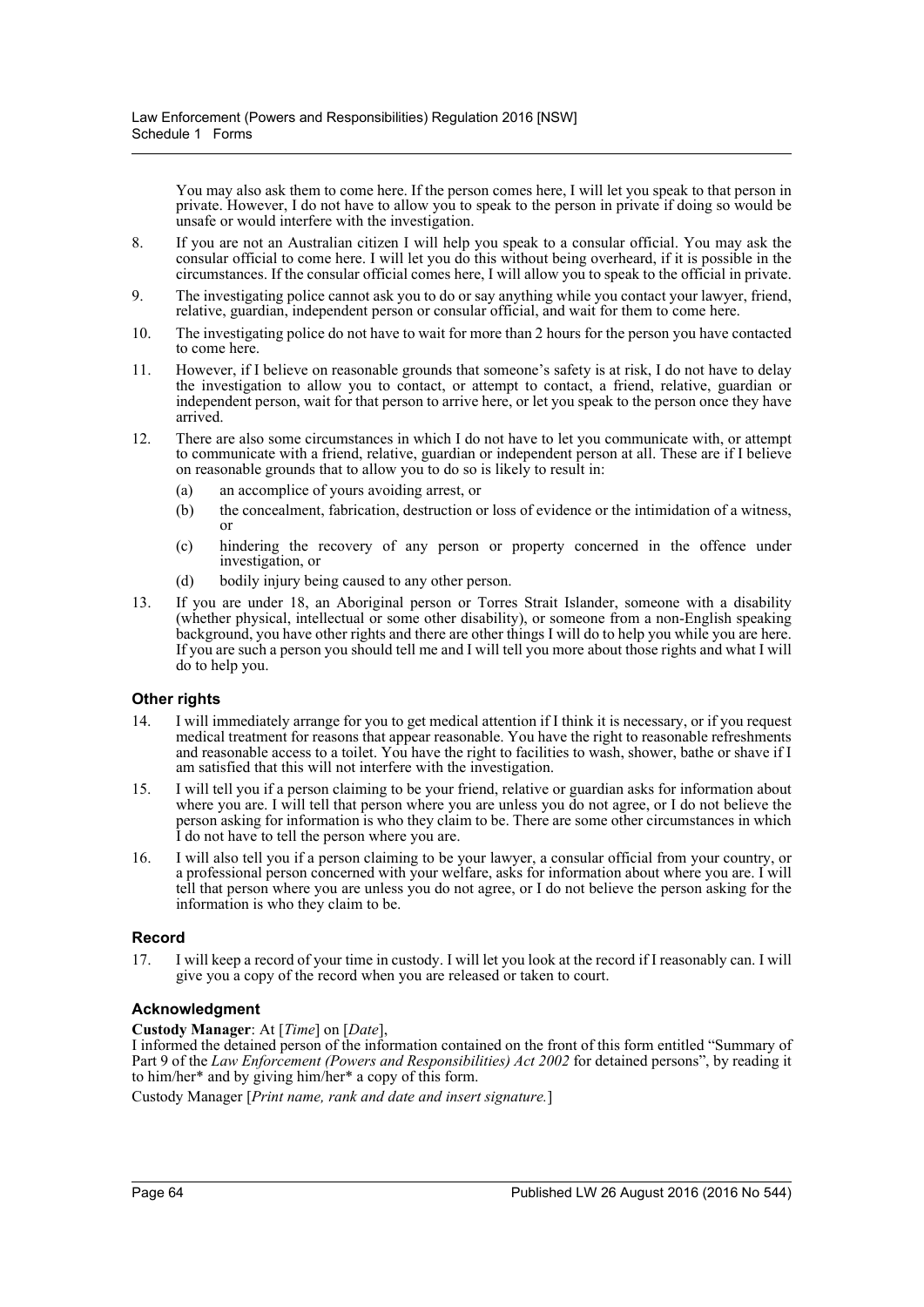Detained person: The information in this form has been read to me. I have also been given a copy of the form entitled "Summary of Part 9 of *Law Enforcement (Powers & Responsibilities) Act 2002* for detained persons". I understand the information that I have been given.

Detained person [*Print name and insert signature.*]

**Note.** You do not have to sign this form. Also, you do not have to agree to an electronically recorded interview if its only purpose is to record your refusal to sign.

\*Name of detained person:

\*The detained person declined to sign the above acknowledgment. He/she\* said:

\*Custody Manager [*Print name, rank and date and insert signature.*]

[\* *Delete if inapplicable.*]

The following times do not count towards the 6 hour investigation time:

- time taken to bring you from where you were arrested to a place where facilities are available to carry out investigative procedures (for example, an interview),
- waiting for the arrival of police officers whose knowledge or skills are needed for the investigation,
- waiting for facilities to tape record an interview,
- communicating with, waiting for, and consulting with a friend, relative, guardian, independent person, lawyer or consular official,
- arranging for and receiving medical treatment,
- arranging and waiting for an interpreter.
- arranging and conducting an identification parade,
- resting, receiving refreshments or using toilet and other bathroom facilities,
- recovering from the effects of alcohol or drugs,
- applying for a detention warrant (to keep you in custody for more than 6 hours), search warrant or crime scene warrant relating to the investigation,
- any time taken to carry out charging procedures,
- carrying out a forensic procedure or applying for an order to carry out such a procedure.

**Note.** A reference in this form to a custody manager includes a reference to a police officer who is exercising the functions of a custody manager at premises being searched under a search warrant.

# **Form 32 Summary of Part 9 of Act for protected suspects**

(Clause 20 (b))

(Law Enforcement (Powers and Responsibilities) Act 2002)

# **Summary of Part 9 of the Law Enforcement (Powers and Responsibilities) Act 2002 for protected suspects**

My name is:

I am your custody manager while you are at: [*Insert name of police station or other place.*] If you have any concerns about your treatment here you should tell me.

## **You are not under arrest and are free to leave at any time**

- 1. This form tells you about your rights when you are with police here.
- 2. If you cannot speak English, I will get an interpreter to help you and the investigating police will wait until the interpreter gets here.

# **Caution**

- 3. While you are with police, you do not have to say or do anything, but anything you say or do may be used in evidence. Do you understand that?
- 4. There are some exceptions to this right not to say or do anything. If one of these exceptions applies to you, police will tell you that you are required to answer questions or do something, and will explain the particular law that requires you to answer questions or do something.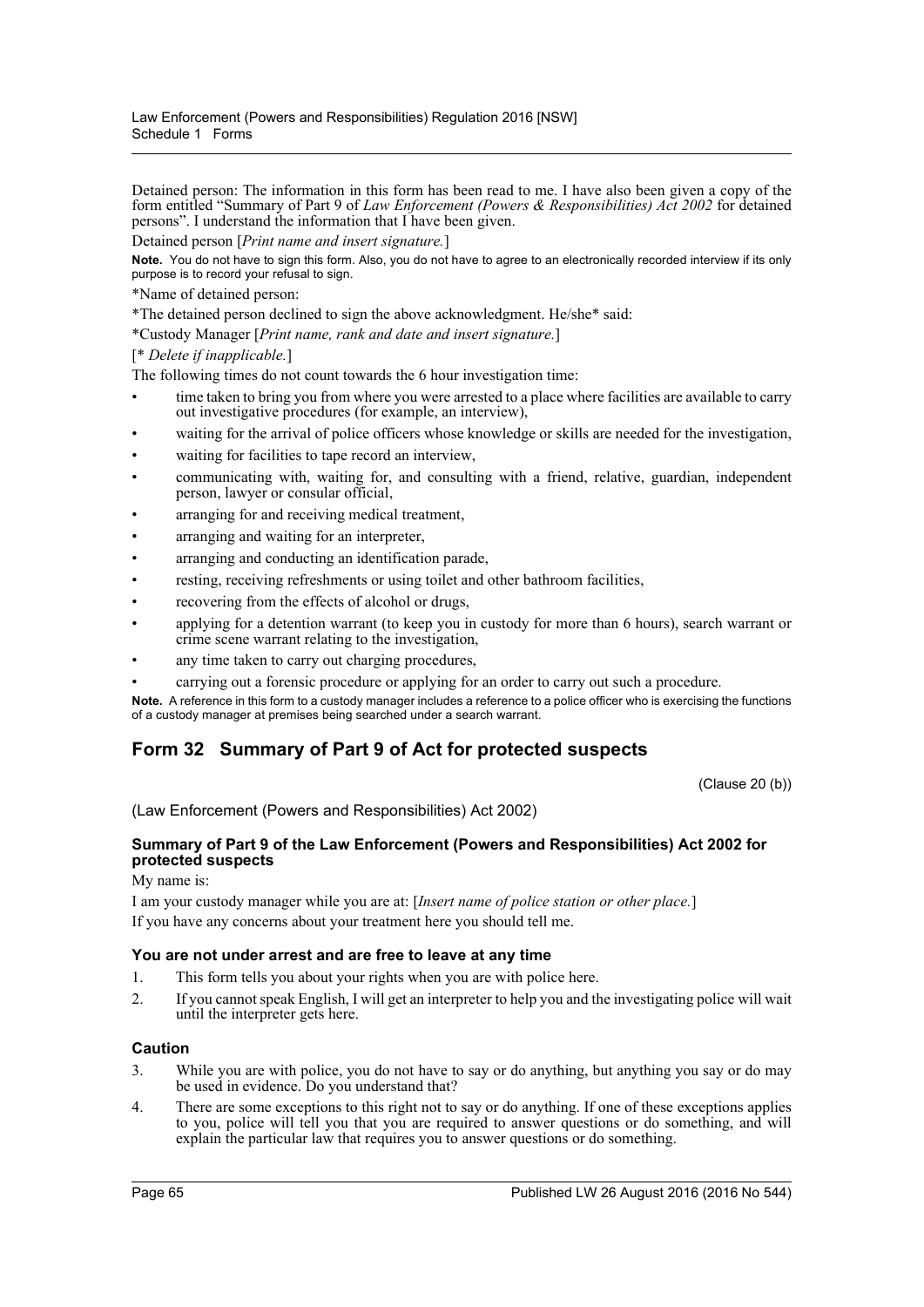### **Contacting a lawyer, friend, relative, guardian, independent person or consular official**

- 5. I will help you speak to a lawyer of your choice if you want legal advice, or if you want to ask the lawyer to come here. I will let you do this without being overheard, if it is possible in the circumstances. If your lawyer comes here, I will allow you to speak to the lawyer in private. Your lawyer may be present during any investigative procedure you participate in, such as an interview or identification parade, and give you advice.
- 6. I will also help you speak to a friend, relative, guardian or independent person so you can tell them where you are. I will let you do this without being overheard, if it is possible in the circumstances. You may also ask them to come here. If the person comes here, I will let you speak to that person in private. However, I do not have to allow you to speak to the person in private if doing so would be unsafe or would interfere with the investigation.
- 7. If you are not an Australian citizen I will help you speak to a consular official. You may ask the consular official to come here. I will let you do this without being overheard, if it is possible in the circumstances. If the consular official comes here, I will allow you to speak to the official in private.
- 8. The investigating police cannot ask you to do or say anything while you contact your lawyer, friend, relative, guardian, independent person or consular official, and wait for them to come here.
- 9. The investigating police do not have to wait for more than 2 hours for the person you have contacted to come here.
- 10. However, if I think that someone's safety is at risk, I do not have to delay the investigation to allow you to contact a friend, relative, guardian or independent person, wait for that person to arrive here, or let you speak to the person once they have arrived.
- 11. There are also some circumstances in which I do not have to let you communicate with, or attempt to communicate with a friend, relative, guardian or independent person at all. These are if I believe on reasonable grounds that to allow you to do so is likely to result in:
	- (a) an accomplice of yours avoiding arrest, or
	- (b) the concealment, fabrication, destruction or loss of evidence or the intimidation of a witness, or
	- (c) hindering the recovery of any person or property concerned in the offence under investigation, or
	- (d) bodily injury being caused to any other person.
- 12. If you are under 18, an Aboriginal person or Torres Strait Islander, someone with a disability (whether physical, intellectual or some other disability) or someone from a non-English speaking background, you have other rights and there are other things I will do to help you while you are here. If you are such a person you should tell me and I will tell you more about those rights and what I will do to help you.

#### **Other rights**

- 13. I will immediately arrange for you to get medical attention if I think it is necessary, or if you request medical treatment for reasons that appear reasonable. You have the right to reasonable refreshments and reasonable access to a toilet. You have the right to facilities to wash, shower, bathe or shave if I am satisfied that this will not interfere with the investigation.
- 14. I will tell you if a person claiming to be your friend, relative or guardian asks for information about where you are. I will tell that person where you are unless you do not agree, or I do not believe the person asking for information is who they claim to be. There are some other circumstances in which I do not have to tell the person where you are.
- 15. I will also tell you if a person claiming to be your lawyer, a consular official from your country, or a professional person concerned with your welfare, asks for information about where you are. I will tell that person where you are unless you do not agree, or I do not believe the person asking for the information is who they claim to be.

## **Record**

16. I will keep a record of your time here. I will let you look at the record if I reasonably can. I will give you a copy of the record when you leave.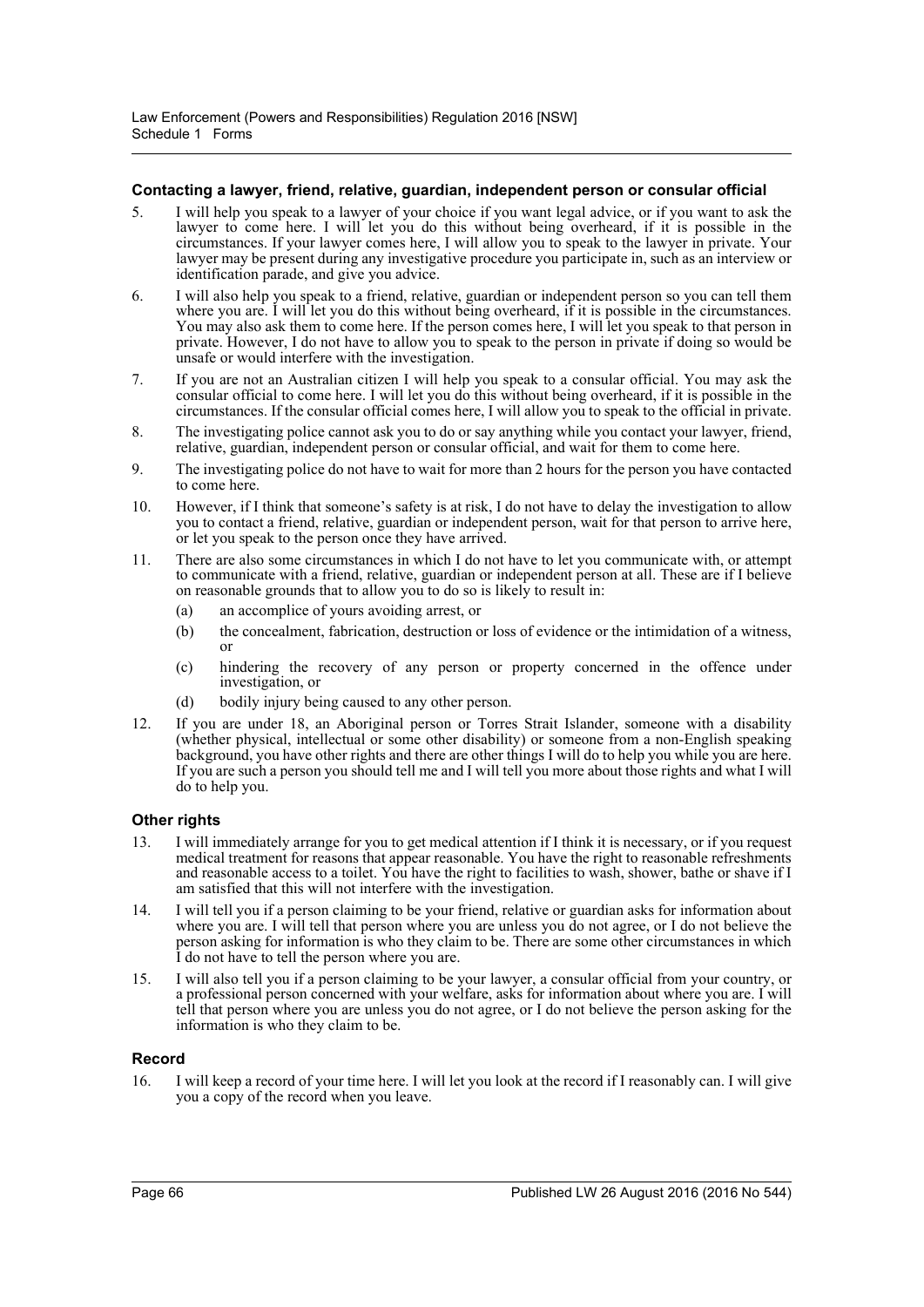## **Acknowledgment**

**Custody Manager**: At [*Time*] on [*Date*],

I informed the protected suspect of the information contained on the front of this form entitled "Summary of Part 9 of the *Law Enforcement (Powers and Responsibilities) Act 2002* for protected suspects", by reading it to him/her\* and by giving him/her\* a copy of this form.

Custody Manager [*Print name, rank and date and insert signature.*]

Protected suspect: The information in this form has been read to me. I have also been given a copy of the form entitled "Summary of Part 9 of *Law Enforcement (Powers & Responsibilities) Act 2002* for protected suspects". I understand the information that I have been given.

Person in company of police [*Print name and insert signature.*]

**Note.** You do not have to sign this form. Also, you do not have to agree to an electronically recorded interview if its only purpose is to record your refusal to sign.

\*Name of protected suspect:

\*The protected suspect declined to sign the above acknowledgment. He/she\* said:

\*Custody Manager [*Print name, rank and date and insert signature.*]

[\* *Delete if inapplicable.*]

**Note.** A reference in this form to a custody manager includes a reference to a police officer who is exercising the functions of a custody manager at premises being searched under a search warrant.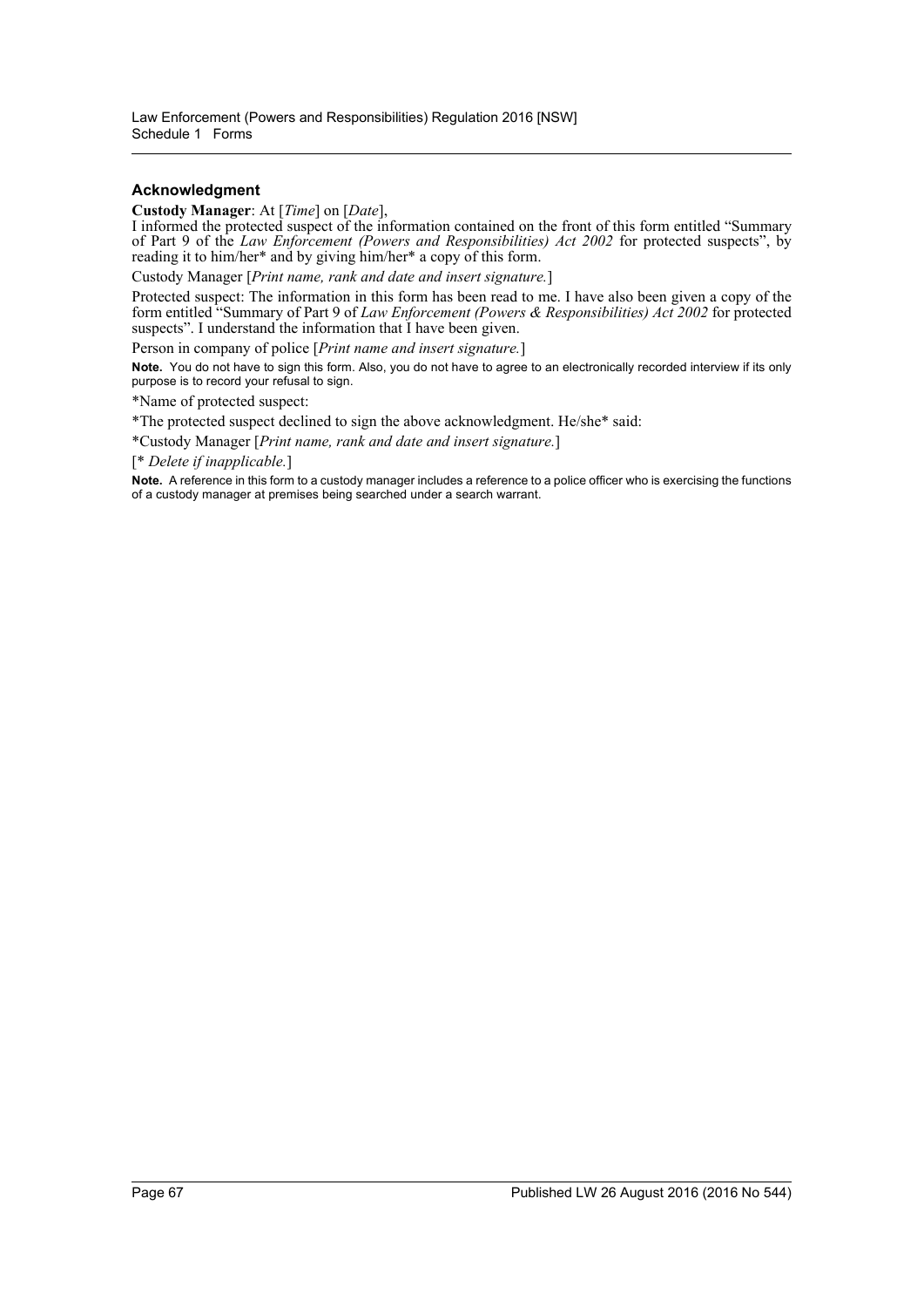# **Schedule 2 Guidelines for custody managers and other police officers**

(Clause 22)

# **Part 1 Specific guidelines for custody managers**

# **1 Questioning detained person or protected suspect**

The custody manager for a detained person or protected suspect should not put specific questions to the person regarding the person's involvement in any offence.

# **2 Detained person or protected suspect's property**

The custody manager for a detained person or protected suspect should ascertain what property the person has with him or her when the person comes to the police station or other place of detention concerned, or had taken from him or her on arrest, and should arrange for safekeeping of the property if it remains at the police station or other place of detention.

#### **3 Vulnerable persons—consideration of whether a detained person or protected suspect has certain kind of impaired intellectual functioning**

In considering whether a detained person or protected suspect has a total or partial loss of his or her mental functions, or a disorder or malfunction that results in the person learning differently from a person without the disorder or malfunction, the custody manager for the detained person or protected suspect should have regard to whether the person appears:

- (a) to have difficulty understanding questions and instructions, or
- (b) to respond inappropriately or inconsistently to questions, or
- (c) to have a short attention span, or
- (d) to receive a disability support pension, or
- (e) to reside at a group home or institution, or be employed at a sheltered workshop, or
- (f) to be undertaking education, or to have been educated at a special school or in special education classes at a mainstream school, or
- (g) to have an inability to understand a caution given to the person under section 122 of the Act.

# **Part 2 Placing of certain vulnerable persons in cells**

# **4 Aboriginal persons and Torres Strait Islanders (adults)**

If an Aboriginal person or Torres Strait Islander who is not a child is placed in a police cell:

- (a) wherever possible, that person should be accommodated with another Aboriginal person or Torres Strait Islander who is not a child, and
- (b) the person should not be placed alone in the cell unless there is no reasonably practicable alternative.

# **5 Aboriginal persons and Torres Strait Islanders (children)**

(1) An Aboriginal person or Torres Strait Islander who is a child should not be placed in a police cell except in exceptional circumstances that make it necessary for the well-being of the child.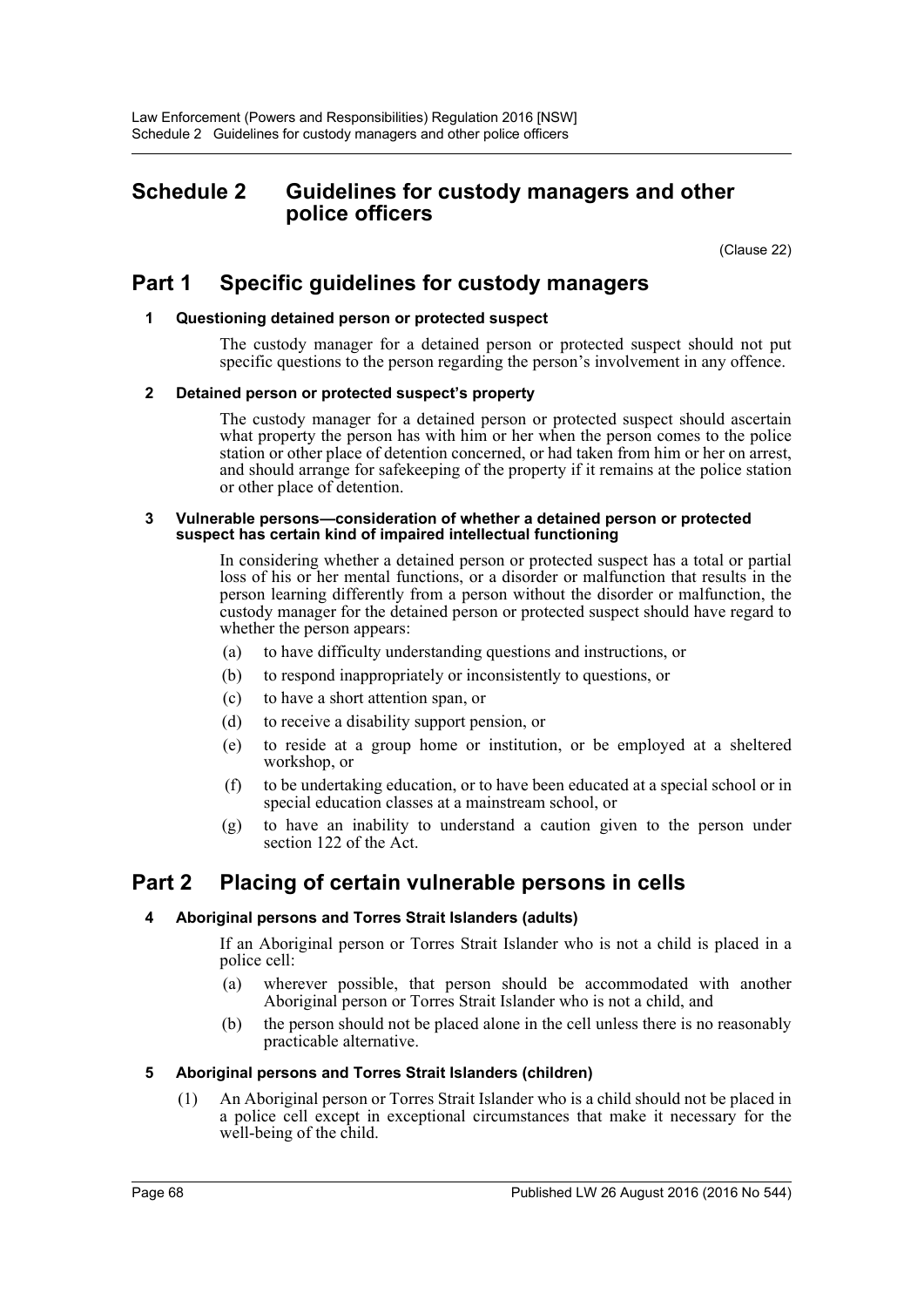(2) If it is necessary to detain such a child overnight in a police cell, the custody manager for the child should arrange for a support person to remain with the child unless it is not reasonably practicable to do so.

# **6 Children other than Aboriginal or Torres Strait Islander children**

- (1) This clause applies to a child who is not an Aboriginal person or Torres Strait Islander.
- (2) A child to whom this clause applies should not be placed in a cell unless:
	- (a) no other secure accommodation is available and the custody manager for the child considers that it is not practicable to supervise the child if the child is not placed in a cell, or
	- (b) the custody manager considers that a cell provides more comfortable accommodation than other secure accommodation in the police station.
- (3) Such a child should not be placed in a cell with a detained person or protected suspect who is not a child except in exceptional circumstances that make it necessary for the well-being of the child.

# **Part 3 Miscellaneous**

# **7 Use of restraints in cells**

If a detained person or protected suspect is placed in a locked police cell, no additional restraint should be used within the cell unless absolutely necessary.

# **8 Use of interpreters**

- (1) A police officer should bear in mind that a person with some ability in conversational English may still require an interpreter in order to ensure that the person understands his or her legal rights.
- (2) A qualified interpreter should be preferred over a person who speaks the detained person's or protected suspect's language but is not a qualified interpreter. A qualified interpreter is one who is accredited to professional level by the National Accreditation Authority for Translators and Interpreters in the language concerned.
- (3) An interpreter should not be used as a support person.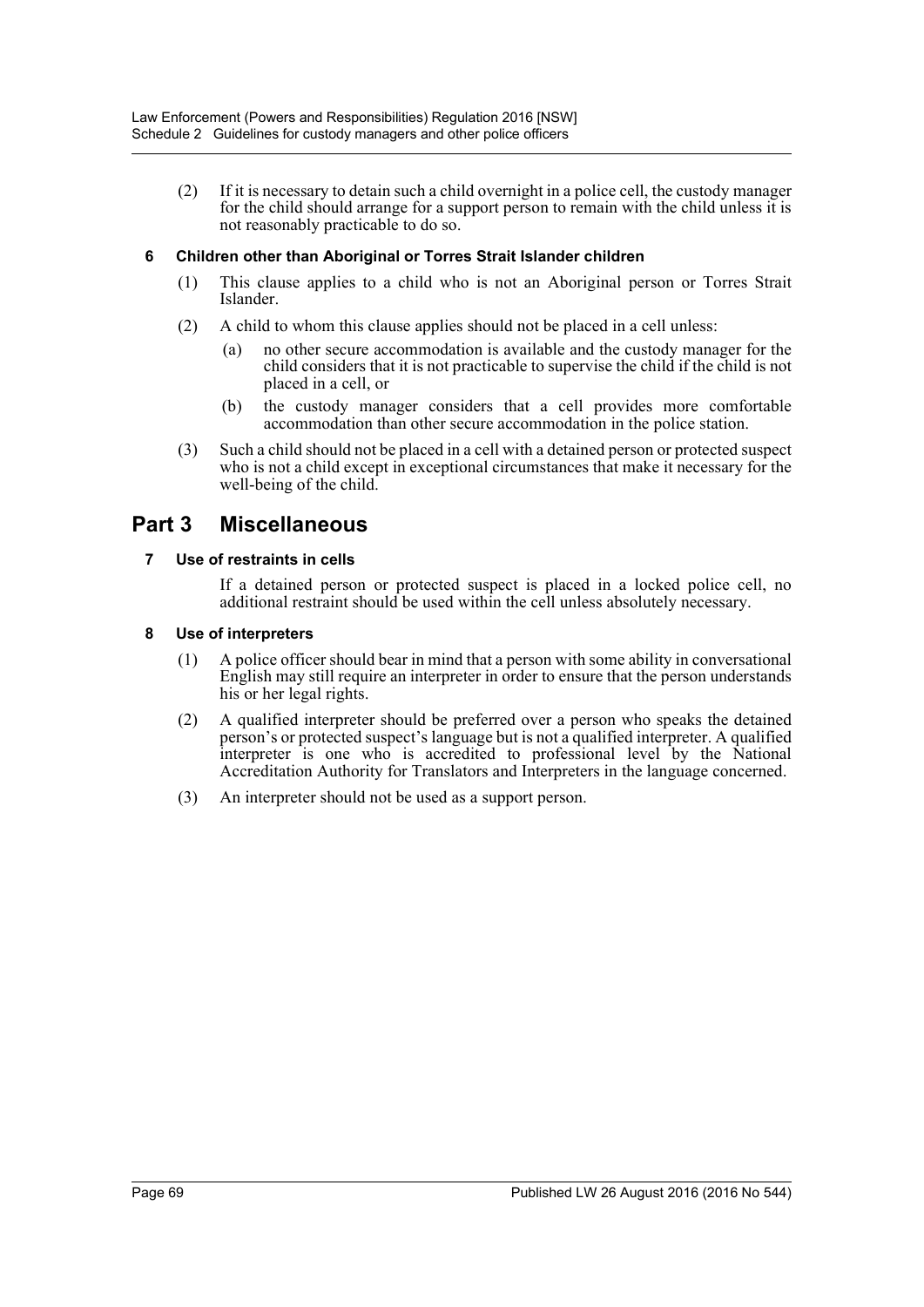# **Schedule 3 Code of Practice for directions under Part 14 of Act**

(Clause 51)

# **1 Purpose**

- (1) A police officer has the power to give directions to a person or group of people for the purpose of putting an end to certain conduct in a public place.
- (2) This Code of Practice provides police officers with guidance relating to the exercise of these powers and the rights of persons to whom directions are given.
- (3) This Code of Practice has been prescribed for the purposes of section 200A of the *Law Enforcement (Powers and Responsibilities) Act 2002* (*the Act*).

# **2 Details**

- (1) Police officers may give directions to a person or group of people in a public place where they believe, on reasonable grounds, that the person's behaviour or presence or behaviour due to intoxication, constitutes certain prescribed conduct as outlined in Part 14 of the Act.
- (2) Police officers may issue the following two types of directions.

### (3) **Directions relating to public places**

Police officers may give a direction to a person or group of people for the purpose of putting an end to certain conduct in public places. The conduct may be the person's behaviour or presence in a public place. The circumstances in which such a direction can be given are set out in section 197 of the Act. The direction must be reasonable in the circumstances for the purpose of reducing or putting an end to the conduct. If a direction given by a police officer includes a specified period of time or location that a person must move away or end their conduct, this timeframe or location should be reasonable in the circumstances.

- (4) The direction may, but does not have to, involve a person moving on from a particular place. In many cases, it may be appropriate to give a direction aimed at putting an end to conduct, rather than simply moving the person elsewhere. A direction must be reasonable in the circumstances for the purpose of reducing or eliminating the conduct.
- (5) Where the person's presence constitutes the relevant conduct, it is likely the direction will be a direction to move on. For example, a group of people blocking the entrance to a shop by sitting in the doorway are, by their presence, obstructing other people. The obstruction itself may constitute relevant conduct.

### (6) **Move on directions to intoxicated persons in public places**

Police officers may give a direction to an intoxicated person to move on from a public place in circumstances set out in section 198 of the Act.

- (7) Section 198 of the Act provides that a police officer may give a direction if the police officer believes on reasonable grounds that the person's behaviour in the place as a result of the intoxication:
	- (a) is likely to cause injury to any other person or persons, damage to property or otherwise give rise to a risk to public safety, or
	- (b) is disorderly.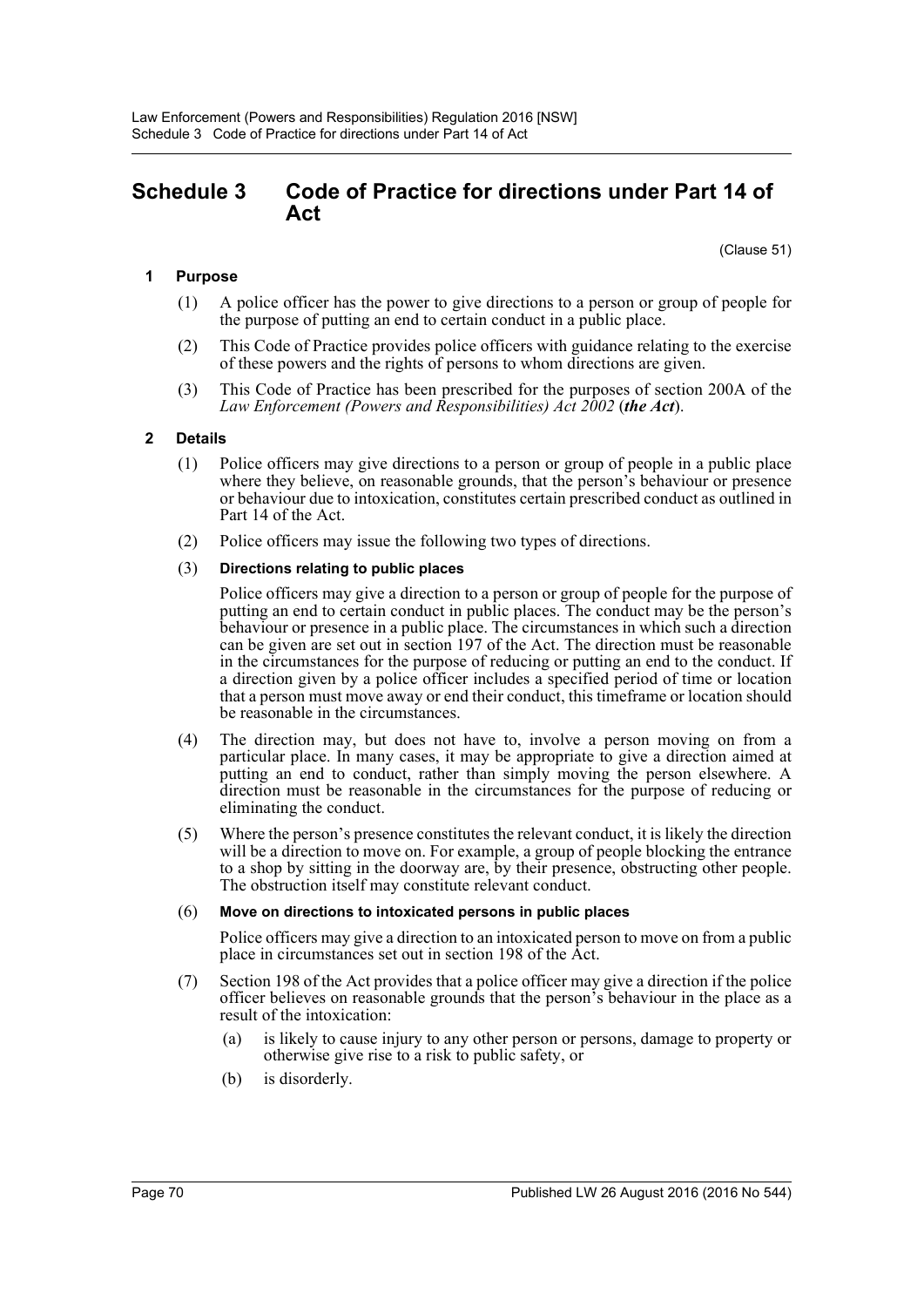- (8) Also, section 198 of the Act requires a direction to be reasonable in the circumstances for the purpose of:
	- (a) preventing injury or damage or reducing or eliminating a risk to public safety,  $\overline{or}$
	- (b) preventing the continuance of disorderly behaviour in a public place.
- (9) In exercising this power, police officers are reminded of the additional requirement to warn a person that it is an offence to be intoxicated and disorderly in that or any other public place at any time within 6 hours after the direction is given.
- (10) For the purposes of section 198 of the Act, a person is intoxicated if:
	- (a) the person's speech, balance, co-ordination or behaviour is noticeably affected, and
	- (b) it is reasonable in the circumstances to believe that the affected speech, balance, co-ordination or behaviour is the result of the consumption of alcohol or any drug.

# **3 Offence provisions**

- (1) In accordance with section 199 of the Act, it is an offence for a person to refuse or fail to comply with a direction given by a police officer without a reasonable excuse. A failure to do so can result in a fine up to \$220.
- (2) Further to this, failure to comply with a move on direction for being intoxicated and disorderly is an offence under section 9 of the *Summary Offences Act 1988* and can result in a court imposed fine of up to \$1,650.

# **4 Limitation on the exercise of powers under Part 14—section 200**

A police officer cannot give a direction under Part 14 of the Act in relation to an industrial dispute, protests, processions or organised assemblies.

# **5 Safeguards**

- (1) When giving a direction under sections 197 and 198 of the Act, police officers must comply with the safeguard requirements set out in Part 15 of the Act.
- (2) The key safeguards in Part 15 of the Act are as follows:
	- (a) a police officer must provide evidence that the police officer is a police officer (if not in uniform) and provide the officer's name and place of duty and the reason for the exercise of a power to which Part 15 of the Act applies (see section 202 of the Act),
	- (b) a police officer must warn a person that the person is required by law to comply with a direction, requirement or request that the officer has given or made in exercising a power to which Part 15 of the Act applies (see section 203 of the Act).
	- (c) a person does not commit an offence under the Act of failing to comply with a direction, requirement or request given or made by a police officer under or in connection with a power to which Part 15 applies unless the obligations under that Part are complied with when exercising the power (see section 204B of the Act).
- (3) In addition, when a police officer gives a direction under section 198 of the Act (being a direction on the grounds that the person is intoxicated and disorderly in a public place), the officer must warn the person that it is an offence to be intoxicated and disorderly in that or any other public place at any time within 6 hours after the direction is given. This warning is in addition to any warning required under Part 15 of the Act.